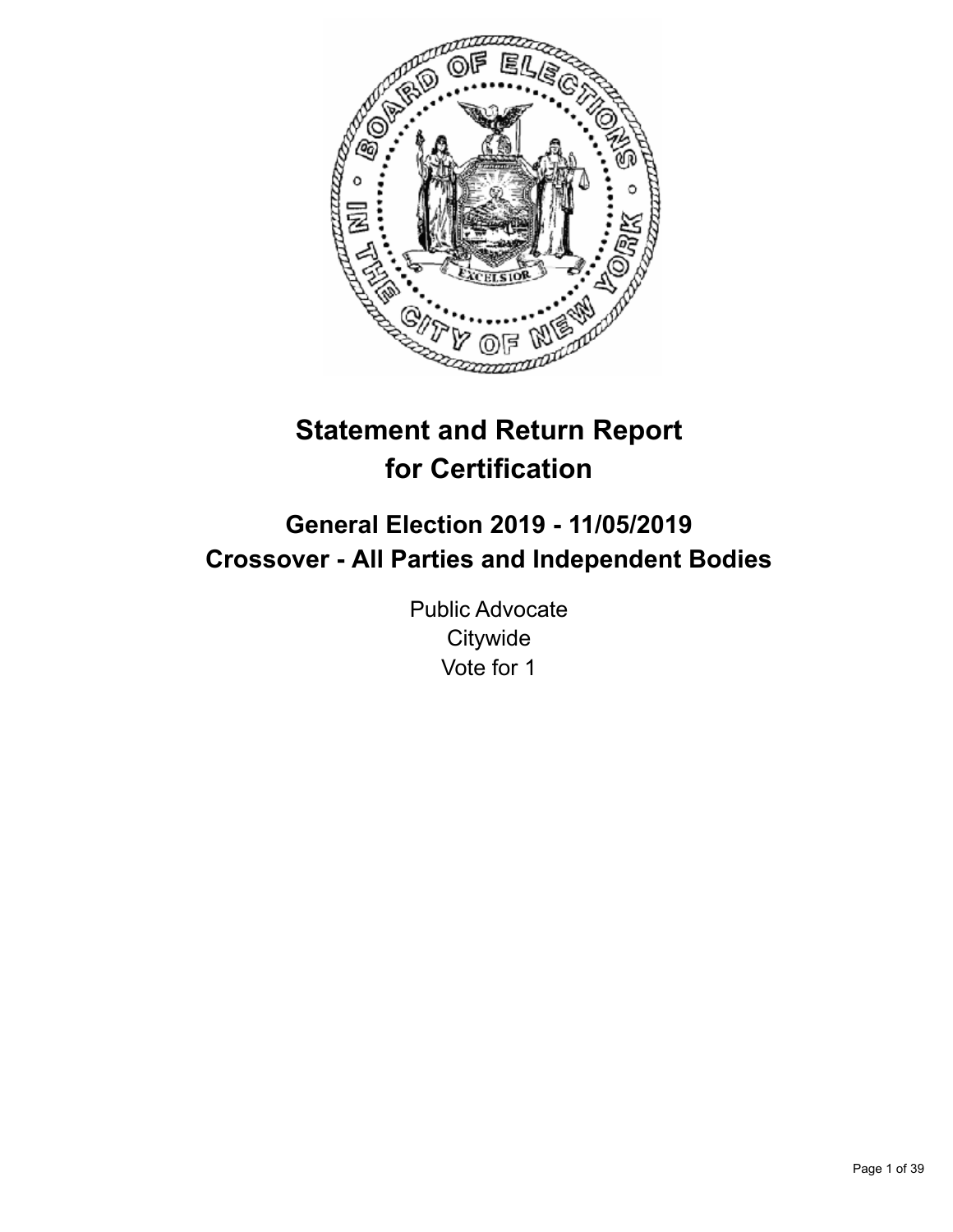

| PUBLIC COUNTER                                           | 187,048        |
|----------------------------------------------------------|----------------|
| MANUALLY COUNTED EMERGENCY                               | 22             |
| ABSENTEE / MILITARY                                      | 4,777          |
| <b>AFFIDAVIT</b>                                         | 1,666          |
| <b>Total Ballots</b>                                     | 193,513        |
| Less - Inapplicable Federal/Special Presidential Ballots | 0              |
| <b>Total Applicable Ballots</b>                          | 193,513        |
| JUMAANE D. WILLIAMS (DEMOCRATIC)                         | 163,075        |
| JOSEPH C. BORELLI (REPUBLICAN)                           | 18,468         |
| JOSEPH C. BORELLI (CONSERVATIVE)                         | 2,695          |
| DEVIN BALKIND (LIBERTARIAN)                              | 5,504          |
| AARON BUNDER (WRITE-IN)                                  | 1              |
| ADAM LEVENTHAL (WRITE-IN)                                | 1              |
| ADINA BROOKS (WRITE-IN)                                  | 1              |
| ADINA TANNER (WRITE-IN)                                  | 1              |
| AKEEM BROWDEX (WRITE-IN)                                 | 1              |
| AL SHARPTON (WRITE-IN)                                   | 1              |
| ALEXANDRE JALLOT (WRITE-IN)                              | 1              |
| ALEXEI P. BRUSILOFF (WRITE-IN)                           | 1              |
| ALFONSO SALVATOR (WRITE-IN)                              | 1              |
| ALICE PAUL (WRITE-IN)                                    | 1              |
| ALPHONSO DAVID (WRITE-IN)                                | 2              |
| AMY L. GOMEZ (WRITE-IN)                                  | 1              |
| ANDREA KING (WRITE-IN)                                   | 1              |
| ANDREA STUART-COUSINS (WRITE-IN)                         | 1              |
| ANDREW GREENWALD (WRITE-IN)                              | 1              |
| ANDREW HILLER (WRITE-IN)                                 | 1              |
| ANDREW YANG (WRITE-IN)                                   | 1              |
| ANDY STAUB (WRITE-IN)                                    | 1              |
| APRYL MCNEIL (WRITE-IN)                                  | 1              |
| ARI KAHN (WRITE-IN)                                      | 1              |
| BARUEU MARGOLIS (WRITE-IN)                               | 1              |
| BEN KALLOS (WRITE-IN)                                    | 1              |
| BEN WEXLER (WRITE-IN)                                    | 1              |
| BEN YEE (WRITE-IN)                                       | 1              |
| BENJAMIN MOORE (WRITE-IN)                                | 1              |
| BERNARD R. BLOCK (WRITE-IN)                              | 1              |
| <b>BERNIE SANDERS (WRITE-IN)</b>                         | $\overline{c}$ |
| BERNIE WILLIAMS (WRITE-IN)                               | 1              |
| BETSY GOTBAUM (WRITE-IN)                                 | 1              |
| BOB LEONARD (WRITE-IN)                                   | 1              |
| BORGY GALING (WRITE-IN)                                  | 1              |
| BRETT BIBA (WRITE-IN)                                    | 1              |
| BRIAN BENJAMIN (WRITE-IN)                                | 1              |
| BRIAN PETER FORD (WRITE-IN)                              | 1              |
| BRYANT PINEDA (WRITE-IN)                                 | 1              |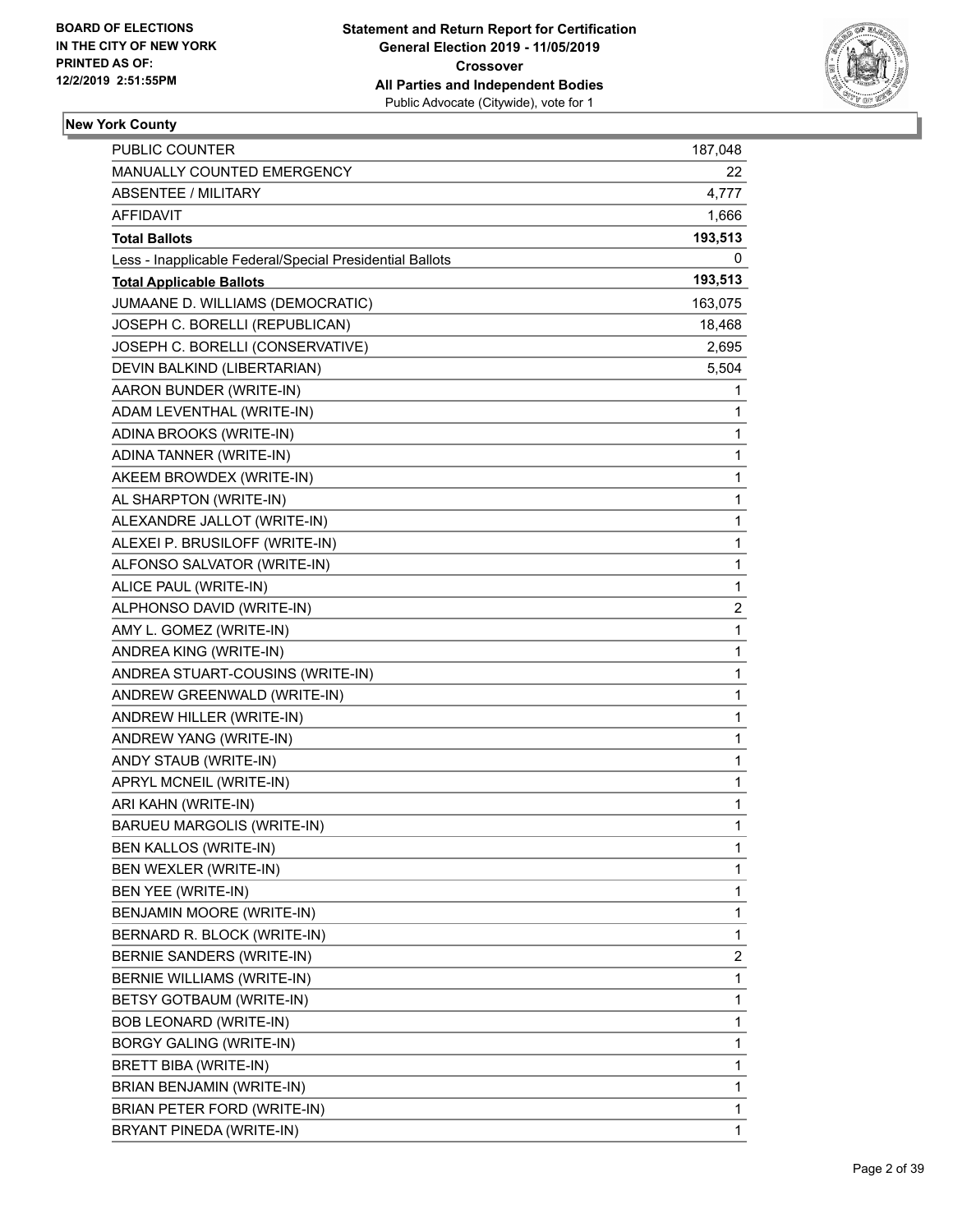

| CALUDE WINFIELD (WRITE-IN)         | $\mathbf{1}$   |
|------------------------------------|----------------|
| CARL PETER KLAPPER (WRITE-IN)      | 1              |
| CAROL ROBINSON (WRITE-IN)          | $\mathbf 1$    |
| CATHERINE J. PEREZ (WRITE-IN)      | 1              |
| CHRISTINE ANNECHINO (WRITE-IN)     | 3              |
| CHRISTINE QUINN (WRITE-IN)         | 3              |
| CHRISTOPHER MITCHELL (WRITE-IN)    | 1              |
| CHRISTOPHER OWENS (WRITE-IN)       | 1              |
| CLAIRE WORLEY (WRITE-IN)           | $\mathbf{1}$   |
| COREY JOHNSON (WRITE-IN)           | 2              |
| COURTNEY HOGG (WRITE-IN)           | 1              |
| CRAIG ALBERT (WRITE-IN)            | $\mathbf{1}$   |
| CYNTHIA NIXON (WRITE-IN)           | $\overline{c}$ |
| CYRUS N. JOHNSON (WRITE-IN)        | 1              |
| DALLAS J. SHORT (WRITE-IN)         | 1              |
| DAMIEN M. COVINGTON (WRITE-IN)     | 1              |
| DANIEL GARODNICK (WRITE-IN)        | 4              |
| DANIEL MCCAFFERTY (WRITE-IN)       | 1              |
| DANIEL PANTELEO (WRITE-IN)         | 1              |
| DANIEL SQUADRON (WRITE-IN)         | 1              |
| DANIELLE CASTALDI-MICCA (WRITE-IN) | 4              |
| DANNY O'DONNELL (WRITE-IN)         | 3              |
| DAVID EISENBACH (WRITE-IN)         | 1              |
| DAVID J. REILLY (WRITE-IN)         | 1              |
| DAVID KAUFMAN (WRITE-IN)           | 1              |
| DAVID O'DONNELL (WRITE-IN)         | 1              |
| DAVID W. BUNNING (WRITE-IN)        | 1              |
| DAVIS WILLIAMS (WRITE-IN)          | 1              |
| DAWN HELENE (WRITE-IN)             | 1              |
| DAWN SMALLS (WRITE-IN)             | 7              |
| DEREK A. CHIN (WRITE-IN)           | 1              |
| DON B. LEE (WRITE-IN)              | 1              |
| DONALD TRUMP (WRITE-IN)            | 1              |
| DORIS MARTINEZ (WRITE-IN)          | $\mathbf{1}$   |
| DOUGLASS PARDELLA (WRITE-IN)       | 1              |
| EARL SCOTT (WRITE-IN)              | 1              |
| ED GOLDMAN (WRITE-IN)              | 1              |
| EDDIE WIPPER (WRITE-IN)            | 1              |
| EDIE WIDNSER (WRITE-IN)            | 1              |
| EDWARD BERK (WRITE-IN)             | 1              |
| EDWARD POTTER (WRITE-IN)           | 1              |
| EDWARD SNOWDEN (WRITE-IN)          | 1              |
| EINILIE ROSE (WRITE-IN)            | 1              |
| ELAINE WALSH (WRITE-IN)            | $\overline{2}$ |
| ELIOT SPITZER (WRITE-IN)           | $\overline{2}$ |
| ELIZABETH CAPUTO (WRITE-IN)        | 1              |
|                                    |                |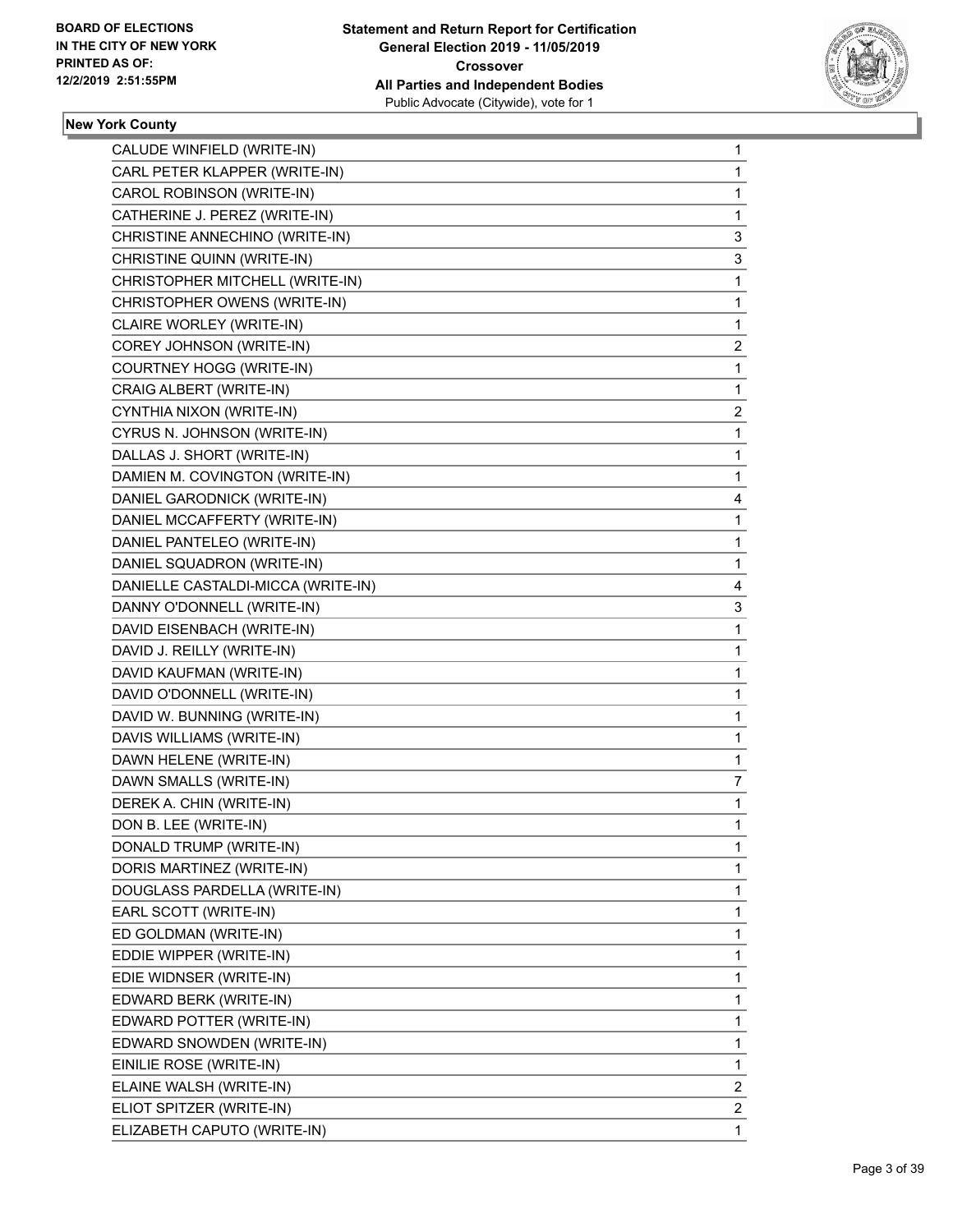

| ELIZABETH FINE (WRITE-IN)                   | 1 |
|---------------------------------------------|---|
| ELIZABETH WARREN (WRITE-IN)                 | 1 |
| EMILY BURNHAM (WRITE-IN)                    | 1 |
| EMILY PETTIGREW (WRITE-IN)                  | 1 |
| EMILY SCHONFIELD (WRITE-IN)                 | 1 |
| ENA DEKANIC (WRITE-IN)                      | 1 |
| ERIC A. ULRICH (WRITE-IN)                   | 1 |
| ERIC ADAM (WRITE-IN)                        | 1 |
| ERIC KOLI (WRITE-IN)                        | 1 |
| ERIC MAKINBLACH (WRITE-IN)                  | 1 |
| ERIC MCCLURE (WRITE-IN)                     | 1 |
| ERROL LOUIS (WRITE-IN)                      | 2 |
| EUGENE STEIN (WRITE-IN)                     | 1 |
| EZRA FRIEDLANDER (WRITE-IN)                 | 1 |
| FENG XING (WRITE-IN)                        | 1 |
| FIORELLO LA GUARDIA (WRITE-IN)              | 1 |
| FRANCINE TIMOTHY (WRITE-IN)                 | 1 |
| <b>GALE BREWER (WRITE-IN)</b>               | 1 |
| <b>GARY SHERMAN (WRITE-IN)</b>              | 1 |
| GEORGE A. ORTIZ (WRITE-IN)                  | 1 |
| <b>GEORGIA LEVENSON KEOHANIS (WRITE-IN)</b> | 1 |
| <b>GERALDINE MILLER (WRITE-IN)</b>          | 1 |
| <b>GLENN DUNGAN (WRITE-IN)</b>              | 1 |
| <b>GREG SCHLANO (WRITE-IN)</b>              | 1 |
| GREGORY BAGGETT (WRITE-IN)                  | 1 |
| <b>GREGORY MILLS (WRITE-IN)</b>             | 1 |
| HAKEEM JEFFRIES (WRITE-IN)                  | 1 |
| HARRIET TUBMAN (WRITE-IN)                   | 1 |
| HELEN ROSENTHAL (WRITE-IN)                  | 1 |
| HENRY F. FITZGERALD (WRITE-IN)              | 1 |
| HERG GRIFFIN (WRITE-IN)                     | 1 |
| HILLARY CLINTON (WRITE-IN)                  | 4 |
| HOWARD ROTBLATT (WRITE-IN)                  | 1 |
| HOWARD WORKMAN (WRITE-IN)                   | 1 |
| HOWIE HAWKING (WRITE-IN)                    | 1 |
| HUNTER BIDEN (WRITE-IN)                     | 1 |
| IFEOMA IKE (WRITE-IN)                       | 1 |
| IRA ROSEN (WRITE-IN)                        | 1 |
| ISAAC GABEL FRANK (WRITE-IN)                | 1 |
| JACOB GYLLENHALL (WRITE-IN)                 | 1 |
| JACOB M. FISCH (WRITE-IN)                   | 1 |
| JAMES A. MERRILL (WRITE-IN)                 | 1 |
| JAMES LANE (WRITE-IN)                       | 4 |
| JAMES TINER (WRITE-IN)                      | 1 |
| JAMI FLOYD (WRITE-IN)                       | 3 |
| JANE DOE (WRITE-IN)                         | 1 |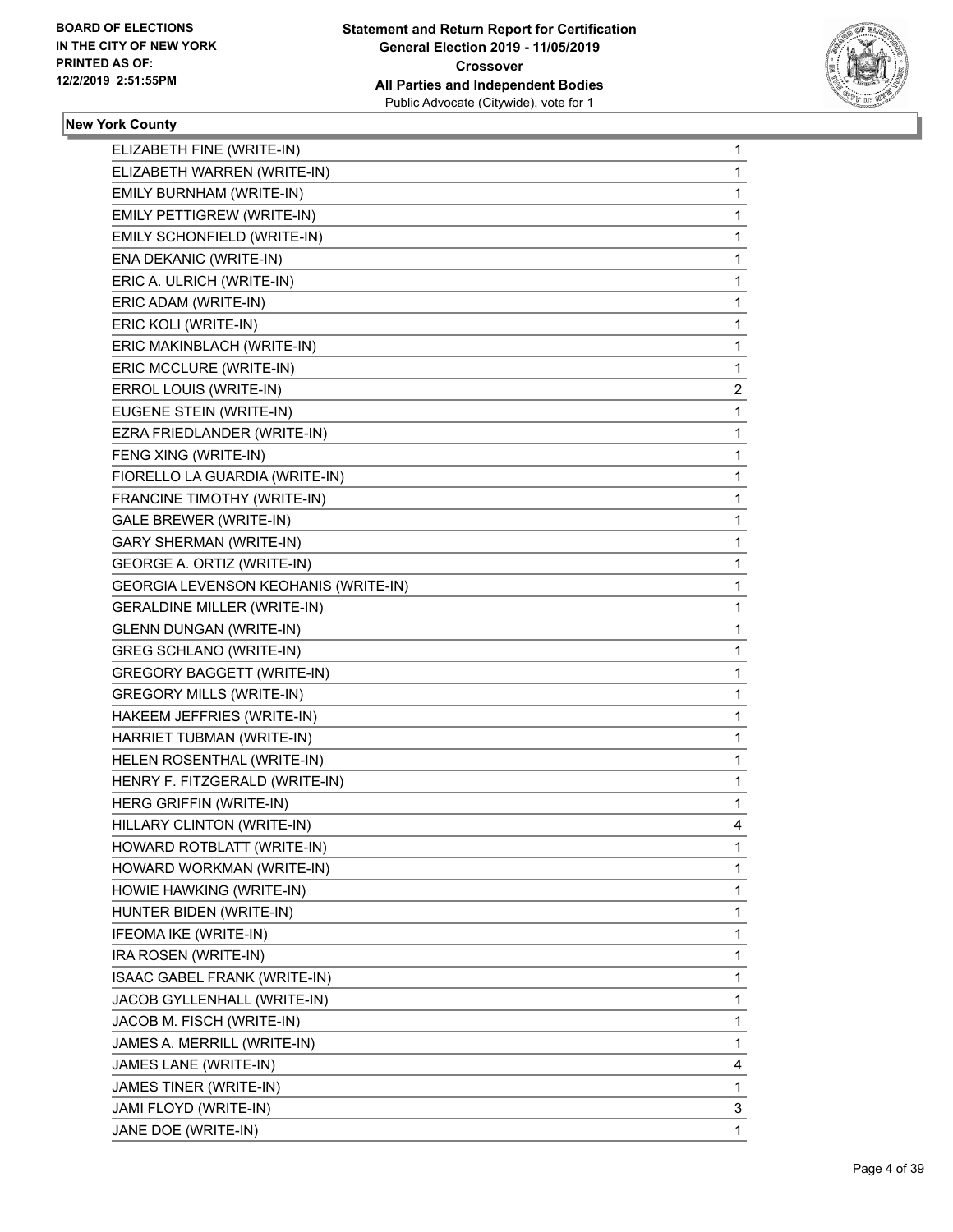

| JANOS MARTON (WRITE-IN)          | 1            |
|----------------------------------|--------------|
| JARIEL G. ESTRELLA (WRITE-IN)    | 1            |
| JASEN STOWE (WRITE-IN)           | 1            |
| JASON SHELLY (WRITE-IN)          | 1            |
| JEFF FELMUS (WRITE-IN)           | 1            |
| JEFFREY LANG (WRITE-IN)          | 1            |
| JENNY SEDLIS (WRITE-IN)          | 1            |
| JEREMY CORBYN (WRITE-IN)         | 1            |
| JILL FREEMAN (WRITE-IN)          | 1            |
| JOANNA GARCIA (WRITE-IN)         | 1            |
| JOHN CAPLAN (WRITE-IN)           | 1            |
| JOHN KAEHNY (WRITE-IN)           | 1            |
| JOHN KELLY (WRITE-IN)            | 1            |
| JOHN STOSSEL (WRITE-IN)          | 1            |
| JOHN TARNOTE (WRITE-IN)          | 1            |
| JOHNERON ROGERS (WRITE-IN)       | 1            |
| JON F. FRANK JR. (WRITE-IN)      | 1            |
| JONATHAN KIMMEL (WRITE-IN)       | 1            |
| JONATHAN REISS (WRITE-IN)        | 1            |
| JOSE TENA (WRITE-IN)             | 1            |
| JOSEPH LEVI BOOYDE (WRITE-IN)    | 1            |
| JOSEPH W. MURRAY (WRITE-IN)      | 1            |
| JOSEPH WILLIAM DLUZAK (WRITE-IN) | 1            |
| JOSH THOMPSON (WRITE-IN)         | 1            |
| JOSH TYRANGEL (WRITE-IN)         | 1            |
| JOSHUA E. COHEN (WRITE-IN)       | 1            |
| JUANA LUNA (WRITE-IN)            | 1            |
| JUDITH C. BROWN (WRITE-IN)       | 1            |
| JUDY RICHHEIMER (WRITE-IN)       | 1            |
| JULIA FARR FIELD (WRITE-IN)      | 1            |
| KARLIN CHAN (WRITE-IN)           | 1            |
| KATHERINE M. ILOVAR (WRITE-IN)   | 2            |
| KATHY HOCHUL (WRITE-IN)          | 1            |
| KEITH LANESOME (WRITE-IN)        | 1            |
| KENNETH ADAMS (WRITE-IN)         | 1            |
| KENNETH SCHAEFFER (WRITE-IN)     | 1            |
| KIN HO MICHAEL-PAN (WRITE-IN)    | 1            |
| KIRAN ZELBO (WRITE-IN)           | 1            |
| LEECIA EVE (WRITE-IN)            | 1            |
| LEIGH HELFERBEIN (WRITE-IN)      | 1            |
| LENNON KORDESTUNCER (WRITE-IN)   | 1            |
| LENNY BRUCE (WRITE-IN)           | 1            |
| LEONARD ZIEGEL BAUM (WRITE-IN)   | 1            |
| LESTER NAPOLEON GREEN (WRITE-IN) | 1            |
| LETITIA JAMES (WRITE-IN)         | 1            |
| LILA BOZORY (WRITE-IN)           | $\mathbf{1}$ |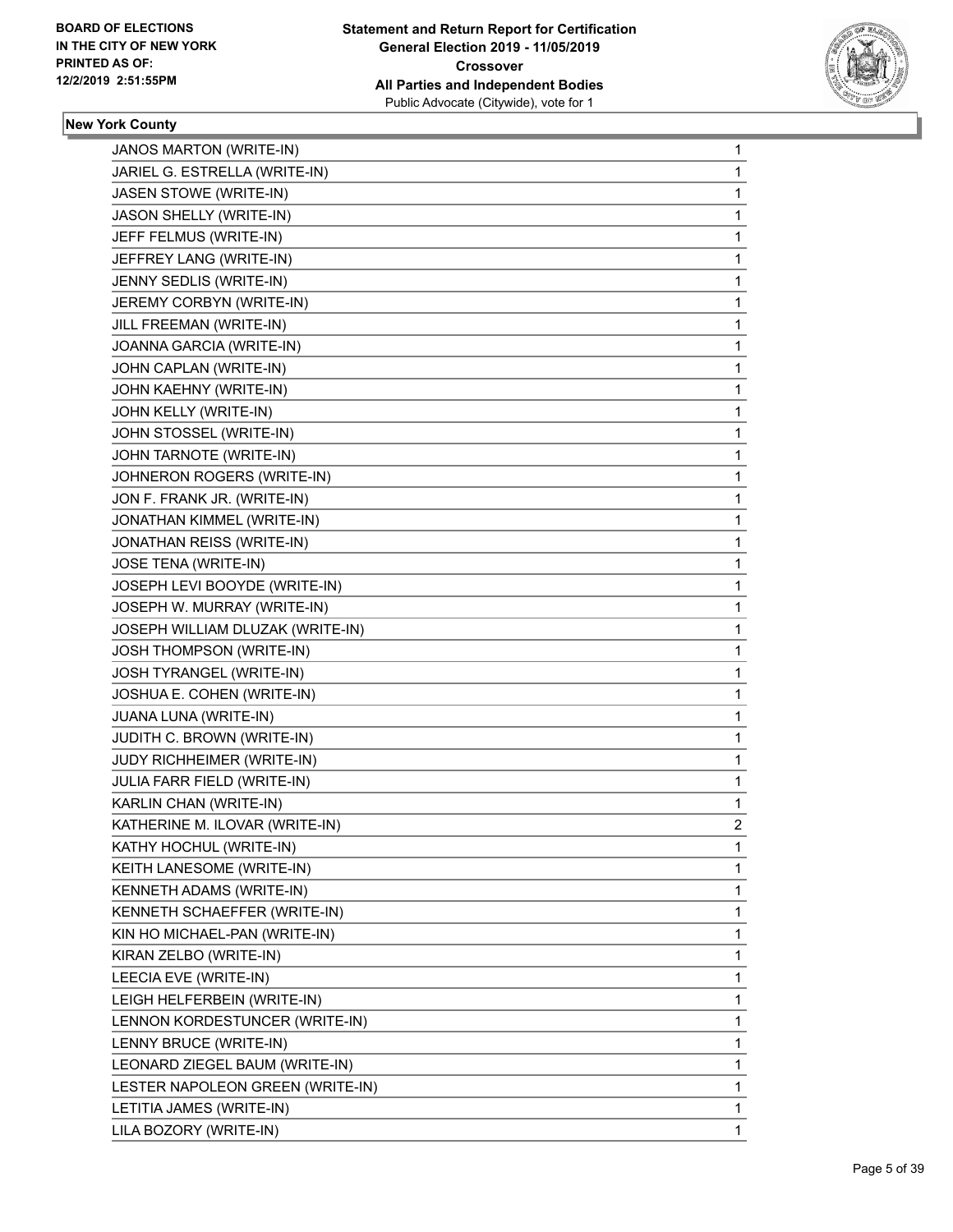

| LILY MAROTTA (WRITE-IN)          | 1            |
|----------------------------------|--------------|
| LINDA ROSENTHAL (WRITE-IN)       | 1            |
| LISA R. KYLE (WRITE-IN)          | 1            |
| LIZ KRUEGER (WRITE-IN)           | 1            |
| LONNIE STEVENS (WRITE-IN)        | 2            |
| LUCY MORTY (WRITE-IN)            | 1            |
| MALIK WRIGHT (WRITE-IN)          | 1            |
| MANNY REYES (WRITE-IN)           | 1            |
| MARA A. NULL (WRITE-IN)          | 1            |
| MARCO SAAVEDRA (WRITE-IN)        | 1            |
| MARINELA HALASA (WRITE-IN)       | 2            |
| MARK GREEN (WRITE-IN)            | 6            |
| MATTHEW TRATNER (WRITE-IN)       | 1            |
| MAURICIO ABADI (WRITE-IN)        | 1            |
| MEDEL PAGUIRIGAN (WRITE-IN)      | 1            |
| MELISSA MARK-VIVERITO (WRITE-IN) | 11           |
| MICAH Z. KELLNER (WRITE-IN)      | 1            |
| MICHAEL BLAKE (WRITE-IN)         | 3            |
| MICHAEL BLOOMBERG (WRITE-IN)     | 13           |
| MICHAEL CHE (WRITE-IN)           | 1            |
| MICHAEL FANDAL (WRITE-IN)        | 1            |
| MICHAEL GURAL-MAIELLO (WRITE-IN) | 1            |
| MICHAEL JOSEPH (WRITE-IN)        | 1            |
| MICHAEL T. CONTOS (WRITE-IN)     | 1            |
| MICHAEL TIGER (WRITE-IN)         | 1            |
| MICHELLE FOXMAN (WRITE-IN)       | 1            |
| MICHELLE OBAMA (WRITE-IN)        | 1            |
| MIKE ZAMONSTY (WRITE-IN)         | 1            |
| MILAGROS ORELLANA (WRITE-IN)     | 1            |
| MILDRED MARTINEZ (WRITE-IN)      | $\mathbf{1}$ |
| MING MAN (WRITE-IN)              | 1            |
| NADINE HOFFMAN (WRITE-IN)        | 1            |
| NAMIKI KOUST (WRITE-IN)          | 1            |
| NATALIE NEELEY (WRITE-IN)        | 1            |
| NEELESH SHAH (WRITE-IN)          | 1            |
| NEER R. ASHERIE (WRITE-IN)       | 1            |
| NETTIE TROMMER (WRITE-IN)        | 1            |
| NICOLE NERETIN (WRITE-IN)        | 1            |
| NILY ROZIC (WRITE-IN)            | 1            |
| NOMIKI KONST (WRITE-IN)          | 4            |
| NORMAN MILLER (WRITE-IN)         | 1            |
| NORMAN SIEGEL (WRITE-IN)         | 6            |
| ORNETT COLEMAN (WRITE-IN)        | 1            |
| PAMELA TYSON (WRITE-IN)          | 1            |
| PAT ROBINSON (WRITE-IN)          | 1            |
| PATRICK BOBILIN (WRITE-IN)       | $\mathbf{1}$ |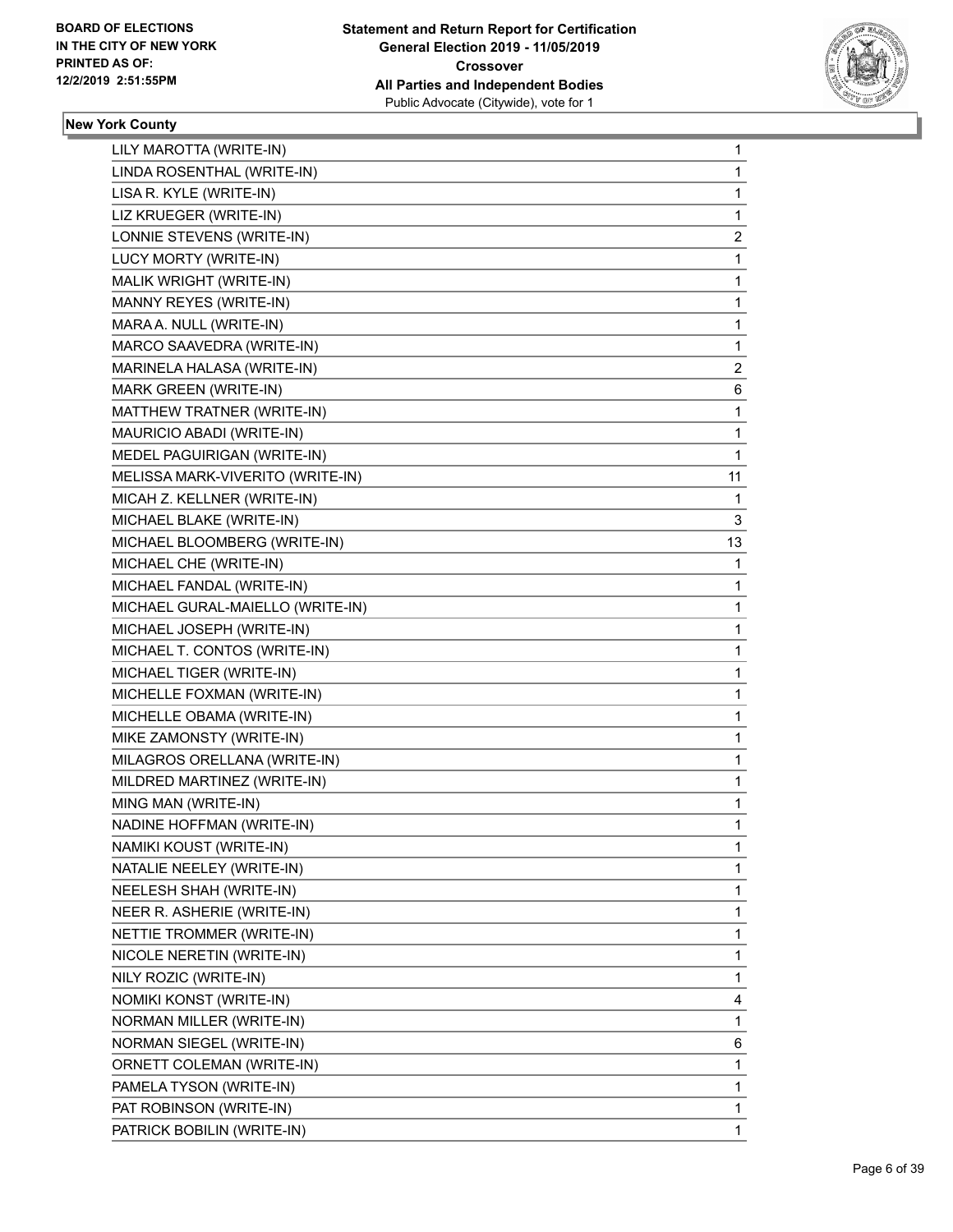

| $\mathbf 1$  |
|--------------|
| 1            |
| 1            |
| 5            |
| 2            |
| 1            |
| 1            |
| 1            |
| 1            |
| 2            |
| 1            |
| 1            |
| 1            |
| 1            |
| 1            |
| 1            |
| $\mathbf 1$  |
| 1            |
| 1            |
| 1            |
| 1            |
| 1            |
| $\mathbf{1}$ |
| 1            |
| 1            |
| 1            |
| 1            |
|              |
| 1            |
| $\mathbf{1}$ |
| 1            |
| 1            |
| 2            |
| 2            |
| 1            |
| 1            |
| 1            |
| 9            |
| $\mathbf 1$  |
| 1            |
| 1            |
| 1            |
| 1            |
| 1            |
| $\mathbf{1}$ |
| 1            |
|              |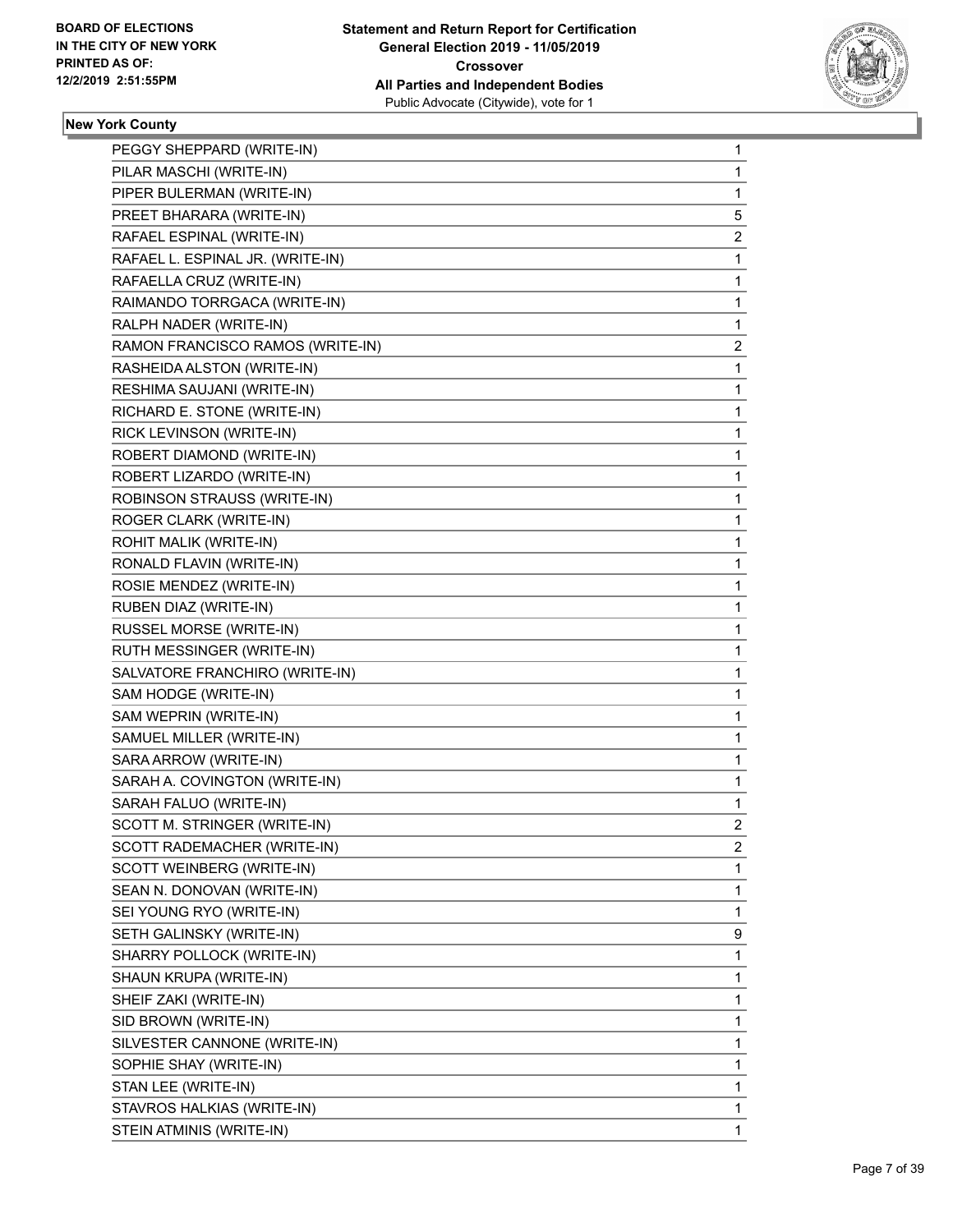

| STEPHEN BDIG (WRITE-IN)                   | $\mathbf 1$    |
|-------------------------------------------|----------------|
| SUSAN H. SEIDEL (WRITE-IN)                | 1              |
| TAYLOR SCHUBERT (WRITE-IN)                | 1              |
| THEODORE EDWARDS (WRITE-IN)               | 2              |
| THOMAS F. LENNON (WRITE-IN)               | 1              |
| THOMAS P. SCHULER (WRITE-IN)              | 1              |
| TIA KEENAN (WRITE-IN)                     | 1              |
| TIFFANY CABAN (WRITE-IN)                  | 3              |
| TIFFANY MUELLER (WRITE-IN)                | 1              |
| TIM ALLEN (WRITE-IN)                      | 1              |
| TIM PARKER (WRITE-IN)                     | 1              |
| TIMOTHY MULER (WRITE-IN)                  | 1              |
| TOM DUANE (WRITE-IN)                      | 1              |
| TONY AVELLA (WRITE-IN)                    | 1              |
| TORREY A. FISHMAN (WRITE-IN)              | 1              |
| UNATTRIBUTABLE WRITE-IN (WRITE-IN)        | 97             |
| UNCOUNTED WRITE-IN PER STATUTE (WRITE-IN) | 9              |
| <b>VERA SUNG (WRITE-IN)</b>               | 1              |
| <b>VERMIN SUPREME (WRITE-IN)</b>          | 1              |
| WAYNE MESSAM (WRITE-IN)                   | 1              |
| WILBUR KUNG (WRITE-IN)                    | 1              |
| WILL MENAKER (WRITE-IN)                   | 1              |
| WILSON BEAN (WRITE-IN)                    | 1              |
| YDANIS RODRIGUEZ (WRITE-IN)               | 1              |
| ZEPHYR TEACHOUT (WRITE-IN)                | 2              |
| ZOEY OROL (WRITE-IN)                      | $\overline{2}$ |
| <b>Total Votes</b>                        | 190,231        |
| Unrecorded                                | 3,282          |
|                                           |                |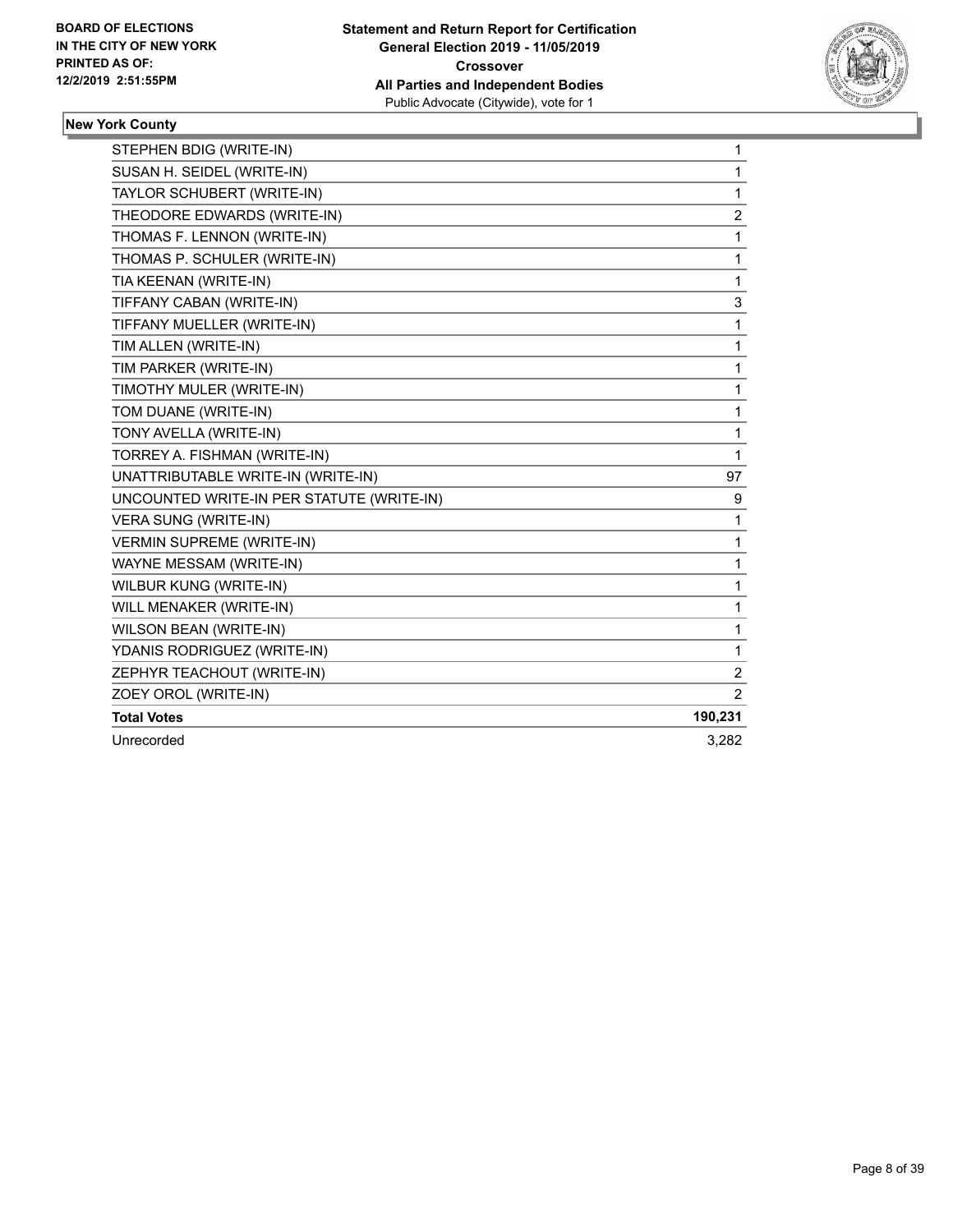

# **Bronx County**

| PUBLIC COUNTER                                           | 93,630                  |
|----------------------------------------------------------|-------------------------|
| MANUALLY COUNTED EMERGENCY                               | 1.                      |
| ABSENTEE / MILITARY                                      | 2,764                   |
| AFFIDAVIT                                                | 1,050                   |
| <b>Total Ballots</b>                                     | 97,445                  |
| Less - Inapplicable Federal/Special Presidential Ballots | 0                       |
| <b>Total Applicable Ballots</b>                          | 97,445                  |
| JUMAANE D. WILLIAMS (DEMOCRATIC)                         | 82,270                  |
| JOSEPH C. BORELLI (REPUBLICAN)                           | 9,066                   |
| JOSEPH C. BORELLI (CONSERVATIVE)                         | 2,032                   |
| DEVIN BALKIND (LIBERTARIAN)                              | 1,352                   |
| ANGEL VEGA (WRITE-IN)                                    | 1                       |
| ANGELA LAQUER (WRITE-IN)                                 | 1                       |
| ANNE MILGRAM (WRITE-IN)                                  | 1                       |
| ANTHONY BECKFORD (WRITE-IN)                              | 1                       |
| BARACK OBAMA (WRITE-IN)                                  | 1                       |
| BERNIE SANDERS (WRITE-IN)                                | 1                       |
| BILL DEBLASIO (WRITE-IN)                                 | 1                       |
| CAMILLE DELICES (WRITE-IN)                               | 1                       |
| CAROL ROBINSON (WRITE-IN)                                | 1                       |
| CHRIS CUOMO (WRITE-IN)                                   | 1                       |
| EDGAR CISNEROS (WRITE-IN)                                | 1                       |
| EDWARD WADSWORTH (WRITE-IN)                              | 1                       |
| EGIDIO SEMINTELLI (WRITE-IN)                             | 1                       |
| EILEEN M CRONIN (WRITE-IN)                               | 2                       |
| FRANCIS JAMES (WRITE-IN)                                 | 1                       |
| FRANCK LABOY (WRITE-IN)                                  | 1                       |
| <b>GARRETT LISA (WRITE-IN)</b>                           | 1                       |
| GLADYS AIDOO (WRITE-IN)                                  | 1                       |
| <b>GRETA THUNBERG (WRITE-IN)</b>                         | 1                       |
| GUSTAVO RIVERA (WRITE-IN)                                | $\overline{\mathbf{c}}$ |
| HESHAM EL-MELIGY (WRITE-IN)                              | $\mathbf{1}$            |
| HILLARY RODHAM CLINTON (WRITE-IN)                        | 4                       |
| HIPOLITO BAEZ (WRITE-IN)                                 | 1                       |
| HORTENSIA ANDERSON (WRITE-IN)                            | 3                       |
| <b>IJEOMA ONYEKWERE (WRITE-IN)</b>                       | 1                       |
| ISAAC AMBROSE MOORE (WRITE-IN)                           | 1                       |
| JAMES GONZALEZ (WRITE-IN)                                | 1                       |
| JAMES LANE (WRITE-IN)                                    | 1                       |
| JAMES O'DONNELL (WRITE-IN)                               | 1                       |
| JAMES VACCA (WRITE-IN)                                   | 1                       |
| JANET MOCH (WRITE-IN)                                    | 1                       |
| JEFROY MORRISHOW (WRITE-IN)                              | 1                       |
| JILLIAN OSERE - SUAREZ (WRITE-IN)                        | 1                       |
| JOSHUA R DIAMOND (WRITE-IN)                              | 1                       |
| LETITIA JAMES (WRITE-IN)                                 | 1                       |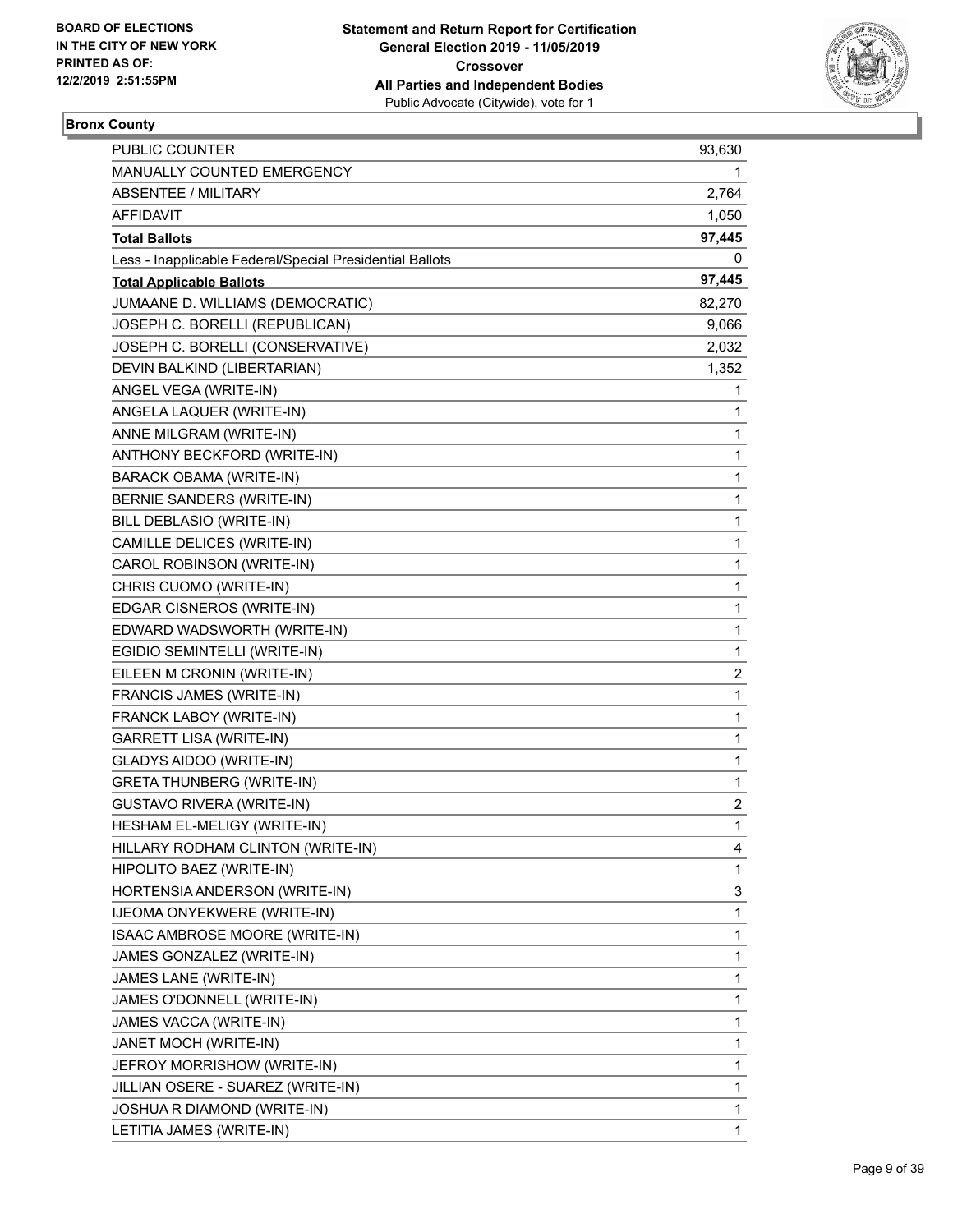

# **Bronx County**

| LORRAINE ALI (WRITE-IN)            | 1              |
|------------------------------------|----------------|
| <b>MARK FRASIER (WRITE-IN)</b>     | 1              |
| MARK GREEN (WRITE-IN)              | 1              |
| MICHAEL A BLAKE (WRITE-IN)         | 1              |
| NATALIE GOMEZ VELEZ (WRITE-IN)     | 1              |
| NOMIKI KONST (WRITE-IN)            | $\overline{2}$ |
| NURYS LAUREANO (WRITE-IN)          | 1              |
| RANDALL WILTZ (WRITE-IN)           | 1              |
| ROBERT RIZZUTO (WRITE-IN)          | 1              |
| RUBEN DIAZ (WRITE-IN)              | 4              |
| RUDY GIULIANI (WRITE-IN)           | 1              |
| RYEN WOO (WRITE-IN)                | 1              |
| SETH GALINSKY (WRITE-IN)           | 2              |
| STANLEY K SCHLIEN (WRITE-IN)       | 1              |
| TOM MERRITT (WRITE-IN)             | 1              |
| UNATTRIBUTABLE WRITE-IN (WRITE-IN) | 59             |
| WILL HERNANDEZ (WRITE-IN)          | 1              |
| <b>WILLIAM STANTON (WRITE-IN)</b>  | 1              |
| <b>Total Votes</b>                 | 94,843         |
| Unrecorded                         | 2,602          |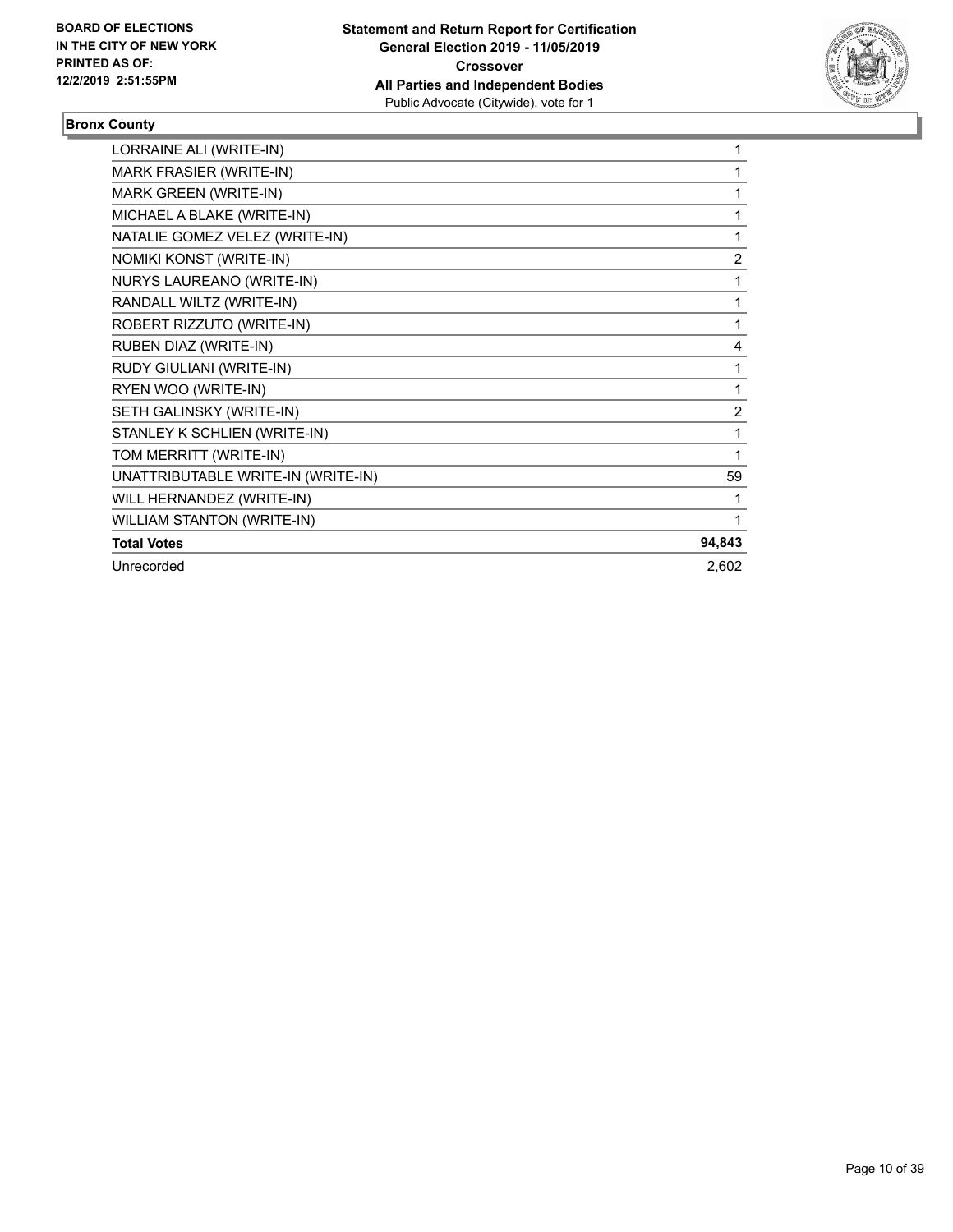

| PUBLIC COUNTER                                           | 237,852                 |
|----------------------------------------------------------|-------------------------|
| MANUALLY COUNTED EMERGENCY                               | 26                      |
| <b>ABSENTEE / MILITARY</b>                               | 3,807                   |
| AFFIDAVIT                                                | 2,617                   |
| <b>Total Ballots</b>                                     | 244,302                 |
| Less - Inapplicable Federal/Special Presidential Ballots | 0                       |
| <b>Total Applicable Ballots</b>                          | 244,302                 |
| JUMAANE D. WILLIAMS (DEMOCRATIC)                         | 200,776                 |
| JOSEPH C. BORELLI (REPUBLICAN)                           | 28,856                  |
| JOSEPH C. BORELLI (CONSERVATIVE)                         | 5,361                   |
| DEVIN BALKIND (LIBERTARIAN)                              | 4,051                   |
| AARON TYK (WRITE-IN)                                     | 1                       |
| ABRAHAM KELA (WRITE-IN)                                  | 1                       |
| ADAM AGATA (WRITE-IN)                                    | 1                       |
| ADAM GASE (WRITE-IN)                                     | 1                       |
| ADINA SASH (WRITE-IN)                                    | 1                       |
| ADITI SEN (WRITE-IN)                                     | 1                       |
| ALEX PELLITTERI (WRITE-IN)                               | 1                       |
| ALEXANDRA DUMONT (WRITE-IN)                              | 1                       |
| ALEXANDRA KELLY BERMAN (WRITE-IN)                        | 1                       |
| ALTON MADDOX JR. (WRITE-IN)                              | 1                       |
| ALYSON BEHA (WRITE-IN)                                   | 1                       |
| AMY PARKER (WRITE-IN)                                    | 2                       |
| ANDREW BYFORD (WRITE-IN)                                 | 1                       |
| ANDREW YANG (WRITE-IN)                                   | 2                       |
| ANTHONY BECKFORD (WRITE-IN)                              | 1                       |
| ANTONIO REYNOSO (WRITE-IN)                               | 1                       |
| ASSATTA SKUR (WRITE-IN)                                  | 1                       |
| AVIVA FREILICH (WRITE-IN)                                | 1                       |
| <b>BARREN TRUMP (WRITE-IN)</b>                           | 1                       |
| <b>BEN BARBER (WRITE-IN)</b>                             | 1                       |
| <b>BEN LERNER (WRITE-IN)</b>                             | 1                       |
| <b>BEN YEE (WRITE-IN)</b>                                | 1                       |
| BENJAMIN SCHEIM (WRITE-IN)                               | 1                       |
| BENJAMIN YEE (WRITE-IN)                                  | 3                       |
| BERNIE MAC (WRITE-IN)                                    | 1                       |
| BERNIE SANDERS (WRITE-IN)                                | $\overline{\mathbf{c}}$ |
| BILL DE BLASIO (WRITE-IN)                                | $\overline{\mathbf{c}}$ |
| BILL KELLER (WRITE-IN)                                   | 1                       |
| <b>BLAKE KERSEY (WRITE-IN)</b>                           | 1                       |
| <b>BRANE BLAU (WRITE-IN)</b>                             | 1                       |
| BRENDA CHAN (WRITE-IN)                                   | 1                       |
| BRIAN CUNNINGHAM (WRITE-IN)                              | 2                       |
| BRIAN GOMEZ (WRITE-IN)                                   | 1                       |
| BRYAN GULOTTA (WRITE-IN)                                 | 1                       |
| BRYAN STOUMAN (WRITE-IN)                                 | 1                       |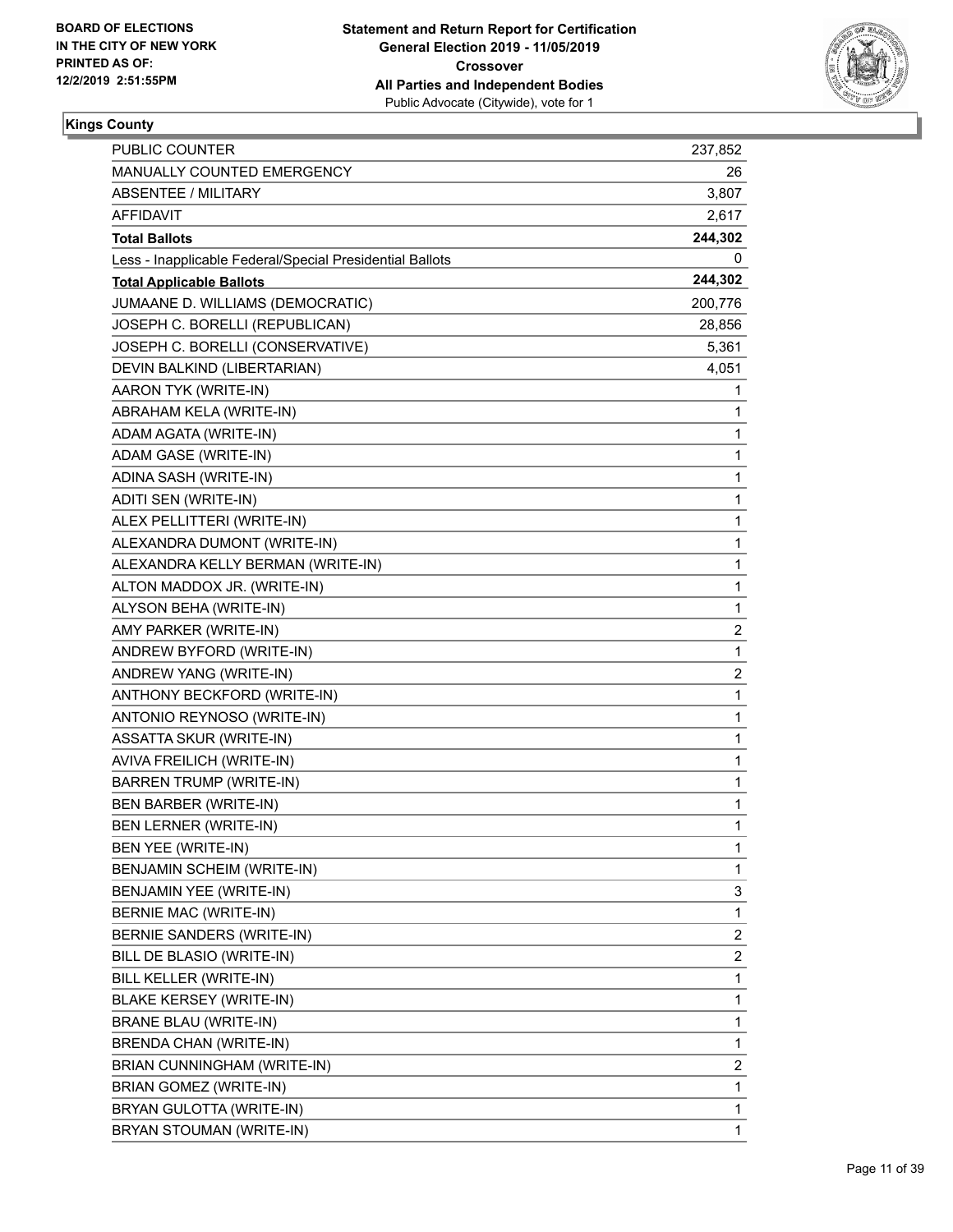

| CAITLYN BRAZILL (WRITE-IN)         | 1              |
|------------------------------------|----------------|
| CARL GALYOU III (WRITE-IN)         | 1              |
| CARLOS BELTRAN (WRITE-IN)          | 1              |
| CARMELYN MALALIS (WRITE-IN)        | 1              |
| CATALINA CRUZ (WRITE-IN)           | 1              |
| CATHERINE CHRISTIAN (WRITE-IN)     | 1              |
| CHANA BAUMANN (WRITE-IN)           | 1              |
| CHARLES HAEUSSLER (WRITE-IN)       | 1              |
| CHASKEL ERNSTELL (WRITE-IN)        | 1              |
| CHAZKEL ZITRONENBAUM (WRITE-IN)    | 1              |
| CHELSEA CLINTON (WRITE-IN)         | 1              |
| CHRISTINE QUINN (WRITE-IN)         | 3              |
| CHRISTOPHER NEFF (WRITE-IN)        | 1              |
| CHRISTOPHER P.REIFF (WRITE-IN)     | 1              |
| <b>COLIN STEELE (WRITE-IN)</b>     | 1              |
| COREY JOHNSON (WRITE-IN)           | 4              |
| COREY ROBIN (WRITE-IN)             | 1              |
| DANIEL GARODNICK (WRITE-IN)        | 1              |
| DANIEL SQUADRON (WRITE-IN)         | 1              |
| DANIELLA CASTALDI MICCA (WRITE-IN) | $\overline{c}$ |
| DANIFZ GIANSANITE (WRITE-IN)       | 1              |
| DANNY O'DONNELL (WRITE-IN)         | 1              |
| DAVID BIJUR (WRITE-IN)             | 1              |
| DAVID E LUKE (WRITE-IN)            | 1              |
| DAVID EISENBACH (WRITE-IN)         | 1              |
| DAVID KALLIS (WRITE-IN)            | 1              |
| DAWN SMALLS (WRITE-IN)             | 2              |
| DAWN WEISS (WRITE-IN)              | 1              |
| <b>DEAN SMALLS (WRITE-IN)</b>      | 1              |
| DEBORAH LORBER (WRITE-IN)          | 1              |
| DENIS SERDIOUK (WRITE-IN)          | 1              |
| DESMONN JORDAN (WRITE-IN)          | 1              |
| DONALD J. TRUMP (WRITE-IN)         | 6              |
| DOUG GORDON (WRITE-IN)             | 1              |
| DOV HIKIND (WRITE-IN)              | 1              |
| ED KOCH (WRITE-IN)                 | 1              |
| EDWARD GORELIK (WRITE-IN)          | 2              |
| ELIOT SPITZER (WRITE-IN)           | 1              |
| ELIZABETH SMITH (WRITE-IN)         | 1              |
| ELIZABETH WARREN (WRITE-IN)        | 1              |
| ELLYN CANFIELD (WRITE-IN)          | 1              |
| EMILY ASHTON (WRITE-IN)            | 1              |
| ERIC ULRICH (WRITE-IN)             | 1              |
| ERIC WIENSCHENA (WRITE-IN)         | 1              |
| ERIN PATRICE ROONEY (WRITE-IN)     | 1              |
| ERNEST NASPREDDO (WRITE-IN)        | 1              |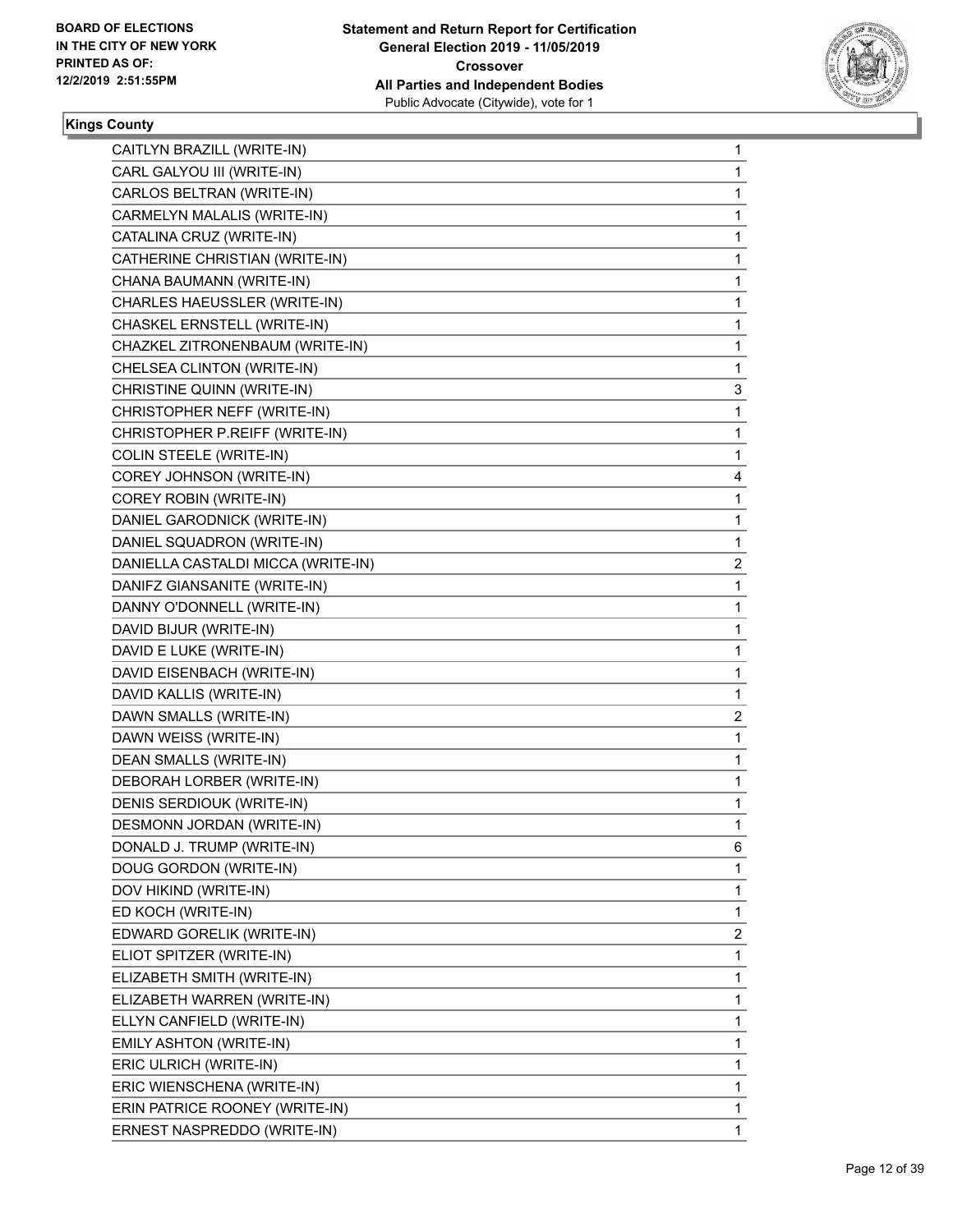

| ESTHER GANZ (WRITE-IN)            | 1              |
|-----------------------------------|----------------|
| ESTHER JRADEN (WRITE-IN)          | 1              |
| ESTHER SEGAL (WRITE-IN)           | 1              |
| ETHAN MULLIGAN (WRITE-IN)         | 1              |
| EUGENE DEBBS (WRITE-IN)           | 1              |
| EZRA S. SHAIN (WRITE-IN)          | 1              |
| FARAH LOUIS (WRITE-IN)            | 3              |
| FELIX ORTIZ (WRITE-IN)            | 1              |
| FERNANDO MATEO (WRITE-IN)         | 1              |
| FERNANDO REYES (WRITE-IN)         | 1              |
| FRANK FOGARTY (WRITE-IN)          | 1              |
| FRANKLIN ADAMS (WRITE-IN)         | 1              |
| <b>GENE RUSSIANOFF (WRITE-IN)</b> | 1              |
| GENE RUSSIKNOFF (WRITE-IN)        | 1              |
| <b>GEORGE PATAKI (WRITE-IN)</b>   | 1              |
| GITTEL GLUCK (WRITE-IN)           | 1              |
| <b>GLENN MATT (WRITE-IN)</b>      | 1              |
| GLORIA STEINAM (WRITE-IN)         | 1              |
| <b>GRANT DOSWIN (WRITE-IN)</b>    | 1              |
| GREGORY WILLIAM COOPER (WRITE-IN) | $\overline{c}$ |
| GUILLERMO TESEDA (WRITE-IN)       | 1              |
| HADAKAL SCHWARTZ (WRITE-IN)       | 1              |
| HARVEY DENT (WRITE-IN)            | 1              |
| HASIBA HAQ (WRITE-IN)             | 1              |
| HERRETTA PARKER (WRITE-IN)        | 1              |
| HILLARY CLINTON (WRITE-IN)        | 1              |
| HUNTER S. THOMPSON (WRITE-IN)     | 1              |
| IAN D GIRSHEK (WRITE-IN)          | 1              |
| IFY IKE (WRITE-IN)                | 1              |
| ILANA MAIER (WRITE-IN)            | 1              |
| INGA SMOLYAR (WRITE-IN)           | 1              |
| IRA SINA (WRITE-IN)               | 3              |
| ISABEL RIVA SCHOTT (WRITE-IN)     | 1              |
| JAAMES WILL (WRITE-IN)            | 1              |
| JACKIE JOHNSTONE (WRITE-IN)       | $\overline{2}$ |
| JACOB THOMAS (WRITE-IN)           | 1              |
| JAMES CAFIERO (WRITE-IN)          | 3              |
| JAMES F BRENNAN (WRITE-IN)        | $\mathbf 1$    |
| JAMES LANE (WRITE-IN)             | 6              |
| JANE KUBAT (WRITE-IN)             | 1              |
| JARED RICH (WRITE-IN)             | 1              |
| JAVIER R SEYMORE (WRITE-IN)       | 1              |
| JEFFREY TRAIMAN (WRITE-IN)        | 1              |
| JELEOUS FLEISCHER (WRITE-IN)      | $\mathbf{1}$   |
| JENNA BIMBI (WRITE-IN)            | 1              |
| JENNIFER LEVY (WRITE-IN)          | $\mathbf{2}$   |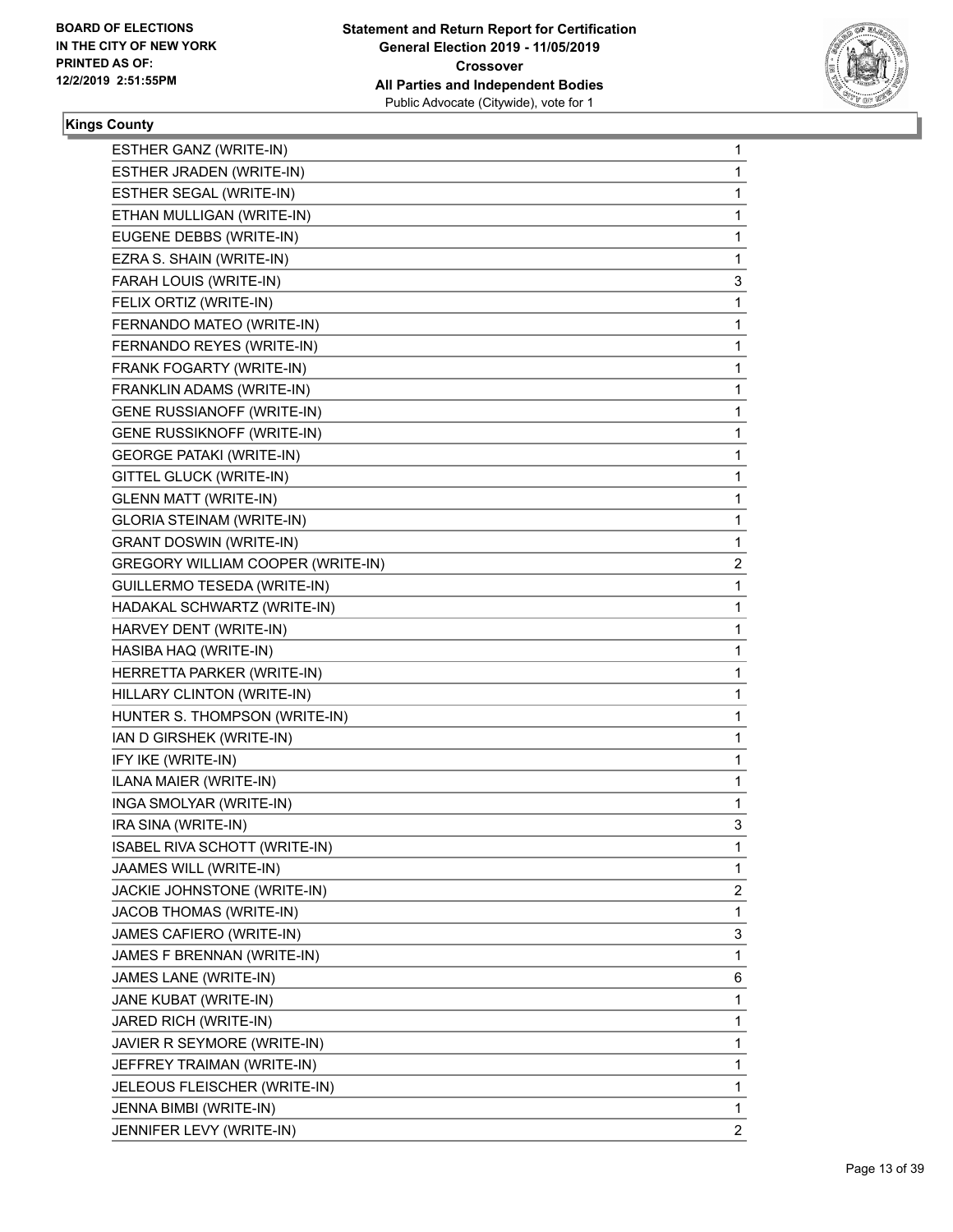

| JESSE FARRAR (WRITE-IN)           | 1              |
|-----------------------------------|----------------|
| JIM BRENNAN (WRITE-IN)            | 1              |
| JOANN WEBER (WRITE-IN)            | 1              |
| JOEL ROSENFELD (WRITE-IN)         | 1              |
| JOEL ROSENHOLD (WRITE-IN)         | 1              |
| JOHN MOONEY (WRITE-IN)            | 1              |
| JOSEPH A BONDI (WRITE-IN)         | 1              |
| JOSEPH HAWTHORNE (WRITE-IN)       | 1              |
| JOSUE PIERRE (WRITE-IN)           | 1              |
| JUAN DEVITO (WRITE-IN)            | 1              |
| JUDAH RUBIN (WRITE-IN)            | $\overline{2}$ |
| JULIAN ASSANGE (WRITE-IN)         | 1              |
| KALMAN YEAGER (WRITE-IN)          | 2              |
| KALMAN YEGER (WRITE-IN)           | 3              |
| KARA DANVERS (WRITE-IN)           | 1              |
| KAREN INWALD (WRITE-IN)           | 3              |
| KAREN LADVOCATE (WRITE-IN)        | 1              |
| KARL MARX (WRITE-IN)              | 1              |
| KATHLEEN HANNA (WRITE-IN)         | 1              |
| KERON ALLEYNE (WRITE-IN)          | $\overline{2}$ |
| KEVIN DELVA (WRITE-IN)            | 1              |
| KIM NAMJOUN (WRITE-IN)            | 1              |
| KIRK OLIVER (WRITE-IN)            | 1              |
| KRYSTAL CLIEN (WRITE-IN)          | 1              |
| LATRICE WALKER (WRITE-IN)         | 1              |
| LAURIE CUMBO (WRITE-IN)           | 1              |
| LEAH GOLDSTEIN (WRITE-IN)         | 1              |
| LEON TROTSKY (WRITE-IN)           | 1              |
| LETITIA JAMES (WRITE-IN)          | 1              |
| LINA THOMPSON (WRITE-IN)          | 1              |
| LINLIN CHEN REID (WRITE-IN)       | 1              |
| LISA LAFONTANT (WRITE-IN)         | 1              |
| LUCRETIA REGINA-POTTER (WRITE-IN) | 1              |
| LUE PETITGAND (WRITE-IN)          | 1              |
| LYDIA K REYNOLDS (WRITE-IN)       | 1              |
| MAC WELLMAN (WRITE-IN)            | 1              |
| MARGUITA LOPEZ TORRES (WRITE-IN)  | 1              |
| MARIE HYMAN (WRITE-IN)            | 1              |
| MARK NYMAN (WRITE-IN)             | 1              |
| MARK VIVERITO (WRITE-IN)          | 1              |
| MARTIN BRENNAN (WRITE-IN)         | 1              |
| MARTY MARKOWITZ (WRITE-IN)        | 2              |
| MARY BRUCH (WRITE-IN)             | 1              |
| MARY HALL (WRITE-IN)              | 1              |
| MASTHEW MILLER (WRITE-IN)         | 1              |
| MATILDE SALOMON (WRITE-IN)        | $\mathbf{1}$   |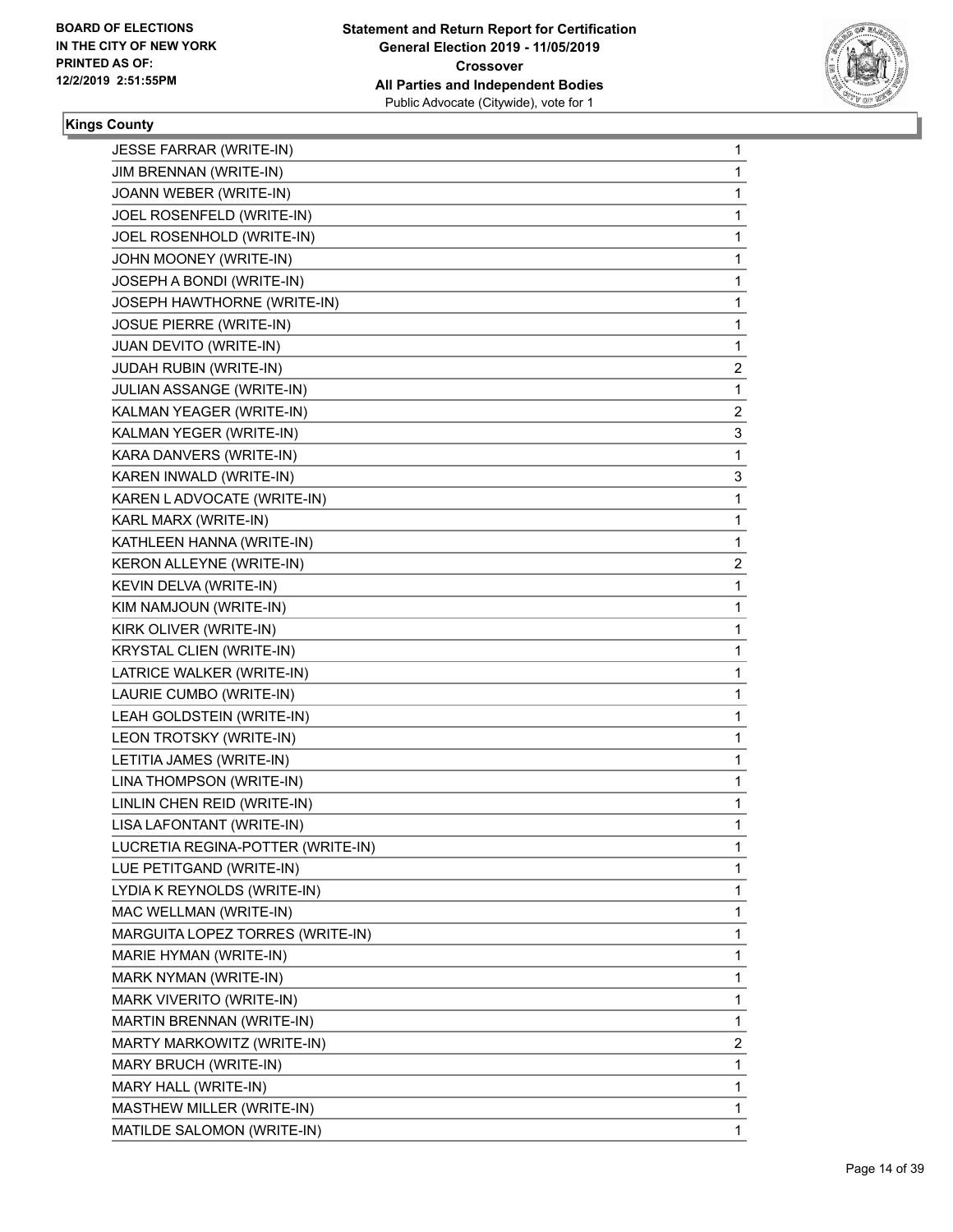

| MAURICE CARVER (WRITE-IN)               | 1              |
|-----------------------------------------|----------------|
| MAX PAWESOME (WRITE-IN)                 | 1              |
| MAYER FOGAL (WRITE-IN)                  | 1              |
| MAYER FOGEL (WRITE-IN)                  | 1              |
| MAYER MAYERFELD (WRITE-IN)              | 1              |
| MCLESTIN PEARSON (WRITE-IN)             | 1              |
| MEIR FOGEL (WRITE-IN)                   | 1              |
| MEIR FOTEL (WRITE-IN)                   | 1              |
| MELISSA H. VIRENTO (WRITE-IN)           | 1              |
| MELISSA MARK VIVERITO (WRITE-IN)        | 4              |
| MELISSA MART VIVERITO (WRITE-IN)        | 1              |
| MICHAEL BLAKE (WRITE-IN)                | 1              |
| MICHAEL BLOOMBERG (WRITE-IN)            | 5              |
| MICHAEL BRIENZA (WRITE-IN)              | 1              |
| MICHAEL GOLDSTEIN (WRITE-IN)            | 1              |
| MICHELLE N. ROBINSON (WRITE-IN)         | 1              |
| MIRI KOHEN (WRITE-IN)                   | 1              |
| MOIRU MEHZER-COHEN (WRITE-IN)           | 1              |
| MOISHE EZRA WEISS (WRITE-IN)            | 1              |
| MOJDEH LEVY-HAIM (WRITE-IN)             | 1              |
| MOLLY GAEBE (WRITE-IN)                  | 1              |
| MOSHE REICHBERG (WRITE-IN)              | $\mathbf{1}$   |
| NAFTALI HERTZ KESREIBA (WRITE-IN)       | 1              |
| NEIL DAVIDSON (WRITE-IN)                | 1              |
| NESSUN TRUFFATORO (WRITE-IN)            | 1              |
| NOAH GOLDBERG (WRITE-IN)                | 1              |
| NOMIE KARST (WRITE-IN)                  | 1              |
| NOMIKI KONST (WRITE-IN)                 | $\mathbf{1}$   |
| NORMAN SIEGEL (WRITE-IN)                | 1              |
| OLIVER W. GORDON (WRITE-IN)             | $\overline{c}$ |
| PATRICIA JACKSON (WRITE-IN)             | 1              |
| PAUL HEYMAN (WRITE-IN)                  | 1              |
| PELER KNOBLECH (WRITE-IN)               | 1              |
| PETER ALONSO (WRITE-IN)                 | 1              |
| PETER ANTOINE (WRITE-IN)                | 1              |
| PREET BHARARA (WRITE-IN)                | 1              |
| RAFAEL ESPINAL (WRITE-IN)               | 3              |
| RICARD AGCAUN (WRITE-IN)                | 1              |
| RICK SANCHEZ (WRITE-IN)                 | 1              |
| RICKY SHARKS (WRITE-IN)                 | 1              |
| ROBERT GARNSEY (WRITE-IN)               | 1              |
| ROBERT UNDERDUNK TERWILLIGER (WRITE-IN) | $\overline{2}$ |
| RON KIM (WRITE-IN)                      | 1              |
| RUBEN DIAZ SR. (WRITE-IN)               | 1              |
| RYAN MERA EVANS (WRITE-IN)              | 1              |
| SAL F ALBANESE (WRITE-IN)               | $\overline{2}$ |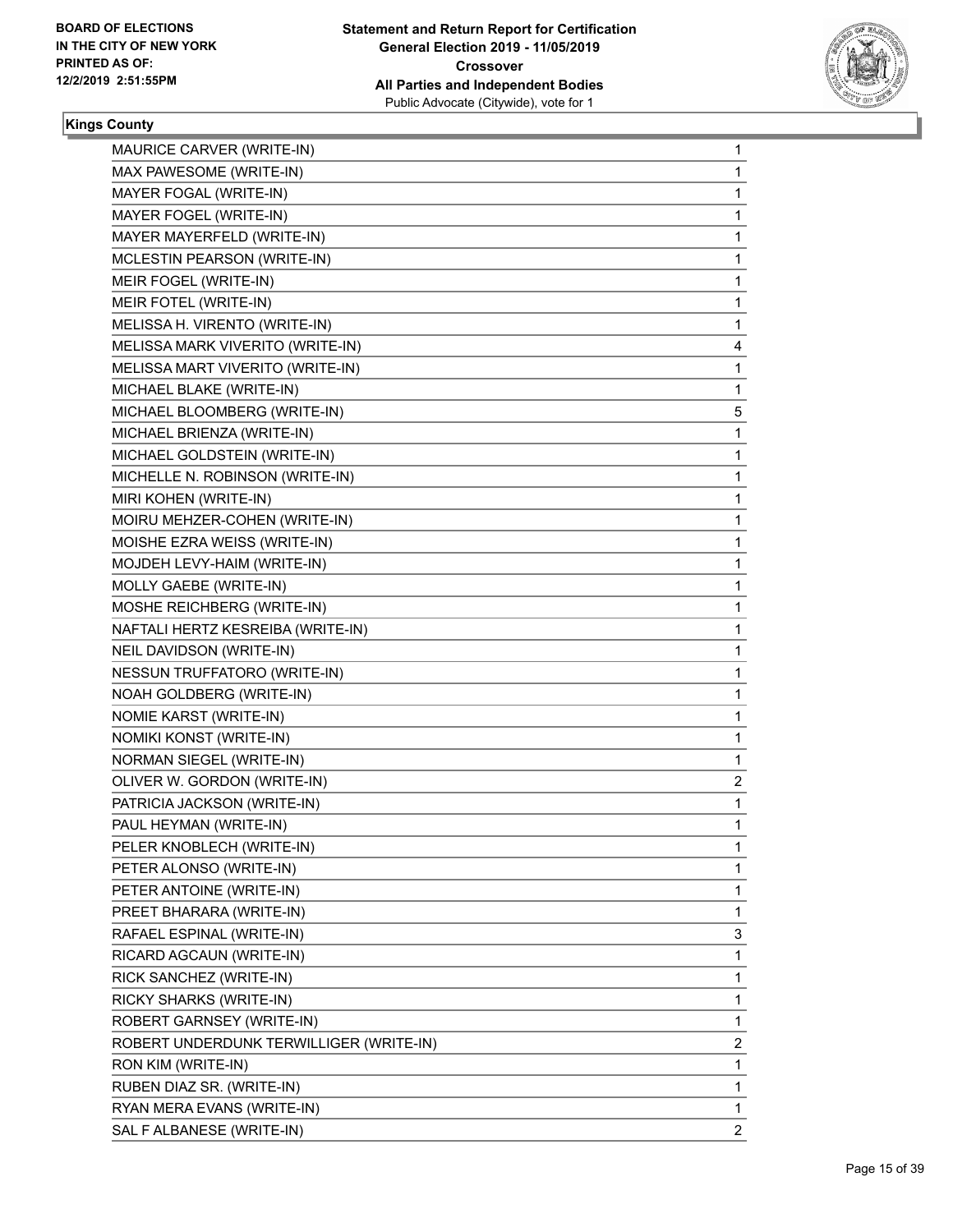

| SAM SEDER (WRITE-IN)                      | 1       |
|-------------------------------------------|---------|
| SAMUEL RUBINSTEIN (WRITE-IN)              | 1       |
| SAMUEL ZAND (WRITE-IN)                    | 1       |
| SCOTT STRINGER (WRITE-IN)                 | 1       |
| SETH GALINSKY (WRITE-IN)                  | 4       |
| SHAWN CAMPBELL (WRITE-IN)                 | 1       |
| SHERLAND DANIELS (WRITE-IN)               | 1       |
| SHULEN KESSLER (WRITE-IN)                 | 1       |
| SIMCHA FELDER (WRITE-IN)                  | 2       |
| SIMCHA HARDT (WRITE-IN)                   | 1       |
| SIMON SANCHEZ (WRITE-IN)                  | 1       |
| STEPHANE F. ADAM (WRITE-IN)               | 1       |
| STEVEN PATZER (WRITE-IN)                  | 1       |
| TAMRA CRONIN (WRITE-IN)                   | 1       |
| TARDIS JOHNSON (WRITE-IN)                 | 1       |
| THEO EDWARDS (WRITE-IN)                   | 1       |
| TIA LEE (WRITE-IN)                        | 1       |
| TIFFANY CABAN (WRITE-IN)                  | 8       |
| TIFFANY CUBAN (WRITE-IN)                  | 1       |
| TIM RAYMOND (WRITE-IN)                    | 1       |
| TIMOTHY BRENNAN (WRITE-IN)                | 1       |
| TISH JAMES (WRITE-IN)                     | 1       |
| TOBY HASLETT (WRITE-IN)                   | 1       |
| TONY HERBERT (WRITE-IN)                   | 2       |
| TUN TRUN (WRITE-IN)                       | 1       |
| TY BEATTY (WRITE-IN)                      | 1       |
| UNATTRIBUTABLE WRITE-IN (WRITE-IN)        | 159     |
| UNCOUNTED WRITE-IN PER STATUTE (WRITE-IN) | 7       |
| VINCENT PICCOLO (WRITE-IN)                | 1       |
| VLADIMIR DORGELY (WRITE-IN)               | 1       |
| WAYNE MURATORE (WRITE-IN)                 | 2       |
| WILLIAM BARR (WRITE-IN)                   | 1       |
| YANI HIKIND (WRITE-IN)                    | 1       |
| YITZCHOK CHEILFEB (WRITE-IN)              | 1       |
| YOCHEVED HARDT (WRITE-IN)                 | 1       |
| YONI HIKIND (WRITE-IN)                    | 1       |
| ZACK WILLIAMS (WRITE-IN)                  | 1       |
| ZEPHYR TEACHOUT (WRITE-IN)                | 1       |
| ZEV ROSEN (WRITE-IN)                      | 1       |
| <b>Total Votes</b>                        | 239,533 |
| Unrecorded                                | 4,769   |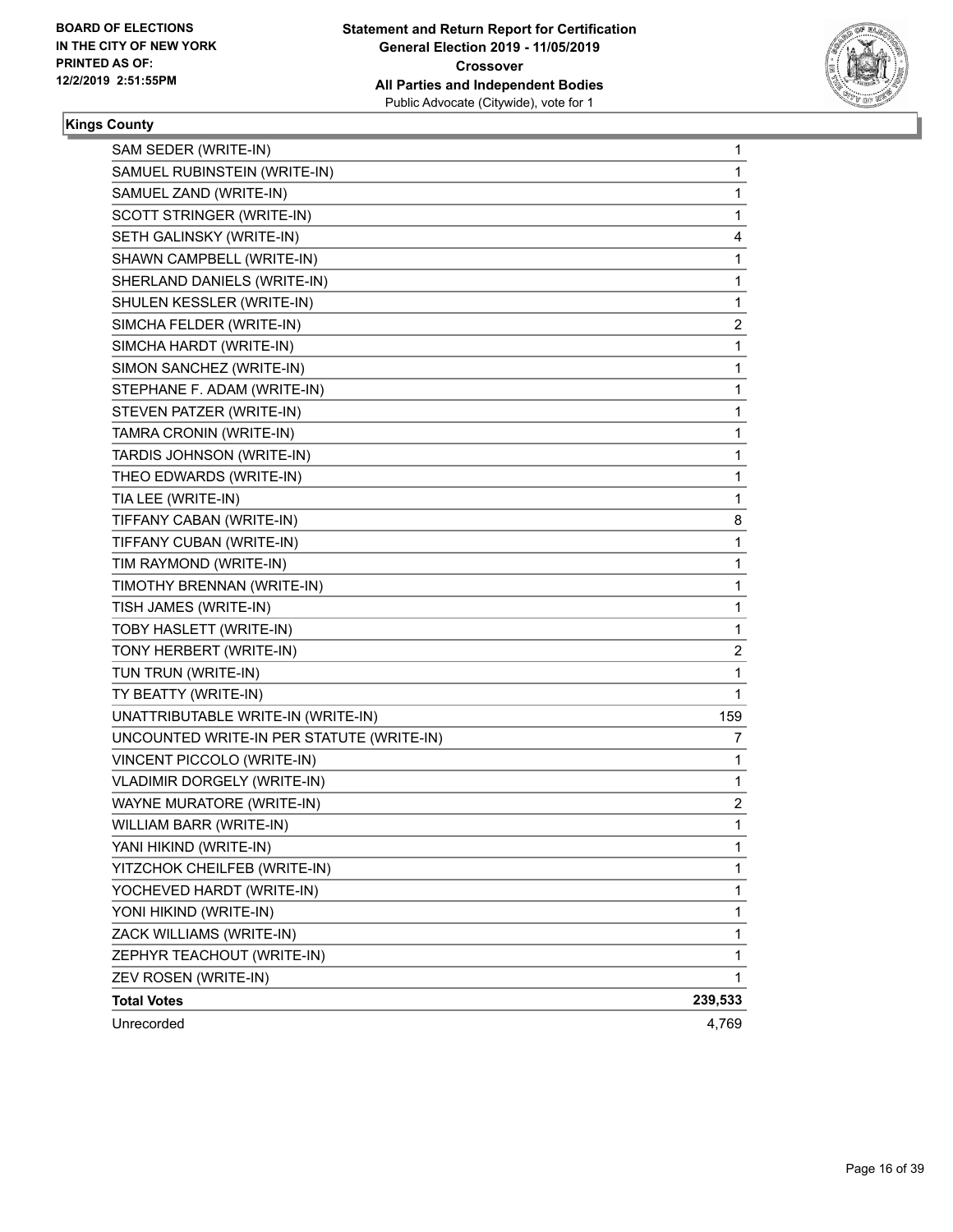

| <b>PUBLIC COUNTER</b>                                    | 195,823                 |
|----------------------------------------------------------|-------------------------|
| MANUALLY COUNTED EMERGENCY                               | 1.                      |
| <b>ABSENTEE / MILITARY</b>                               | 5,373                   |
| <b>AFFIDAVIT</b>                                         | 1,321                   |
| <b>Total Ballots</b>                                     | 202,518                 |
| Less - Inapplicable Federal/Special Presidential Ballots | 0                       |
| <b>Total Applicable Ballots</b>                          | 202,518                 |
| JUMAANE D. WILLIAMS (DEMOCRATIC)                         | 141,600                 |
| JOSEPH C. BORELLI (REPUBLICAN)                           | 44,786                  |
| JOSEPH C. BORELLI (CONSERVATIVE)                         | 7,291                   |
| DEVIN BALKIND (LIBERTARIAN)                              | 3,927                   |
| AARON GUCCI TAUBE (WRITE-IN)                             | 1                       |
| ADAM FERRY (WRITE-IN)                                    | 1                       |
| ADAM HIGGINBOTTOM (WRITE-IN)                             | 1                       |
| ADOS DANIELLE MCKENZIE (WRITE-IN)                        | 1                       |
| AIVER CLOTHESOF (WRITE-IN)                               | $\mathbf 1$             |
| ALEXANDRIA OCASIO-CORTEZ (WRITE-IN)                      | 1                       |
| ALEXIS PEREZ (WRITE-IN)                                  | 1                       |
| ALICIA GLEN (WRITE-IN)                                   | 1                       |
| ANDREW M VATRER (WRITE-IN)                               | 1                       |
| ANDREW YANG (WRITE-IN)                                   | 1                       |
| ANTHONY BECKFORD (WRITE-IN)                              | $\mathbf 1$             |
| ANTHONY HERBERT (WRITE-IN)                               | 1                       |
| ANTONIO WHITAKER (WRITE-IN)                              | 1                       |
| ARTHUR LIEDERMAN (WRITE-IN)                              | 1                       |
| BENJAMIN YEE (WRITE-IN)                                  | $\overline{\mathbf{c}}$ |
| BERNARD F. FERRERA (WRITE-IN)                            | 1                       |
| BHAIRAVI DESAI (WRITE-IN)                                | $\mathbf{1}$            |
| BIANCA CUNNINGHAM (WRITE-IN)                             | 1                       |
| BRIAN CRAWFORD (WRITE-IN)                                | 1                       |
| CHARLES PODPIRKA (WRITE-IN)                              | 1                       |
| CHRISTINE QUINN (WRITE-IN)                               | 3                       |
| CLIFTON GUMBO (WRITE-IN)                                 | 1                       |
| CONRAD HEROLD (WRITE-IN)                                 | 1                       |
| COREY BOOKER (WRITE-IN)                                  | 1                       |
| COREY JOHNSON (WRITE-IN)                                 | 2                       |
| COURTNEY C. GROSS (WRITE-IN)                             | 1                       |
| CRAIG HASDAY (WRITE-IN)                                  | 1                       |
| CYNTHIA NIXON (WRITE-IN)                                 | 1                       |
| DAFFY DUCK (WRITE-IN)                                    | 1                       |
| DANIEL O'DONNELL (WRITE-IN)                              | 1                       |
| DANIELLE CASTALDI-MICCA (WRITE-IN)                       | 3                       |
| DAVID CHIANG (WRITE-IN)                                  | 1                       |
| DAVID DEGREGONO (WRITE-IN)                               | 1                       |
| DAVID KAROPKIN (WRITE-IN)                                | 1                       |
| DAWN SMALLS (WRITE-IN)                                   | 3                       |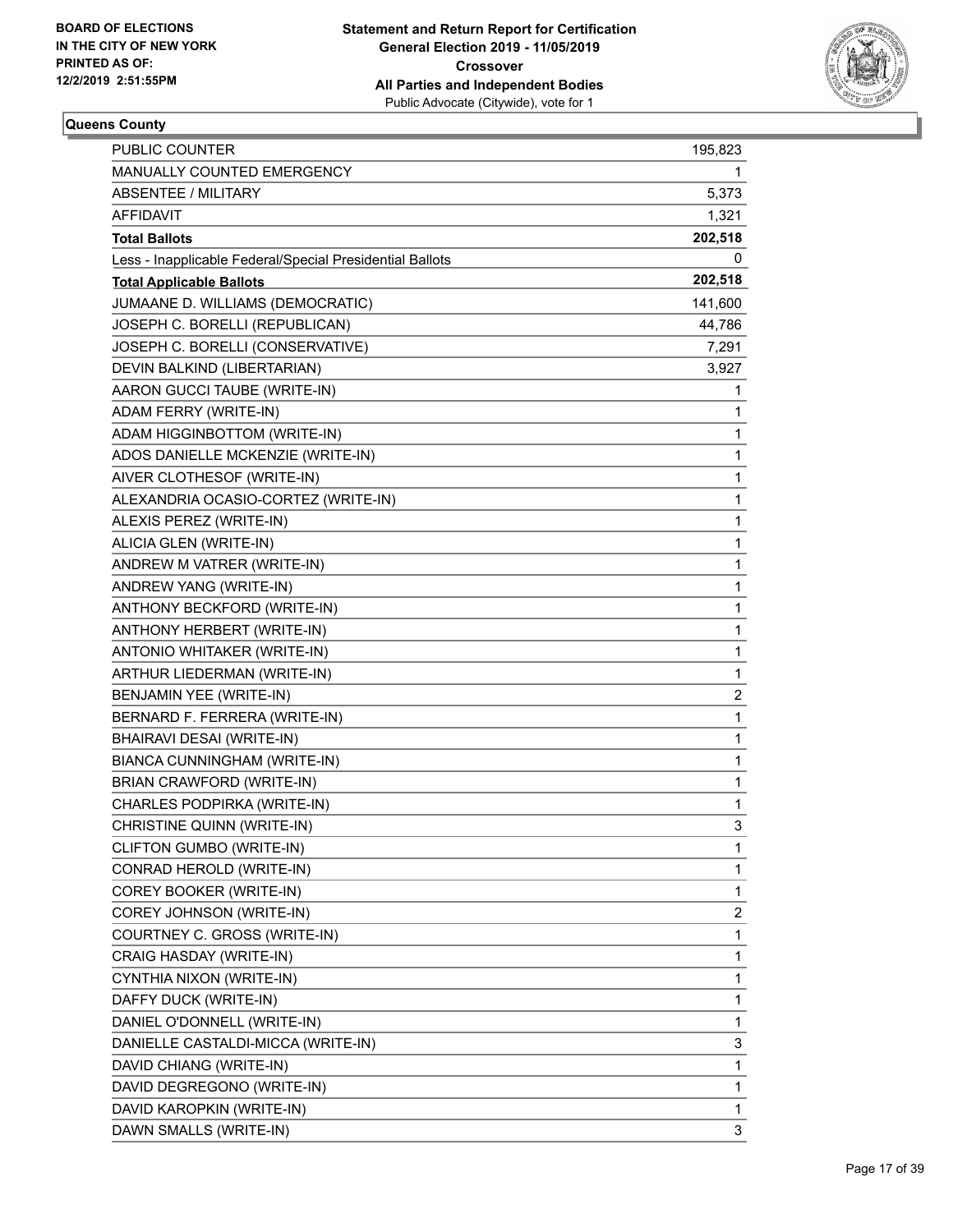

| DEBRA MARKELL (WRITE-IN)            | 1              |
|-------------------------------------|----------------|
| DENRI RIANDEROT (WRITE-IN)          | $\mathbf{1}$   |
| DIDI GREGORIUS (WRITE-IN)           | 1              |
| DONALD DUCK (WRITE-IN)              | 1              |
| DONALD TRUMP JR. (WRITE-IN)         | 1              |
| DONATHAN SALKAN (WRITE-IN)          | 1              |
| DOUGLAS SHARON (WRITE-IN)           | 1              |
| ED JONES (WRITE-IN)                 | 1              |
| EDGAR BAZURTO (WRITE-IN)            | 1              |
| ELLEN M. BREMAN (WRITE-IN)          | 1              |
| ERIC CLADQ (WRITE-IN)               | 1              |
| ERIC GARNER (WRITE-IN)              | 1              |
| ERIC ULRICH (WRITE-IN)              | 1              |
| FERNANDO REYNOSO (WRITE-IN)         | 1              |
| FRANCIS XAVIER BARTHEL (WRITE-IN)   | 1              |
| FRED HIPPOLHE (WRITE-IN)            | 1              |
| <b>GARY LONDIS (WRITE-IN)</b>       | 1              |
| <b>GLORIA SUEN (WRITE-IN)</b>       | 1              |
| <b>GREGORY LEHMAN (WRITE-IN)</b>    | 1              |
| <b>GWENDOLYN BASWELL (WRITE-IN)</b> | 1              |
| HAROLD M. SHULTZ (WRITE-IN)         | 1              |
| HENRY EULER (WRITE-IN)              | 1              |
| HERB GRIFFIN (WRITE-IN)             | $\overline{c}$ |
| HESHAN EL-NEHGY (WRITE-IN)          | 1              |
| HILEL ADLMAN (WRITE-IN)             | 1              |
| HILLARY CLINTON (WRITE-IN)          | 4              |
| IFEOMI IKE (WRITE-IN)               | 1              |
| JAGMEET SINGH (WRITE-IN)            | 2              |
| JAMES LANE (WRITE-IN)               | $\overline{c}$ |
| JAMES MANGELUZO (WRITE-IN)          | 1              |
| JAMES SANDERS (WRITE-IN)            | 1              |
| JARED RICH (WRITE-IN)               | $\mathbf{1}$   |
| <b>JESUS CHRIST (WRITE-IN)</b>      | 1              |
| <b>JOE LHOTA (WRITE-IN)</b>         | 1              |
| JOE MARTHONE (WRITE-IN)             | 1              |
| JOHN JONES (WRITE-IN)               | 2              |
| JOHN P. GUYETTE (WRITE-IN)          | 1              |
| JOHN SNOW (WRITE-IN)                | 1              |
| JOHNNETTE TRAILL (WRITE-IN)         | 2              |
| JOSEPH MARTHONE (WRITE-IN)          | 1              |
| JOSHUA ROSENBERG (WRITE-IN)         | 1              |
| JUDAH RUBIN (WRITE-IN)              | 1              |
| JUDITH MATTICH (WRITE-IN)           | 1              |
| JUDY PEDSAZ (WRITE-IN)              | $\mathbf{1}$   |
| JULIA KITE-LAIDLAW (WRITE-IN)       | 1              |
| JUMAANE SPEEDRACER (WRITE-IN)       | 1              |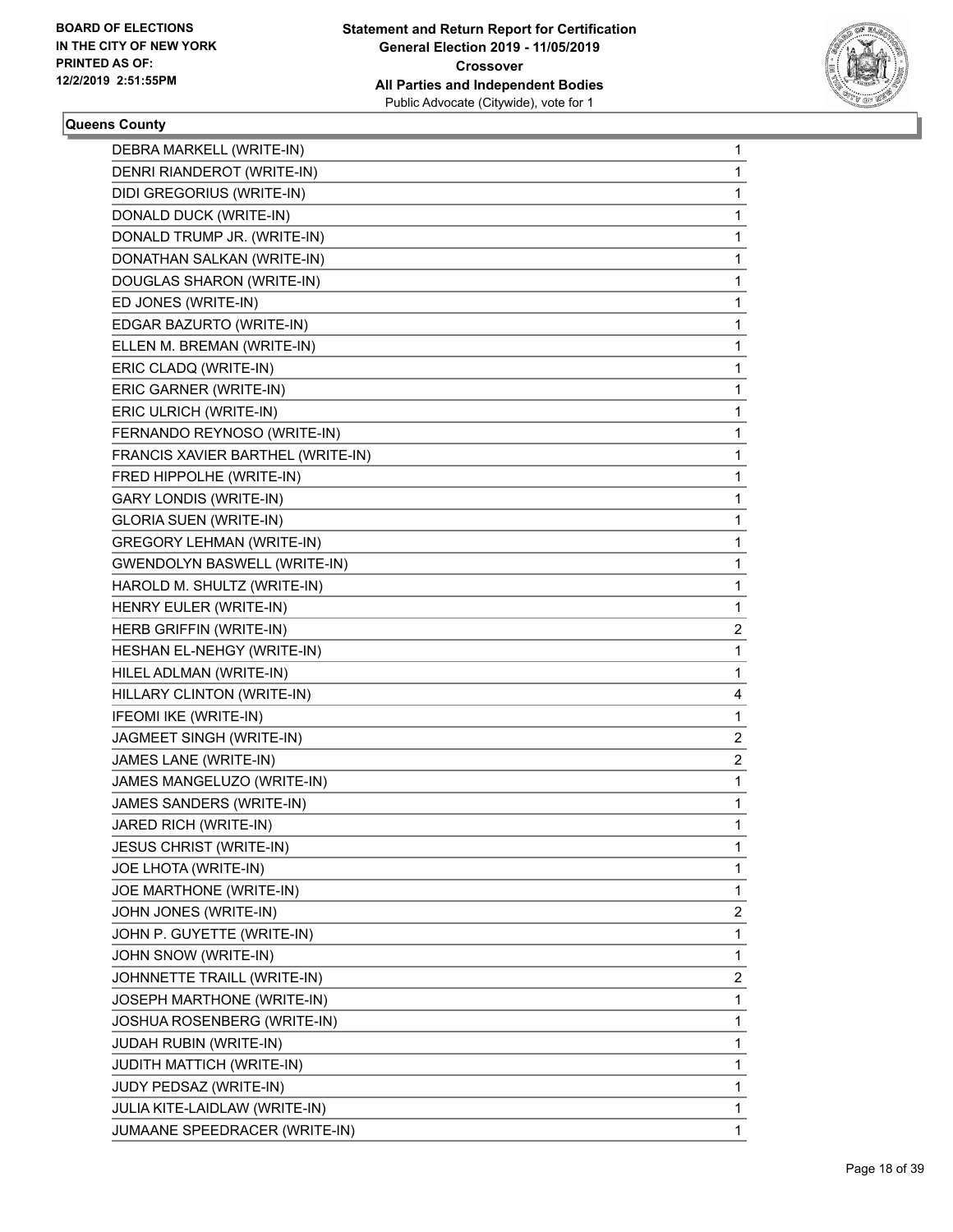

| KAMIL KRAWEZYK (WRITE-IN)           | 1              |
|-------------------------------------|----------------|
| KAREN KOSLOWITZ (WRITE-IN)          | 1              |
| KASHAUN S. WILLIAMS (WRITE-IN)      | $\mathbf{1}$   |
| KEVIN BUGART (WRITE-IN)             | 1              |
| KEVIN MONTALVO (WRITE-IN)           | 1              |
| KRISTIE KOO (WRITE-IN)              | 1              |
| LAWRENCE CRILLEY III (WRITE-IN)     | 1              |
| LEONARD FAZIOL (WRITE-IN)           | 1              |
| LETITA JONES (WRITE-IN)             | 1              |
| LEW SIMON (WRITE-IN)                | 2              |
| LIZ CROWLEY (WRITE-IN)              | 1              |
| MANNY ALICANDRO (WRITE-IN)          | 1              |
| MARC DEUTSCH (WRITE-IN)             | 1              |
| MARCUS RODRIGUEZ (WRITE-IN)         | 1              |
| MARJORIE CLARKE (WRITE-IN)          | 1              |
| MARK BRUH (WRITE-IN)                | 1              |
| MARK GREEN (WRITE-IN)               | 3              |
| MARK J. BIBLIS (WRITE-IN)           | 1              |
| MARNI HALSANA (WRITE-IN)            | 1              |
| MARTHA FLORES-VAZQUEZ (WRITE-IN)    | 1              |
| MARTL G. CUMMINGS (WRITE-IN)        | 1              |
| MATTHEW D. HUNTER (WRITE-IN)        | 1              |
| MATTHEW J. JOSEPHSON (WRITE-IN)     | 1              |
| MELISSA MARK-VIVERITO (WRITE-IN)    | 2              |
| MELISSA ROSENBERG (WRITE-IN)        | $\overline{c}$ |
| MICHAEL A. RODRIGUEZ (WRITE-IN)     | 1              |
| MICHAEL BLAKE (WRITE-IN)            | 1              |
| MICHAEL BLECHER (WRITE-IN)          | 1              |
| MICHAEL BLOOMBERG (WRITE-IN)        | 5              |
| MICHAEL GLUS (WRITE-IN)             | 1              |
| MICKEY MOUSE (WRITE-IN)             | $\overline{c}$ |
| MIGHTY MOUSE (WRITE-IN)             | 1              |
| NECHAMA PEIKES (WRITE-IN)           | 1              |
| NICOLE L. BRAMSTEDT (WRITE-IN)      | 1              |
| NINA MARAN (WRITE-IN)               | 1              |
| <b>NOEL GURIN (WRITE-IN)</b>        | $\mathbf 1$    |
| NOMIKI KONST (WRITE-IN)             | 8              |
| NORA O'DONNELL (WRITE-IN)           | 1              |
| NORMAN SIEGEL (WRITE-IN)            | 1              |
| OSO FUENTES (WRITE-IN)              | 1              |
| OSTER BRYAN (WRITE-IN)              | 1              |
| OWEN LOOF (WRITE-IN)                | 1              |
| PADDY MCTOOT (WRITE-IN)             | 1              |
| PATRICK JAMES MCNOLTY JR (WRITE-IN) | 1              |
| PAUL JUSER (WRITE-IN)               | 1              |
| PHILIP NEUMANN (WRITE-IN)           | 1              |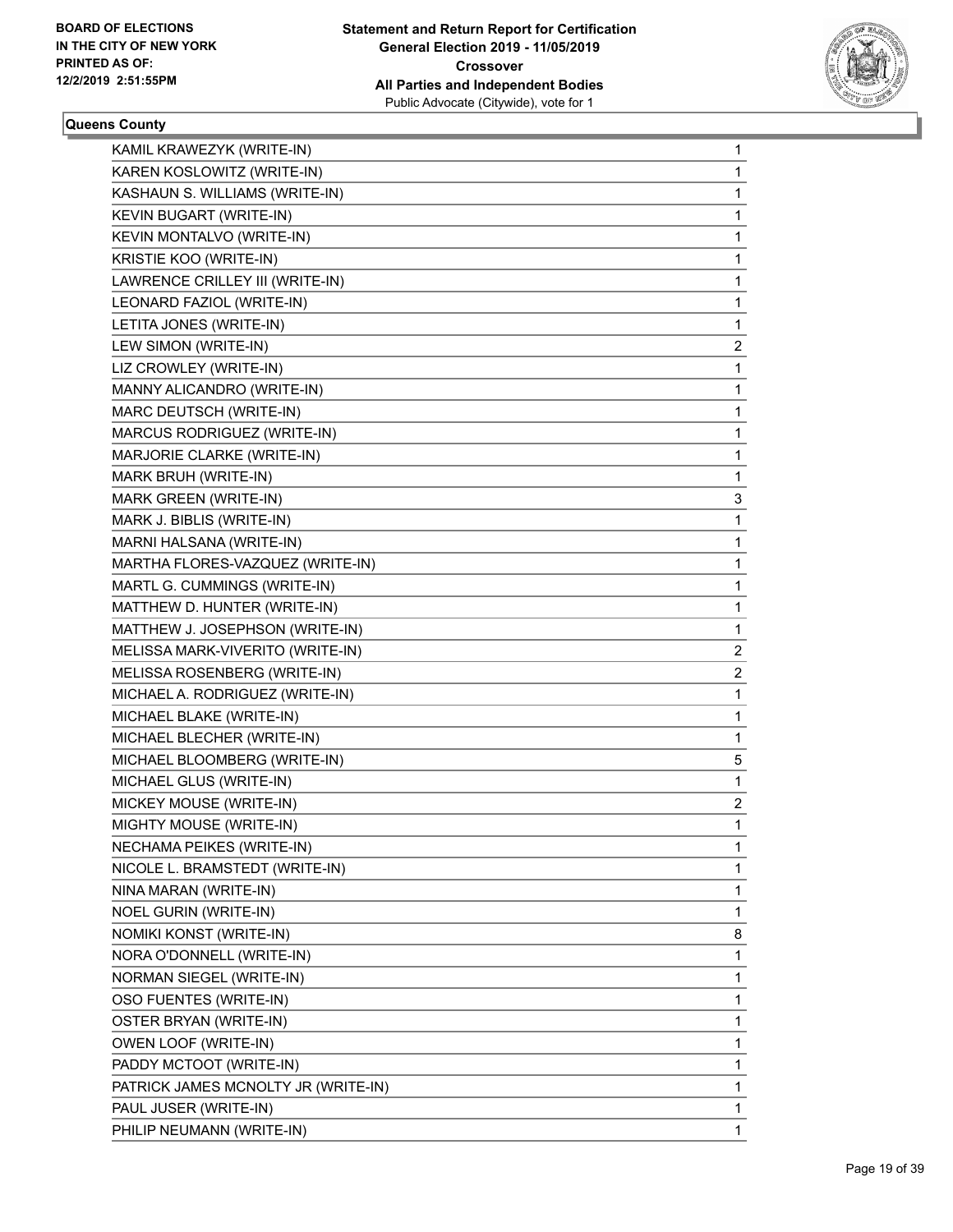

| RAFAEL ESPINAL (WRITE-IN)                 | 2              |
|-------------------------------------------|----------------|
| REGGIE V. THOMAS (WRITE-IN)               | $\mathbf{1}$   |
| RICHARD FURLONG (WRITE-IN)                | 1              |
| RON KIM (WRITE-IN)                        | 2              |
| RONAN FARROW (WRITE-IN)                   | $\overline{c}$ |
| SAMAD NEWAZ (WRITE-IN)                    | 1              |
| SAMUEL MASSAL (WRITE-IN)                  | 1              |
| SETH GALINSKY (WRITE-IN)                  | 1              |
| SHIMON DACSH (WRITE-IN)                   | 1              |
| STANLEY RAOUL (WRITE-IN)                  | 1              |
| STEVE ROGERS (WRITE-IN)                   | 1              |
| STEVEN FISHER (WRITE-IN)                  | 1              |
| SUSAN LEE (WRITE-IN)                      | 1              |
| TAYLOR SWIFT (WRITE-IN)                   | 1              |
| TERESA ORR (WRITE-IN)                     | $\overline{2}$ |
| TIFFANY CABAN (WRITE-IN)                  | 15             |
| TIM HEIDECKER (WRITE-IN)                  | 1              |
| TIM NOLAN (WRITE-IN)                      | 1              |
| TODD PATRICK (WRITE-IN)                   | 1              |
| TONY AVELLA (WRITE-IN)                    | $\overline{2}$ |
| UNATTRIBUTABLE WRITE-IN (WRITE-IN)        | 72             |
| UNCOUNTED WRITE-IN PER STATUTE (WRITE-IN) | 11             |
| VICKIE PALADINO (WRITE-IN)                | 1              |
| VINSON FRIEDMAN (WRITE-IN)                | 1              |
| WALTER IWACHIW (WRITE-IN)                 | 1              |
| YANNICK WOOD (WRITE-IN)                   | 1              |
| <b>Total Votes</b>                        | 197,890        |
| Unrecorded                                | 4,628          |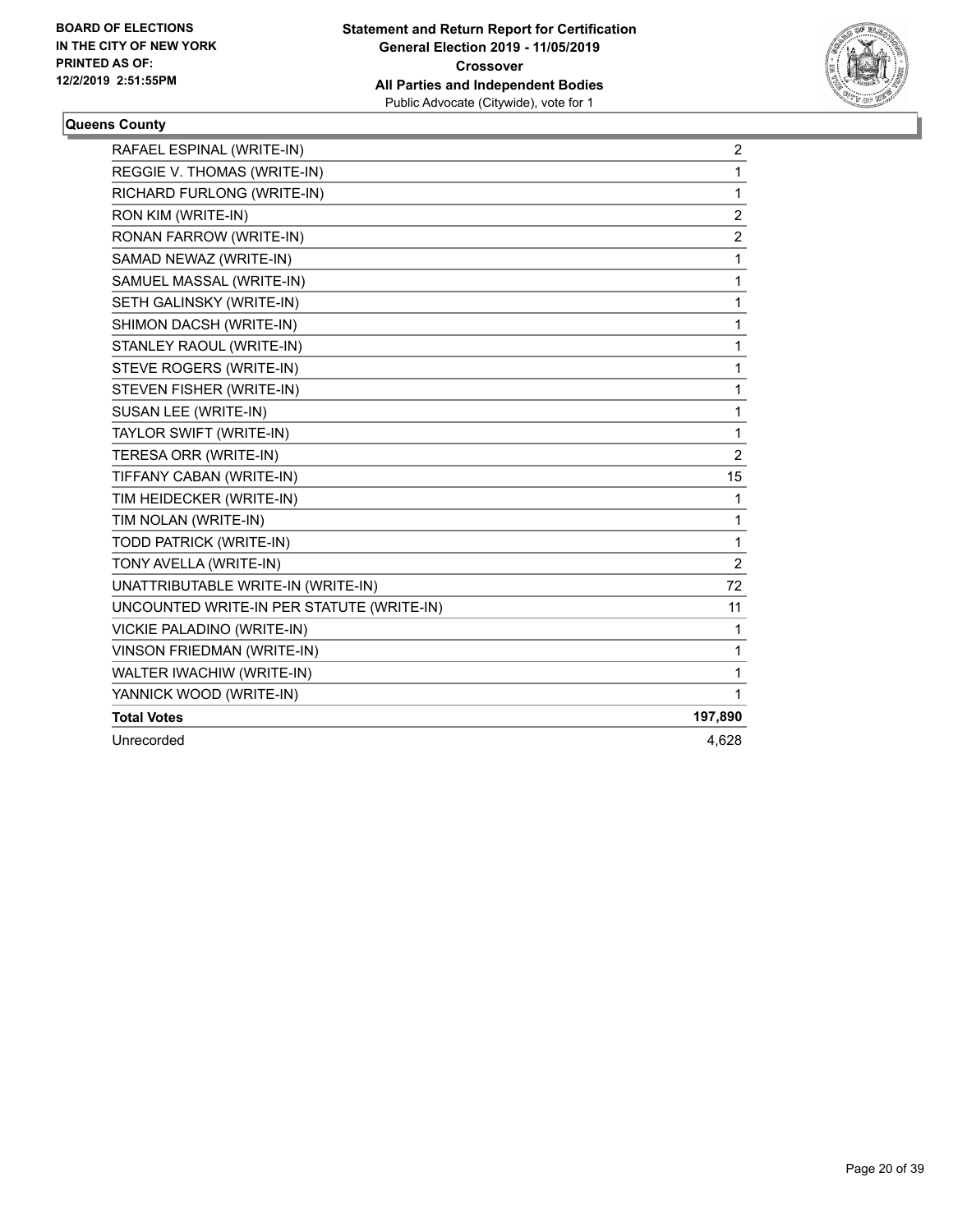

# **Richmond County**

| <b>PUBLIC COUNTER</b>                                    | 56,044         |
|----------------------------------------------------------|----------------|
| MANUALLY COUNTED EMERGENCY                               | 13             |
| <b>ABSENTEE / MILITARY</b>                               | 2,202          |
| AFFIDAVIT                                                | 216            |
| <b>Total Ballots</b>                                     | 58,475         |
| Less - Inapplicable Federal/Special Presidential Ballots | 0              |
| <b>Total Applicable Ballots</b>                          | 58,475         |
| JUMAANE D. WILLIAMS (DEMOCRATIC)                         | 19,720         |
| JOSEPH C. BORELLI (REPUBLICAN)                           | 31,707         |
| JOSEPH C. BORELLI (CONSERVATIVE)                         | 5,355          |
| DEVIN BALKIND (LIBERTARIAN)                              | 842            |
| ALEX ZABLOCKI (WRITE-IN)                                 | 2              |
| ALICE NICHOLSON (WRITE-IN)                               | 1              |
| AVE AM CORMIEN (WRITE-IN)                                | 1              |
| BERNIE SANDERS (WRITE-IN)                                | 1              |
| <b>BRENDAN LANTRY (WRITE-IN)</b>                         | 1              |
| CARL PALARSON (WRITE-IN)                                 | 1              |
| CHRISTINA GENOVESE (WRITE-IN)                            | 1              |
| CHRISTOPHER MOLINARI (WRITE-IN)                          | 1              |
| COREY JOHNSON (WRITE-IN)                                 | 1              |
| DANA M. KOENIGSBERG (WRITE-IN)                           | 1              |
| FRANK AVERSA (WRITE-IN)                                  | 1              |
| FRANK CUCCIA (WRITE-IN)                                  | 1              |
| GENA MIMOZA (WRITE-IN)                                   | 1              |
| HESHAM EL-MELIGY (WRITE-IN)                              | 1              |
| HILLARY CLINTON (WRITE-IN)                               | $\overline{c}$ |
| JAMES CLINTON (WRITE-IN)                                 | $\overline{c}$ |
| JAMES S. ODDO (WRITE-IN)                                 | 1              |
| JAMES SMITH (WRITE-IN)                                   | 1              |
| JEFFREY EPSTEIN (WRITE-IN)                               | 1              |
| JOHN PEREZ (WRITE-IN)                                    | 1              |
| JULIUS LONG (WRITE-IN)                                   | $\mathbf{1}$   |
| KEVIN FURMAN (WRITE-IN)                                  | 1              |
| KEVIN MAMAKAS (WRITE-IN)                                 | 1              |
| KIERSTYN PIERONI (WRITE-IN)                              | 1              |
| MARK GREEN (WRITE-IN)                                    | 1              |
| MARK S. GRIFFITH (WRITE-IN)                              | 1              |
| MARKO KEPI (WRITE-IN)                                    | 2              |
| MAX N. ROSE (WRITE-IN)                                   | 2              |
| MELISSA MARK-VIVERITO (WRITE-IN)                         | 1              |
| MICHAEL E. MCMAHON (WRITE-IN)                            | 1              |
| MICHAEL J. CUSICK (WRITE-IN)                             | 1              |
| MICHAEL J. DEODATI (WRITE-IN)                            | 3              |
| MIRIAM CUSICK (WRITE-IN)                                 | 1              |
| NOMIKI KONST (WRITE-IN)                                  | 1              |
| PAUL ZHELEZNOR (WRITE-IN)                                | 1              |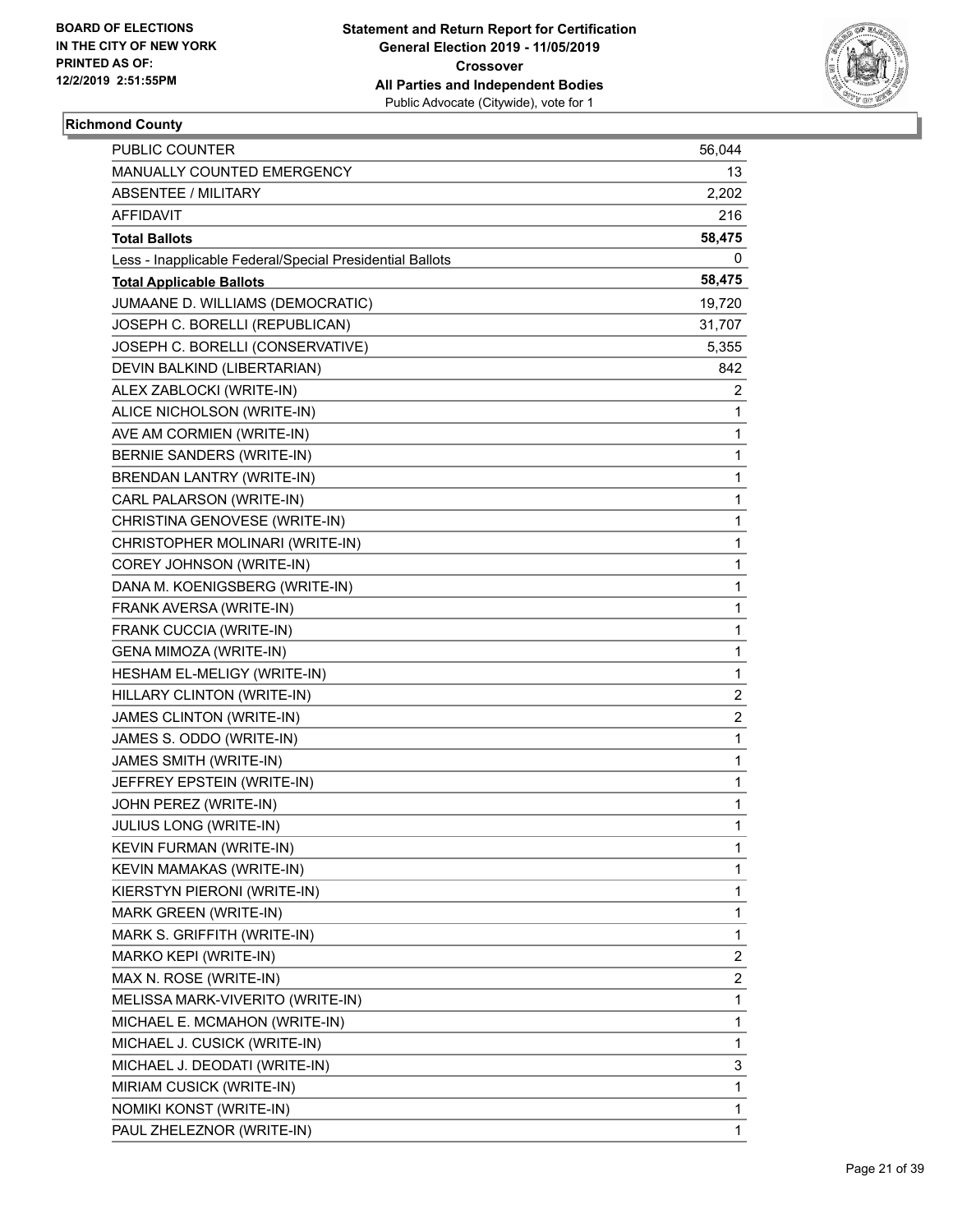

# **Richmond County**

| RADHANKRISHAN MOHAN (WRITE-IN)            |        |
|-------------------------------------------|--------|
| RUDOLPH W. GIULIANI (WRITE-IN)            |        |
| THOMAS PAYERO (WRITE-IN)                  |        |
| TOM COCOLA (WRITE-IN)                     |        |
| UNATTRIBUTABLE WRITE-IN (WRITE-IN)        | 18     |
| UNCOUNTED WRITE-IN PER STATUTE (WRITE-IN) | 3      |
| VAUGHNN ETTIENNE (WRITE-IN)               |        |
| <b>VERNON LONG (WRITE-IN)</b>             |        |
| VICTORIA CERULLO (WRITE-IN)               |        |
| VINCENT M. IGNIZIO (WRITE-IN)             |        |
| <b>VLADMIR LENIN (WRITE-IN)</b>           |        |
| WILLIAM DISTEFANO (WRITE-IN)              | 2      |
| <b>Total Votes</b>                        | 57,698 |
| Unrecorded                                | 777    |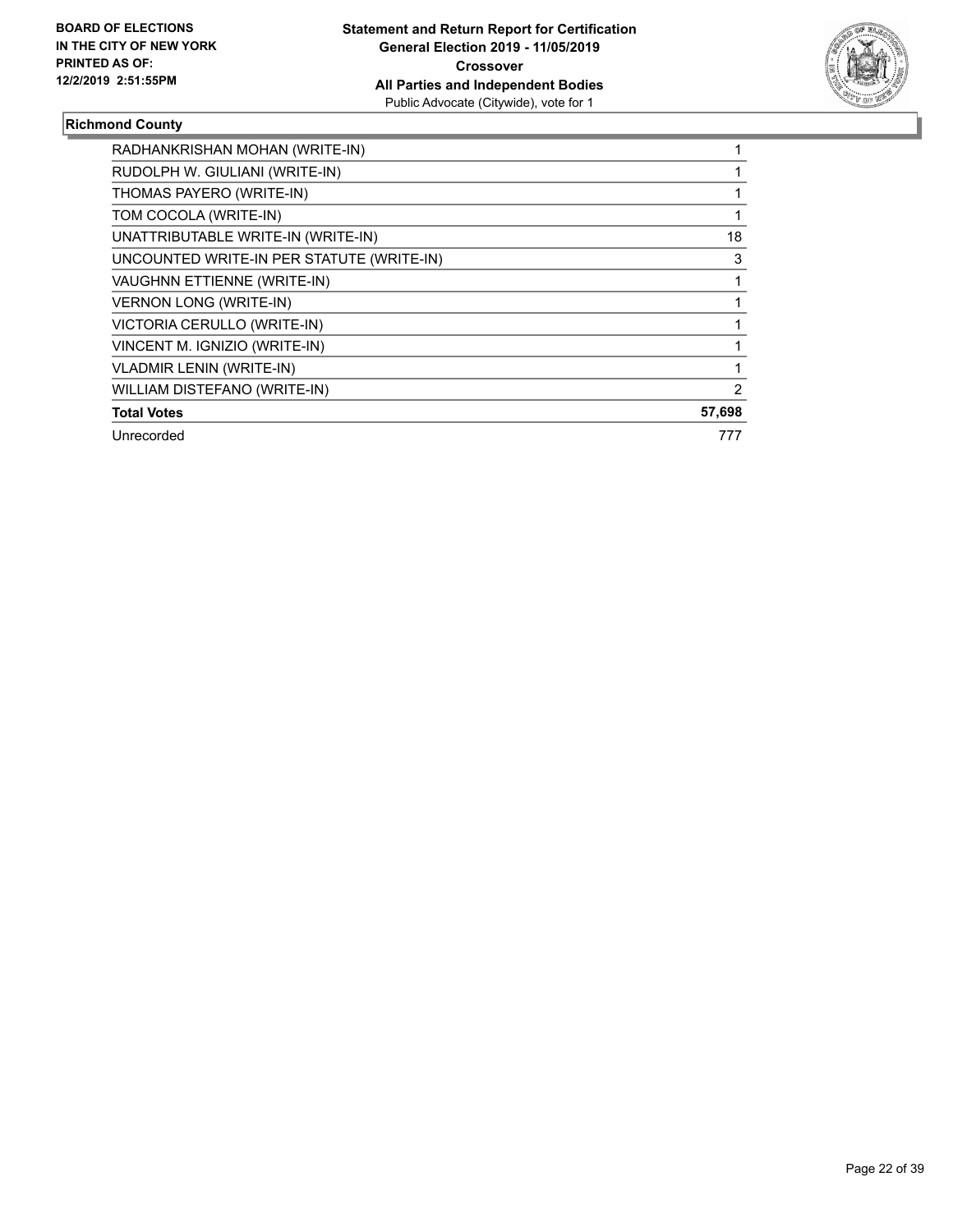

| <b>PUBLIC COUNTER</b>                                    | 770,397      |
|----------------------------------------------------------|--------------|
| MANUALLY COUNTED EMERGENCY                               | 63           |
| <b>ABSENTEE / MILITARY</b>                               | 18,923       |
| AFFIDAVIT                                                | 6,870        |
| <b>Total Ballots</b>                                     | 796,253      |
| Less - Inapplicable Federal/Special Presidential Ballots | 0            |
| <b>Total Applicable Ballots</b>                          | 796,253      |
| JUMAANE D. WILLIAMS (DEMOCRATIC)                         | 607,441      |
| JOSEPH C. BORELLI (REPUBLICAN)                           | 132,883      |
| JOSEPH C. BORELLI (CONSERVATIVE)                         | 22,734       |
| DEVIN BALKIND (LIBERTARIAN)                              | 15,676       |
| AARON BUNDER (WRITE-IN)                                  | 1            |
| AARON GUCCI TAUBE (WRITE-IN)                             | 1            |
| AARON TYK (WRITE-IN)                                     | 1            |
| ABRAHAM KELA (WRITE-IN)                                  | 1            |
| ADAM AGATA (WRITE-IN)                                    | 1            |
| ADAM FERRY (WRITE-IN)                                    | 1            |
| ADAM GASE (WRITE-IN)                                     | 1            |
| ADAM HIGGINBOTTOM (WRITE-IN)                             | $\mathbf 1$  |
| ADAM LEVENTHAL (WRITE-IN)                                | 1            |
| ADINA BROOKS (WRITE-IN)                                  | 1            |
| ADINA SASH (WRITE-IN)                                    | $\mathbf 1$  |
| ADINA TANNER (WRITE-IN)                                  | 1            |
| ADITI SEN (WRITE-IN)                                     | 1            |
| ADOS DANIELLE MCKENZIE (WRITE-IN)                        | $\mathbf 1$  |
| AIVER CLOTHESOF (WRITE-IN)                               | 1            |
| AKEEM BROWDEX (WRITE-IN)                                 | 1            |
| AL SHARPTON (WRITE-IN)                                   | 1            |
| ALEX PELLITTERI (WRITE-IN)                               | 1            |
| ALEX ZABLOCKI (WRITE-IN)                                 | 2            |
| ALEXANDRA DUMONT (WRITE-IN)                              | $\mathbf{1}$ |
| ALEXANDRA KELLY BERMAN (WRITE-IN)                        | $\mathbf{1}$ |
| ALEXANDRE JALLOT (WRITE-IN)                              | 1            |
| ALEXANDRIA OCASIO-CORTEZ (WRITE-IN)                      | 1            |
| ALEXEI P. BRUSILOFF (WRITE-IN)                           | 1            |
| ALEXIS PEREZ (WRITE-IN)                                  | 1            |
| ALFONSO SALVATOR (WRITE-IN)                              | 1            |
| ALICE NICHOLSON (WRITE-IN)                               | 1            |
| ALICE PAUL (WRITE-IN)                                    | 1            |
| ALICIA GLEN (WRITE-IN)                                   | 1            |
| ALPHONSO DAVID (WRITE-IN)                                | 2            |
| ALTON MADDOX JR. (WRITE-IN)                              | 1            |
| ALYSON BEHA (WRITE-IN)                                   | 1            |
| AMY L. GOMEZ (WRITE-IN)                                  | 1            |
| AMY PARKER (WRITE-IN)                                    | 2            |
| ANDREA KING (WRITE-IN)                                   | 1            |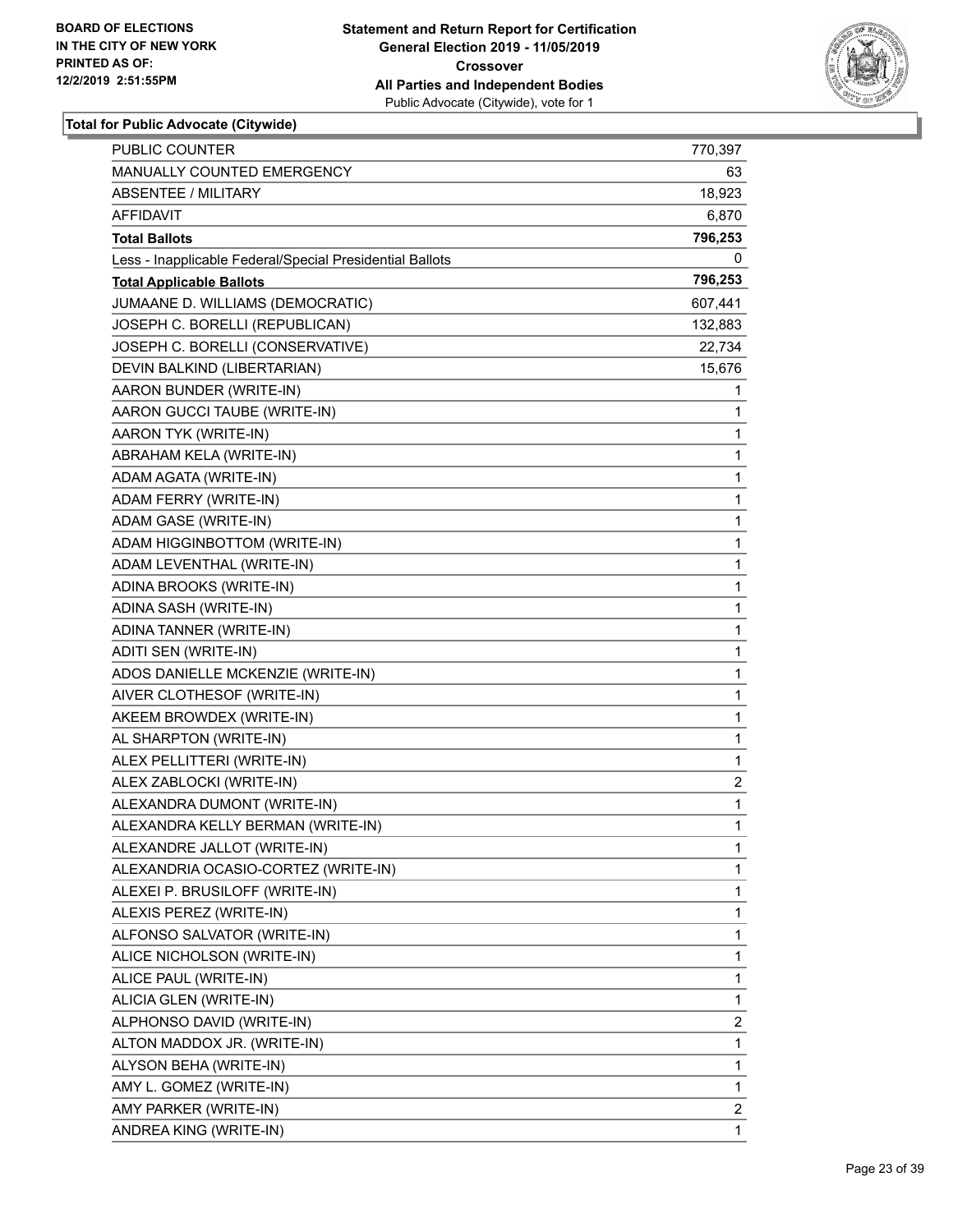

| ANDREA STUART-COUSINS (WRITE-IN) | 1              |
|----------------------------------|----------------|
| ANDREW BYFORD (WRITE-IN)         | 1              |
| ANDREW GREENWALD (WRITE-IN)      | 1              |
| ANDREW HILLER (WRITE-IN)         | 1              |
| ANDREW M VATRER (WRITE-IN)       | 1              |
| ANDREW YANG (WRITE-IN)           | 4              |
| ANDY STAUB (WRITE-IN)            | 1              |
| ANGEL VEGA (WRITE-IN)            | 1              |
| ANGELA LAQUER (WRITE-IN)         | 1              |
| ANNE MILGRAM (WRITE-IN)          | 1              |
| ANTHONY BECKFORD (WRITE-IN)      | 3              |
| ANTHONY HERBERT (WRITE-IN)       | 1              |
| ANTONIO REYNOSO (WRITE-IN)       | 1              |
| ANTONIO WHITAKER (WRITE-IN)      | 1              |
| APRYL MCNEIL (WRITE-IN)          | 1              |
| ARI KAHN (WRITE-IN)              | 1              |
| ARTHUR LIEDERMAN (WRITE-IN)      | 1              |
| <b>ASSATTA SKUR (WRITE-IN)</b>   | 1              |
| AVE AM CORMIEN (WRITE-IN)        | 1              |
| AVIVA FREILICH (WRITE-IN)        | 1              |
| <b>BARACK OBAMA (WRITE-IN)</b>   | 1              |
| <b>BARREN TRUMP (WRITE-IN)</b>   | 1              |
| BARUEU MARGOLIS (WRITE-IN)       | 1              |
| <b>BEN BARBER (WRITE-IN)</b>     | 1              |
| BEN KALLOS (WRITE-IN)            | 1              |
| BEN LERNER (WRITE-IN)            | 1              |
| BEN WEXLER (WRITE-IN)            | 1              |
| BEN YEE (WRITE-IN)               | $\overline{2}$ |
| BENJAMIN MOORE (WRITE-IN)        | 1              |
| BENJAMIN SCHEIM (WRITE-IN)       | 1              |
| BENJAMIN YEE (WRITE-IN)          | 5              |
| BERNARD F. FERRERA (WRITE-IN)    | 1              |
| BERNARD R. BLOCK (WRITE-IN)      | 1              |
| BERNIE MAC (WRITE-IN)            | 1              |
| BERNIE SANDERS (WRITE-IN)        | 6              |
| BERNIE WILLIAMS (WRITE-IN)       | 1              |
| BETSY GOTBAUM (WRITE-IN)         | 1              |
| BHAIRAVI DESAI (WRITE-IN)        | 1              |
| BIANCA CUNNINGHAM (WRITE-IN)     | 1              |
| BILL DE BLASIO (WRITE-IN)        | $\overline{2}$ |
| BILL DEBLASIO (WRITE-IN)         | 1              |
| BILL KELLER (WRITE-IN)           | 1              |
| <b>BLAKE KERSEY (WRITE-IN)</b>   | 1              |
| BOB LEONARD (WRITE-IN)           | 1              |
| <b>BORGY GALING (WRITE-IN)</b>   | 1              |
| <b>BRANE BLAU (WRITE-IN)</b>     | 1              |
|                                  |                |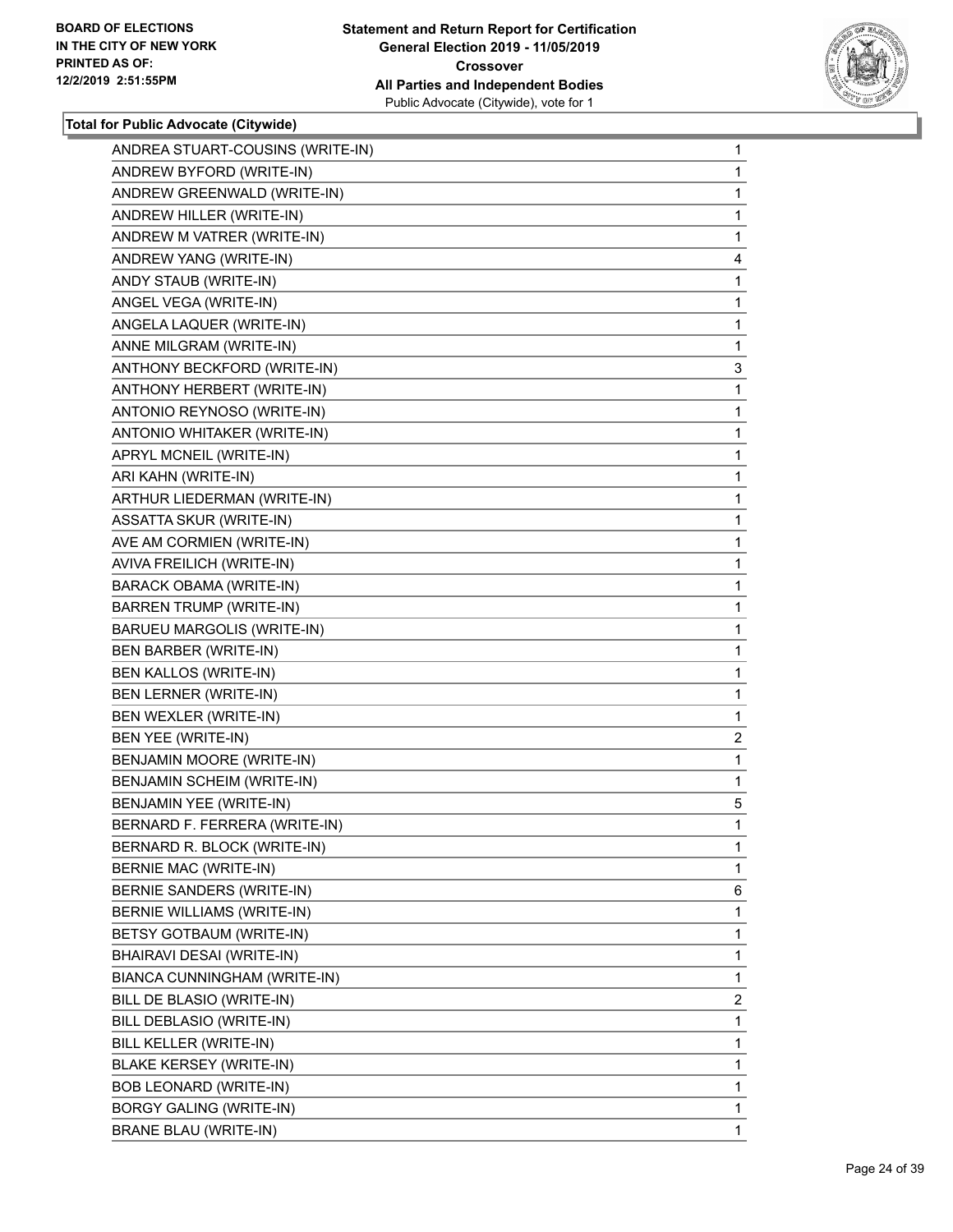

| <b>BRENDA CHAN (WRITE-IN)</b>   | 1              |
|---------------------------------|----------------|
| BRENDAN LANTRY (WRITE-IN)       | 1              |
| <b>BRETT BIBA (WRITE-IN)</b>    | 1              |
| BRIAN BENJAMIN (WRITE-IN)       | 1              |
| BRIAN CRAWFORD (WRITE-IN)       | 1              |
| BRIAN CUNNINGHAM (WRITE-IN)     | 2              |
| <b>BRIAN GOMEZ (WRITE-IN)</b>   | 1              |
| BRIAN PETER FORD (WRITE-IN)     | 1              |
| BRYAN GULOTTA (WRITE-IN)        | 1              |
| BRYAN STOUMAN (WRITE-IN)        | 1              |
| BRYANT PINEDA (WRITE-IN)        | 1              |
| CAITLYN BRAZILL (WRITE-IN)      | 1              |
| CALUDE WINFIELD (WRITE-IN)      | 1              |
| CAMILLE DELICES (WRITE-IN)      | 1              |
| CARL GALYOU III (WRITE-IN)      | 1              |
| CARL PALARSON (WRITE-IN)        | 1              |
| CARL PETER KLAPPER (WRITE-IN)   | 1              |
| CARLOS BELTRAN (WRITE-IN)       | 1              |
| CARMELYN MALALIS (WRITE-IN)     | 1              |
| CAROL ROBINSON (WRITE-IN)       | $\overline{c}$ |
| CATALINA CRUZ (WRITE-IN)        | 1              |
| CATHERINE CHRISTIAN (WRITE-IN)  | 1              |
| CATHERINE J. PEREZ (WRITE-IN)   | 1              |
| CHANA BAUMANN (WRITE-IN)        | 1              |
| CHARLES HAEUSSLER (WRITE-IN)    | 1              |
| CHARLES PODPIRKA (WRITE-IN)     | 1              |
| CHASKEL ERNSTELL (WRITE-IN)     | 1              |
| CHAZKEL ZITRONENBAUM (WRITE-IN) | 1              |
| CHELSEA CLINTON (WRITE-IN)      | 1              |
| CHRIS CUOMO (WRITE-IN)          | 1              |
| CHRISTINA GENOVESE (WRITE-IN)   | 1              |
| CHRISTINE ANNECHINO (WRITE-IN)  | 3              |
| CHRISTINE QUINN (WRITE-IN)      | 9              |
| CHRISTOPHER MITCHELL (WRITE-IN) | 1              |
| CHRISTOPHER MOLINARI (WRITE-IN) | 1              |
| CHRISTOPHER NEFF (WRITE-IN)     | 1              |
| CHRISTOPHER OWENS (WRITE-IN)    | 1              |
| CHRISTOPHER P.REIFF (WRITE-IN)  | 1              |
| CLAIRE WORLEY (WRITE-IN)        | 1              |
| CLIFTON GUMBO (WRITE-IN)        | 1              |
| <b>COLIN STEELE (WRITE-IN)</b>  | 1              |
| CONRAD HEROLD (WRITE-IN)        | 1              |
| COREY BOOKER (WRITE-IN)         | 1              |
| COREY JOHNSON (WRITE-IN)        | 9              |
| COREY ROBIN (WRITE-IN)          | 1              |
| COURTNEY C. GROSS (WRITE-IN)    | $\mathbf{1}$   |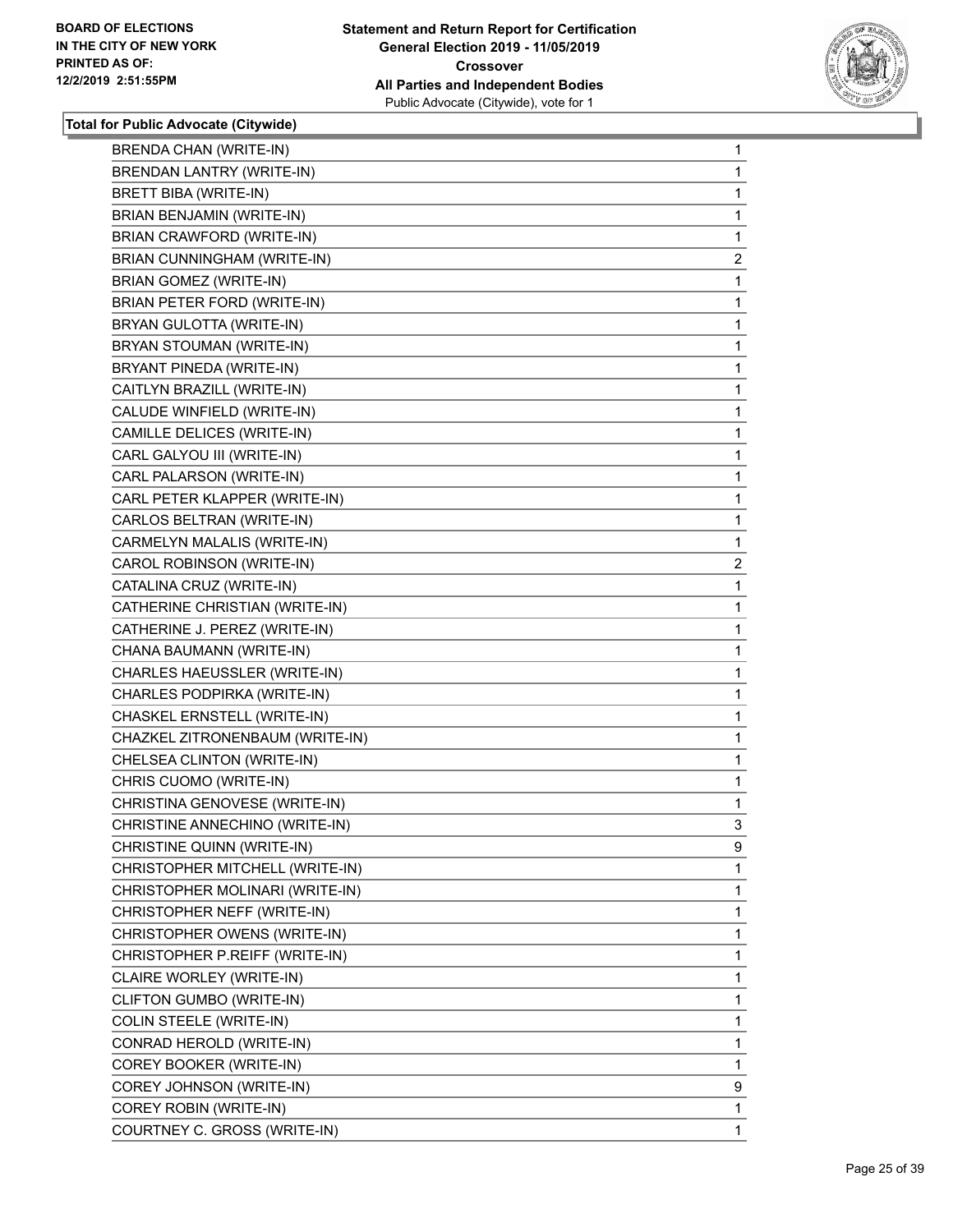

| COURTNEY HOGG (WRITE-IN)           | $\mathbf{1}$   |
|------------------------------------|----------------|
| CRAIG ALBERT (WRITE-IN)            | 1              |
| CRAIG HASDAY (WRITE-IN)            | 1              |
| CYNTHIA NIXON (WRITE-IN)           | 3              |
| CYRUS N. JOHNSON (WRITE-IN)        | 1              |
| DAFFY DUCK (WRITE-IN)              | 1              |
| DALLAS J. SHORT (WRITE-IN)         | 1              |
| DAMIEN M. COVINGTON (WRITE-IN)     | 1              |
| DANA M. KOENIGSBERG (WRITE-IN)     | 1              |
| DANIEL GARODNICK (WRITE-IN)        | 5              |
| DANIEL MCCAFFERTY (WRITE-IN)       | 1              |
| DANIEL O'DONNELL (WRITE-IN)        | 1              |
| DANIEL PANTELEO (WRITE-IN)         | 1              |
| DANIEL SQUADRON (WRITE-IN)         | $\overline{2}$ |
| DANIELLA CASTALDI MICCA (WRITE-IN) | $\overline{2}$ |
| DANIELLE CASTALDI-MICCA (WRITE-IN) | 7              |
| DANIFZ GIANSANITE (WRITE-IN)       | 1              |
| DANNY O'DONNELL (WRITE-IN)         | 4              |
| DAVID BIJUR (WRITE-IN)             | 1              |
| DAVID CHIANG (WRITE-IN)            | 1              |
| DAVID DEGREGONO (WRITE-IN)         | 1              |
| DAVID E LUKE (WRITE-IN)            | 1              |
| DAVID EISENBACH (WRITE-IN)         | $\overline{c}$ |
| DAVID J. REILLY (WRITE-IN)         | 1              |
| DAVID KALLIS (WRITE-IN)            | 1              |
| DAVID KAROPKIN (WRITE-IN)          | 1              |
| DAVID KAUFMAN (WRITE-IN)           | 1              |
| DAVID O'DONNELL (WRITE-IN)         | 1              |
| DAVID W. BUNNING (WRITE-IN)        | 1              |
| DAVIS WILLIAMS (WRITE-IN)          | 1              |
| DAWN HELENE (WRITE-IN)             | $\mathbf{1}$   |
| DAWN SMALLS (WRITE-IN)             | 12             |
| DAWN WEISS (WRITE-IN)              | 1              |
| DEAN SMALLS (WRITE-IN)             | 1              |
| DEBORAH LORBER (WRITE-IN)          | 1              |
| DEBRA MARKELL (WRITE-IN)           | 1              |
| DENIS SERDIOUK (WRITE-IN)          | 1              |
| DENRI RIANDEROT (WRITE-IN)         | 1              |
| DEREK A. CHIN (WRITE-IN)           | 1              |
| DESMONN JORDAN (WRITE-IN)          | 1              |
| DIDI GREGORIUS (WRITE-IN)          | 1              |
| DON B. LEE (WRITE-IN)              | 1              |
| DONALD DUCK (WRITE-IN)             | 1              |
| DONALD J. TRUMP (WRITE-IN)         | 6              |
| DONALD TRUMP (WRITE-IN)            | 1              |
| DONALD TRUMP JR. (WRITE-IN)        | $\mathbf{1}$   |
|                                    |                |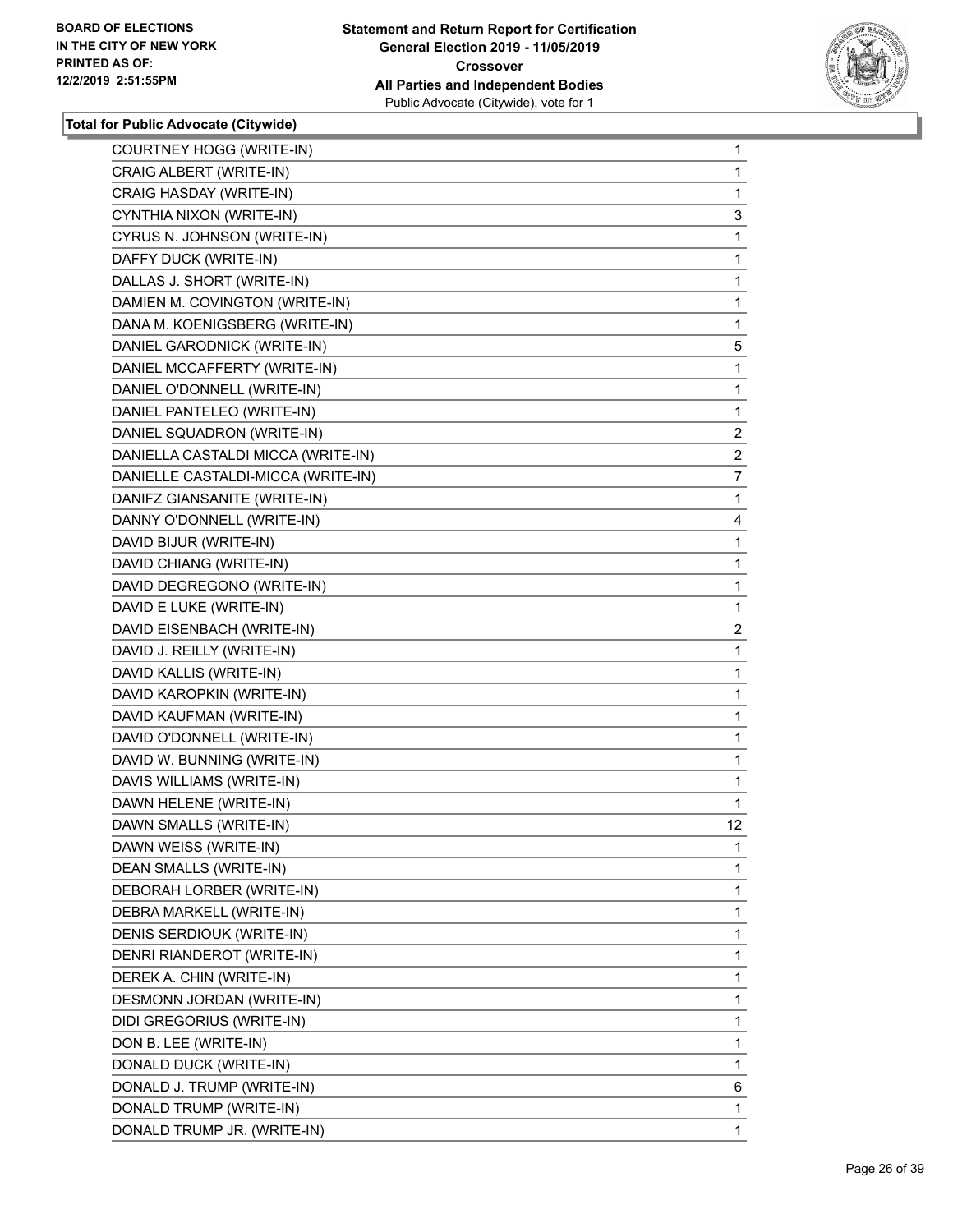

| DONATHAN SALKAN (WRITE-IN)     | $\mathbf{1}$   |
|--------------------------------|----------------|
| DORIS MARTINEZ (WRITE-IN)      | 1              |
| DOUG GORDON (WRITE-IN)         | 1              |
| DOUGLAS SHARON (WRITE-IN)      | 1              |
| DOUGLASS PARDELLA (WRITE-IN)   | 1              |
| DOV HIKIND (WRITE-IN)          | 1              |
| EARL SCOTT (WRITE-IN)          | $\mathbf{1}$   |
| ED GOLDMAN (WRITE-IN)          | $\mathbf{1}$   |
| ED JONES (WRITE-IN)            | 1              |
| ED KOCH (WRITE-IN)             | 1              |
| EDDIE WIPPER (WRITE-IN)        | 1              |
| EDGAR BAZURTO (WRITE-IN)       | 1              |
| EDGAR CISNEROS (WRITE-IN)      | $\mathbf{1}$   |
| EDIE WIDNSER (WRITE-IN)        | 1              |
| EDWARD BERK (WRITE-IN)         | 1              |
| EDWARD GORELIK (WRITE-IN)      | 2              |
| EDWARD POTTER (WRITE-IN)       | 1              |
| EDWARD SNOWDEN (WRITE-IN)      | 1              |
| EDWARD WADSWORTH (WRITE-IN)    | $\mathbf{1}$   |
| EGIDIO SEMINTELLI (WRITE-IN)   | $\mathbf{1}$   |
| EILEEN M CRONIN (WRITE-IN)     | $\mathbf{2}$   |
| EINILIE ROSE (WRITE-IN)        | 1              |
| ELAINE WALSH (WRITE-IN)        | $\overline{a}$ |
| ELIOT SPITZER (WRITE-IN)       | 3              |
| ELIZABETH CAPUTO (WRITE-IN)    | 1              |
| ELIZABETH FINE (WRITE-IN)      | $\mathbf{1}$   |
| ELIZABETH SMITH (WRITE-IN)     | 1              |
| ELIZABETH WARREN (WRITE-IN)    | 2              |
| ELLEN M. BREMAN (WRITE-IN)     | 1              |
| ELLYN CANFIELD (WRITE-IN)      | 1              |
| EMILY ASHTON (WRITE-IN)        | $\mathbf{1}$   |
| EMILY BURNHAM (WRITE-IN)       | 1              |
| EMILY PETTIGREW (WRITE-IN)     | 1              |
| EMILY SCHONFIELD (WRITE-IN)    | 1              |
| ENA DEKANIC (WRITE-IN)         | 1              |
| ERIC A. ULRICH (WRITE-IN)      | 1              |
| ERIC ADAM (WRITE-IN)           | 1              |
| ERIC CLADQ (WRITE-IN)          | 1              |
| ERIC GARNER (WRITE-IN)         | 1              |
| ERIC KOLI (WRITE-IN)           | 1              |
| ERIC MAKINBLACH (WRITE-IN)     | 1              |
| ERIC MCCLURE (WRITE-IN)        | 1              |
| ERIC ULRICH (WRITE-IN)         | $\overline{2}$ |
| ERIC WIENSCHENA (WRITE-IN)     | 1              |
| ERIN PATRICE ROONEY (WRITE-IN) | 1              |
| ERNEST NASPREDDO (WRITE-IN)    | 1              |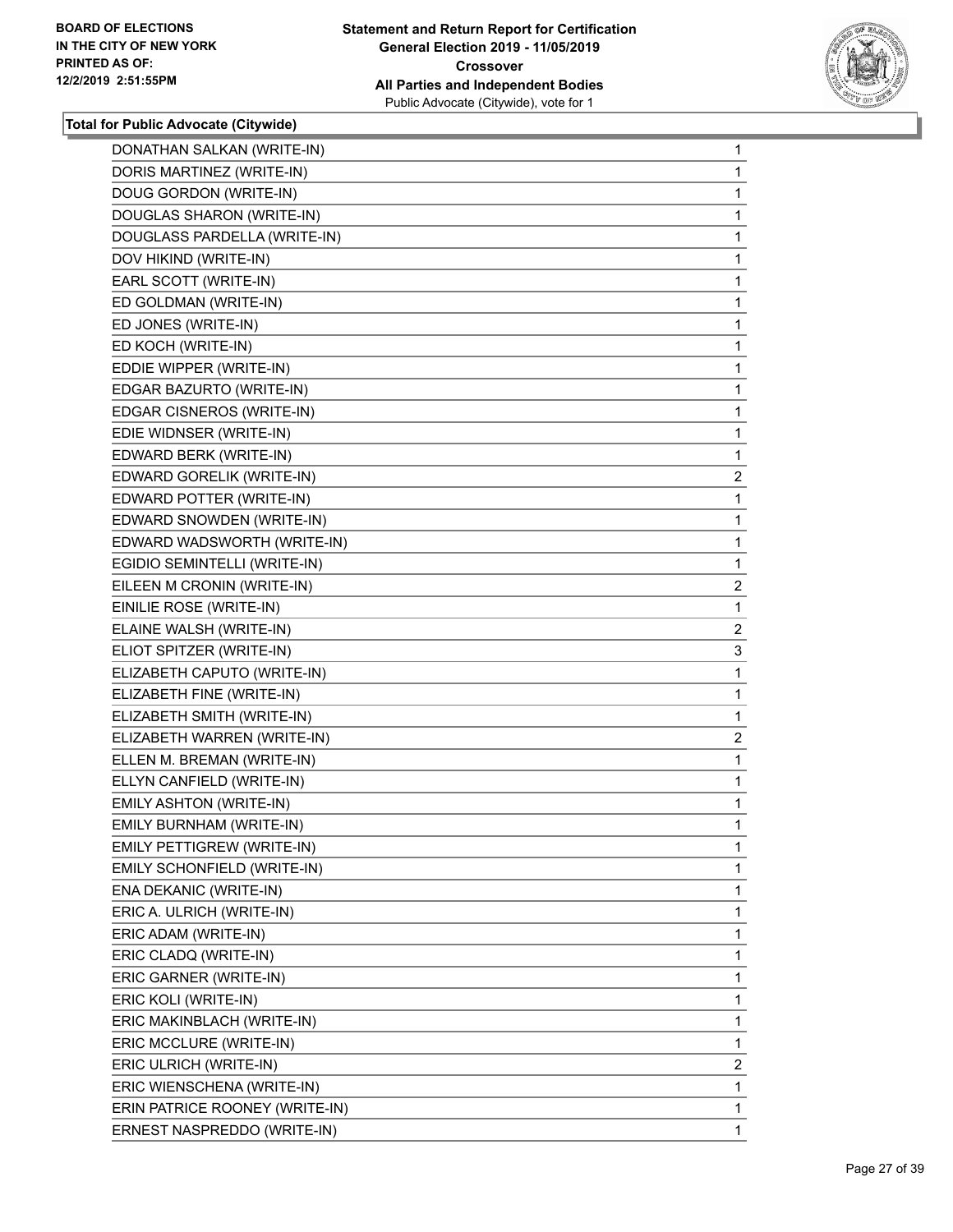

| ERROL LOUIS (WRITE-IN)               | $\overline{2}$ |
|--------------------------------------|----------------|
| ESTHER GANZ (WRITE-IN)               | 1              |
| ESTHER JRADEN (WRITE-IN)             | 1              |
| ESTHER SEGAL (WRITE-IN)              | 1              |
| ETHAN MULLIGAN (WRITE-IN)            | 1              |
| EUGENE DEBBS (WRITE-IN)              | 1              |
| EUGENE STEIN (WRITE-IN)              | 1              |
| EZRA FRIEDLANDER (WRITE-IN)          | 1              |
| EZRA S. SHAIN (WRITE-IN)             | 1              |
| FARAH LOUIS (WRITE-IN)               | 3              |
| FELIX ORTIZ (WRITE-IN)               | 1              |
| FENG XING (WRITE-IN)                 | 1              |
| FERNANDO MATEO (WRITE-IN)            | 1              |
| FERNANDO REYES (WRITE-IN)            | 1              |
| FERNANDO REYNOSO (WRITE-IN)          | 1              |
| FIORELLO LA GUARDIA (WRITE-IN)       | 1              |
| FRANCINE TIMOTHY (WRITE-IN)          | 1              |
| FRANCIS JAMES (WRITE-IN)             | 1              |
| FRANCIS XAVIER BARTHEL (WRITE-IN)    | 1              |
| FRANCK LABOY (WRITE-IN)              | 1              |
| FRANK AVERSA (WRITE-IN)              | 1              |
| FRANK CUCCIA (WRITE-IN)              | 1              |
| FRANK FOGARTY (WRITE-IN)             | 1              |
| FRANKLIN ADAMS (WRITE-IN)            | 1              |
| FRED HIPPOLHE (WRITE-IN)             | 1              |
| GALE BREWER (WRITE-IN)               | 1              |
| <b>GARRETT LISA (WRITE-IN)</b>       | 1              |
| <b>GARY LONDIS (WRITE-IN)</b>        | 1              |
| <b>GARY SHERMAN (WRITE-IN)</b>       | 1              |
| GENA MIMOZA (WRITE-IN)               | 1              |
| GENE RUSSIANOFF (WRITE-IN)           | 1              |
| GENE RUSSIKNOFF (WRITE-IN)           | 1              |
| GEORGE A. ORTIZ (WRITE-IN)           | 1              |
| <b>GEORGE PATAKI (WRITE-IN)</b>      | $\mathbf{1}$   |
| GEORGIA LEVENSON KEOHANIS (WRITE-IN) | 1              |
| <b>GERALDINE MILLER (WRITE-IN)</b>   | 1              |
| GITTEL GLUCK (WRITE-IN)              | 1              |
| GLADYS AIDOO (WRITE-IN)              | 1              |
| <b>GLENN DUNGAN (WRITE-IN)</b>       | 1              |
| <b>GLENN MATT (WRITE-IN)</b>         | 1              |
| GLORIA STEINAM (WRITE-IN)            | 1              |
| <b>GLORIA SUEN (WRITE-IN)</b>        | 1              |
| <b>GRANT DOSWIN (WRITE-IN)</b>       | 1              |
| <b>GREG SCHLANO (WRITE-IN)</b>       | 1              |
| GREGORY BAGGETT (WRITE-IN)           | 1              |
| <b>GREGORY LEHMAN (WRITE-IN)</b>     | $\mathbf{1}$   |
|                                      |                |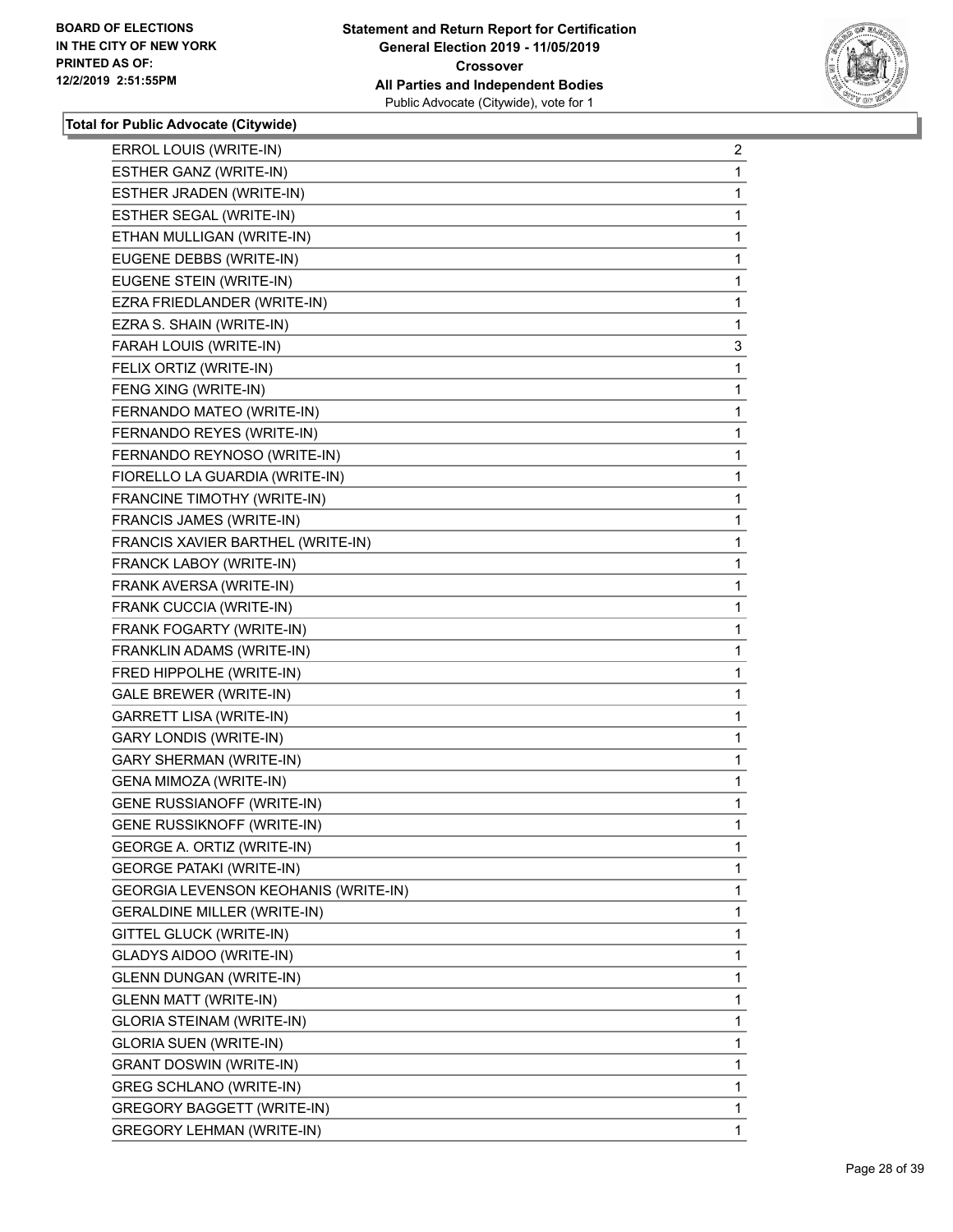

| <b>GREGORY MILLS (WRITE-IN)</b>     | $\mathbf{1}$   |
|-------------------------------------|----------------|
| GREGORY WILLIAM COOPER (WRITE-IN)   | $\overline{2}$ |
| <b>GRETA THUNBERG (WRITE-IN)</b>    | 1              |
| GUILLERMO TESEDA (WRITE-IN)         | 1              |
| GUSTAVO RIVERA (WRITE-IN)           | $\overline{2}$ |
| <b>GWENDOLYN BASWELL (WRITE-IN)</b> | 1              |
| HADAKAL SCHWARTZ (WRITE-IN)         | 1              |
| HAKEEM JEFFRIES (WRITE-IN)          | 1              |
| HAROLD M. SHULTZ (WRITE-IN)         | 1              |
| HARRIET TUBMAN (WRITE-IN)           | 1              |
| HARVEY DENT (WRITE-IN)              | 1              |
| HASIBA HAQ (WRITE-IN)               | 1              |
| HELEN ROSENTHAL (WRITE-IN)          | 1              |
| HENRY EULER (WRITE-IN)              | 1              |
| HENRY F. FITZGERALD (WRITE-IN)      | 1              |
| HERB GRIFFIN (WRITE-IN)             | $\overline{c}$ |
| HERG GRIFFIN (WRITE-IN)             | 1              |
| HERRETTA PARKER (WRITE-IN)          | 1              |
| HESHAM EL-MELIGY (WRITE-IN)         | $\overline{a}$ |
| HESHAN EL-NEHGY (WRITE-IN)          | 1              |
| HILEL ADLMAN (WRITE-IN)             | 1              |
| HILLARY CLINTON (WRITE-IN)          | 11             |
| HILLARY RODHAM CLINTON (WRITE-IN)   | 4              |
| HIPOLITO BAEZ (WRITE-IN)            | 1              |
| HORTENSIA ANDERSON (WRITE-IN)       | 3              |
| HOWARD ROTBLATT (WRITE-IN)          | 1              |
| HOWARD WORKMAN (WRITE-IN)           | 1              |
| HOWIE HAWKING (WRITE-IN)            | 1              |
| HUNTER BIDEN (WRITE-IN)             | 1              |
| HUNTER S. THOMPSON (WRITE-IN)       | 1              |
| IAN D GIRSHEK (WRITE-IN)            | 1              |
| IFEOMA IKE (WRITE-IN)               | $\mathbf{1}$   |
| IFEOMI IKE (WRITE-IN)               | 1              |
| IFY IKE (WRITE-IN)                  | 1              |
| IJEOMA ONYEKWERE (WRITE-IN)         | 1              |
| ILANA MAIER (WRITE-IN)              | 1              |
| INGA SMOLYAR (WRITE-IN)             | 1              |
| IRA ROSEN (WRITE-IN)                | 1              |
| IRA SINA (WRITE-IN)                 | 3              |
| ISAAC AMBROSE MOORE (WRITE-IN)      | 1              |
|                                     |                |
| ISAAC GABEL FRANK (WRITE-IN)        | 1              |
| ISABEL RIVA SCHOTT (WRITE-IN)       | 1              |
| JAAMES WILL (WRITE-IN)              | 1              |
| JACKIE JOHNSTONE (WRITE-IN)         | 2              |
| JACOB GYLLENHALL (WRITE-IN)         | 1              |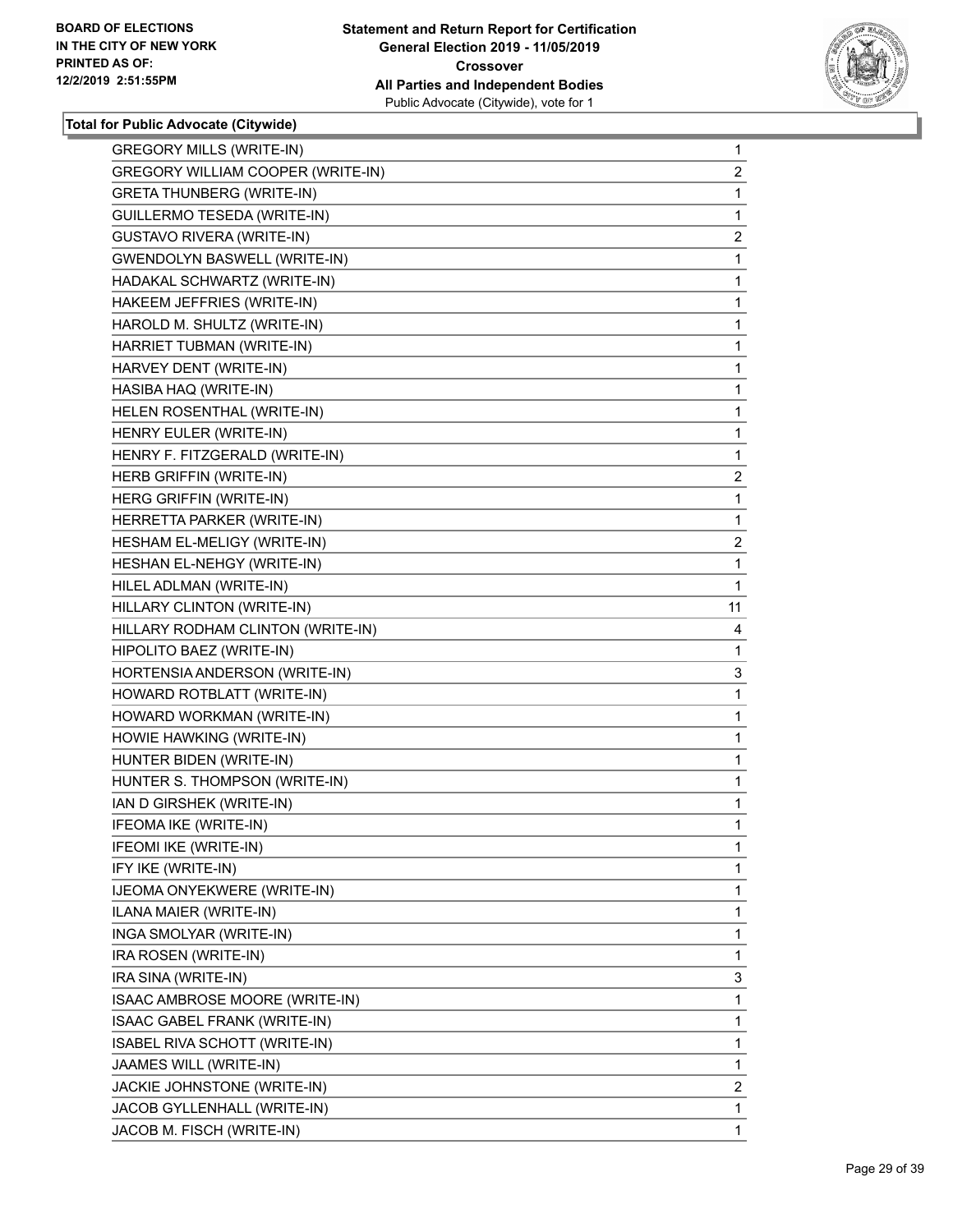

| JACOB THOMAS (WRITE-IN)           | $\mathbf{1}$   |
|-----------------------------------|----------------|
| JAGMEET SINGH (WRITE-IN)          | 2              |
| JAMES A. MERRILL (WRITE-IN)       | 1              |
| JAMES CAFIERO (WRITE-IN)          | 3              |
| JAMES CLINTON (WRITE-IN)          | $\overline{2}$ |
| JAMES F BRENNAN (WRITE-IN)        | 1              |
| JAMES GONZALEZ (WRITE-IN)         | 1              |
| JAMES LANE (WRITE-IN)             | 13             |
| JAMES MANGELUZO (WRITE-IN)        | 1              |
| JAMES O'DONNELL (WRITE-IN)        | 1              |
| JAMES S. ODDO (WRITE-IN)          | 1              |
| JAMES SANDERS (WRITE-IN)          | 1              |
| JAMES SMITH (WRITE-IN)            | 1              |
| JAMES TINER (WRITE-IN)            | 1              |
| JAMES VACCA (WRITE-IN)            | 1              |
| JAMI FLOYD (WRITE-IN)             | 3              |
| JANE DOE (WRITE-IN)               | 1              |
| JANE KUBAT (WRITE-IN)             | 1              |
| JANET MOCH (WRITE-IN)             | 1              |
| <b>JANOS MARTON (WRITE-IN)</b>    | 1              |
| JARED RICH (WRITE-IN)             | $\overline{2}$ |
| JARIEL G. ESTRELLA (WRITE-IN)     | 1              |
| JASEN STOWE (WRITE-IN)            | 1              |
| JASON SHELLY (WRITE-IN)           | 1              |
| JAVIER R SEYMORE (WRITE-IN)       | 1              |
| JEFF FELMUS (WRITE-IN)            | 1              |
| JEFFREY EPSTEIN (WRITE-IN)        | 1              |
| JEFFREY LANG (WRITE-IN)           | 1              |
| JEFFREY TRAIMAN (WRITE-IN)        | 1              |
| JEFROY MORRISHOW (WRITE-IN)       | 1              |
| JELEOUS FLEISCHER (WRITE-IN)      | 1              |
| JENNA BIMBI (WRITE-IN)            | 1              |
| JENNIFER LEVY (WRITE-IN)          | 2              |
| JENNY SEDLIS (WRITE-IN)           | 1              |
| JEREMY CORBYN (WRITE-IN)          | 1              |
| JESSE FARRAR (WRITE-IN)           | 1              |
| <b>JESUS CHRIST (WRITE-IN)</b>    | 1              |
| JILL FREEMAN (WRITE-IN)           | 1              |
| JILLIAN OSERE - SUAREZ (WRITE-IN) | 1              |
| JIM BRENNAN (WRITE-IN)            | 1              |
| JOANN WEBER (WRITE-IN)            | 1              |
| JOANNA GARCIA (WRITE-IN)          | 1              |
| JOE LHOTA (WRITE-IN)              | 1              |
| JOE MARTHONE (WRITE-IN)           | 1              |
| JOEL ROSENFELD (WRITE-IN)         | 1              |
| JOEL ROSENHOLD (WRITE-IN)         | $\mathbf{1}$   |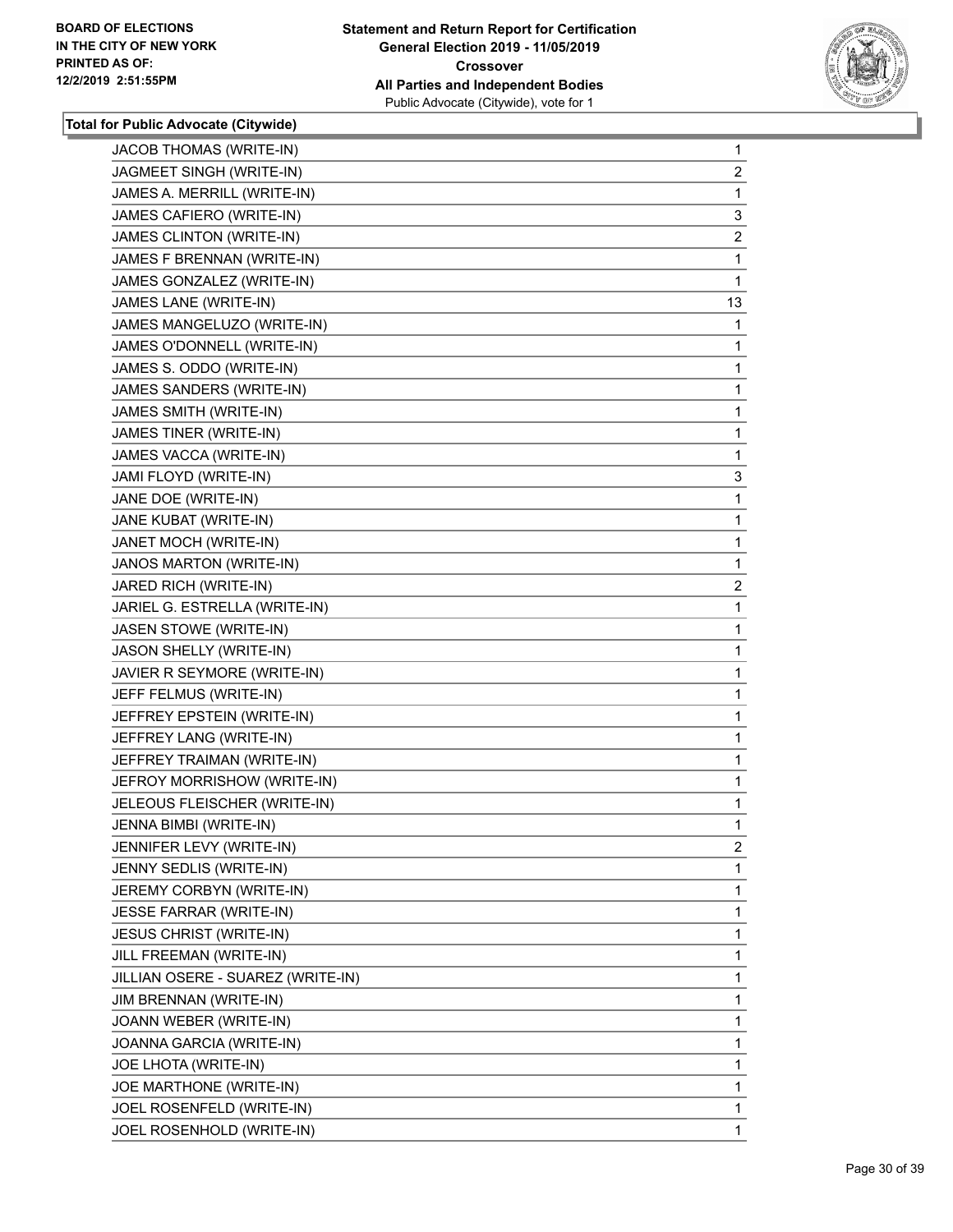

| JOHN JONES (WRITE-IN)<br>JOHN KAEHNY (WRITE-IN)<br>JOHN KELLY (WRITE-IN)<br>JOHN MOONEY (WRITE-IN)<br>JOHN P. GUYETTE (WRITE-IN)<br>JOHN PEREZ (WRITE-IN)<br>JOHN SNOW (WRITE-IN)<br>JOHN STOSSEL (WRITE-IN)<br>JOHN TARNOTE (WRITE-IN)<br>JOHNERON ROGERS (WRITE-IN)<br>JOHNNETTE TRAILL (WRITE-IN)<br>JON F. FRANK JR. (WRITE-IN)<br>JONATHAN KIMMEL (WRITE-IN)<br>JONATHAN REISS (WRITE-IN)<br>JOSE TENA (WRITE-IN)<br>JOSEPH A BONDI (WRITE-IN)<br>JOSEPH HAWTHORNE (WRITE-IN)<br>JOSEPH LEVI BOOYDE (WRITE-IN)<br>JOSEPH MARTHONE (WRITE-IN)<br>JOSEPH W. MURRAY (WRITE-IN)<br>JOSEPH WILLIAM DLUZAK (WRITE-IN)<br>JOSH THOMPSON (WRITE-IN)<br>JOSH TYRANGEL (WRITE-IN)<br>JOSHUA E. COHEN (WRITE-IN)<br>JOSHUA R DIAMOND (WRITE-IN)<br>JOSHUA ROSENBERG (WRITE-IN)<br>JOSUE PIERRE (WRITE-IN)<br>JUAN DEVITO (WRITE-IN)<br>JUANA LUNA (WRITE-IN)<br>JUDAH RUBIN (WRITE-IN)<br>JUDITH C. BROWN (WRITE-IN)<br>JUDITH MATTICH (WRITE-IN)<br>JUDY PEDSAZ (WRITE-IN)<br><b>JUDY RICHHEIMER (WRITE-IN)</b><br>JULIA FARR FIELD (WRITE-IN)<br>JULIA KITE-LAIDLAW (WRITE-IN)<br>JULIAN ASSANGE (WRITE-IN)<br>JULIUS LONG (WRITE-IN)<br>JUMAANE SPEEDRACER (WRITE-IN)<br>KALMAN YEAGER (WRITE-IN)<br>KALMAN YEGER (WRITE-IN)<br>KAMIL KRAWEZYK (WRITE-IN)<br>KARA DANVERS (WRITE-IN)<br>KAREN INWALD (WRITE-IN) | $\mathbf{1}$   |
|--------------------------------------------------------------------------------------------------------------------------------------------------------------------------------------------------------------------------------------------------------------------------------------------------------------------------------------------------------------------------------------------------------------------------------------------------------------------------------------------------------------------------------------------------------------------------------------------------------------------------------------------------------------------------------------------------------------------------------------------------------------------------------------------------------------------------------------------------------------------------------------------------------------------------------------------------------------------------------------------------------------------------------------------------------------------------------------------------------------------------------------------------------------------------------------------------------------------------------------------------------------------------------------------------------------|----------------|
|                                                                                                                                                                                                                                                                                                                                                                                                                                                                                                                                                                                                                                                                                                                                                                                                                                                                                                                                                                                                                                                                                                                                                                                                                                                                                                              | 2              |
|                                                                                                                                                                                                                                                                                                                                                                                                                                                                                                                                                                                                                                                                                                                                                                                                                                                                                                                                                                                                                                                                                                                                                                                                                                                                                                              | 1              |
|                                                                                                                                                                                                                                                                                                                                                                                                                                                                                                                                                                                                                                                                                                                                                                                                                                                                                                                                                                                                                                                                                                                                                                                                                                                                                                              | 1              |
|                                                                                                                                                                                                                                                                                                                                                                                                                                                                                                                                                                                                                                                                                                                                                                                                                                                                                                                                                                                                                                                                                                                                                                                                                                                                                                              | 1              |
|                                                                                                                                                                                                                                                                                                                                                                                                                                                                                                                                                                                                                                                                                                                                                                                                                                                                                                                                                                                                                                                                                                                                                                                                                                                                                                              | 1              |
|                                                                                                                                                                                                                                                                                                                                                                                                                                                                                                                                                                                                                                                                                                                                                                                                                                                                                                                                                                                                                                                                                                                                                                                                                                                                                                              | 1              |
|                                                                                                                                                                                                                                                                                                                                                                                                                                                                                                                                                                                                                                                                                                                                                                                                                                                                                                                                                                                                                                                                                                                                                                                                                                                                                                              | 1              |
|                                                                                                                                                                                                                                                                                                                                                                                                                                                                                                                                                                                                                                                                                                                                                                                                                                                                                                                                                                                                                                                                                                                                                                                                                                                                                                              | 1              |
|                                                                                                                                                                                                                                                                                                                                                                                                                                                                                                                                                                                                                                                                                                                                                                                                                                                                                                                                                                                                                                                                                                                                                                                                                                                                                                              | 1              |
|                                                                                                                                                                                                                                                                                                                                                                                                                                                                                                                                                                                                                                                                                                                                                                                                                                                                                                                                                                                                                                                                                                                                                                                                                                                                                                              | 1              |
|                                                                                                                                                                                                                                                                                                                                                                                                                                                                                                                                                                                                                                                                                                                                                                                                                                                                                                                                                                                                                                                                                                                                                                                                                                                                                                              | $\overline{2}$ |
|                                                                                                                                                                                                                                                                                                                                                                                                                                                                                                                                                                                                                                                                                                                                                                                                                                                                                                                                                                                                                                                                                                                                                                                                                                                                                                              | 1              |
|                                                                                                                                                                                                                                                                                                                                                                                                                                                                                                                                                                                                                                                                                                                                                                                                                                                                                                                                                                                                                                                                                                                                                                                                                                                                                                              | 1              |
|                                                                                                                                                                                                                                                                                                                                                                                                                                                                                                                                                                                                                                                                                                                                                                                                                                                                                                                                                                                                                                                                                                                                                                                                                                                                                                              | 1              |
|                                                                                                                                                                                                                                                                                                                                                                                                                                                                                                                                                                                                                                                                                                                                                                                                                                                                                                                                                                                                                                                                                                                                                                                                                                                                                                              | 1              |
|                                                                                                                                                                                                                                                                                                                                                                                                                                                                                                                                                                                                                                                                                                                                                                                                                                                                                                                                                                                                                                                                                                                                                                                                                                                                                                              | 1              |
|                                                                                                                                                                                                                                                                                                                                                                                                                                                                                                                                                                                                                                                                                                                                                                                                                                                                                                                                                                                                                                                                                                                                                                                                                                                                                                              | 1              |
|                                                                                                                                                                                                                                                                                                                                                                                                                                                                                                                                                                                                                                                                                                                                                                                                                                                                                                                                                                                                                                                                                                                                                                                                                                                                                                              | 1              |
|                                                                                                                                                                                                                                                                                                                                                                                                                                                                                                                                                                                                                                                                                                                                                                                                                                                                                                                                                                                                                                                                                                                                                                                                                                                                                                              | 1              |
|                                                                                                                                                                                                                                                                                                                                                                                                                                                                                                                                                                                                                                                                                                                                                                                                                                                                                                                                                                                                                                                                                                                                                                                                                                                                                                              | 1              |
|                                                                                                                                                                                                                                                                                                                                                                                                                                                                                                                                                                                                                                                                                                                                                                                                                                                                                                                                                                                                                                                                                                                                                                                                                                                                                                              | 1              |
|                                                                                                                                                                                                                                                                                                                                                                                                                                                                                                                                                                                                                                                                                                                                                                                                                                                                                                                                                                                                                                                                                                                                                                                                                                                                                                              | 1              |
|                                                                                                                                                                                                                                                                                                                                                                                                                                                                                                                                                                                                                                                                                                                                                                                                                                                                                                                                                                                                                                                                                                                                                                                                                                                                                                              | 1              |
|                                                                                                                                                                                                                                                                                                                                                                                                                                                                                                                                                                                                                                                                                                                                                                                                                                                                                                                                                                                                                                                                                                                                                                                                                                                                                                              | 1              |
|                                                                                                                                                                                                                                                                                                                                                                                                                                                                                                                                                                                                                                                                                                                                                                                                                                                                                                                                                                                                                                                                                                                                                                                                                                                                                                              | 1              |
|                                                                                                                                                                                                                                                                                                                                                                                                                                                                                                                                                                                                                                                                                                                                                                                                                                                                                                                                                                                                                                                                                                                                                                                                                                                                                                              | 1              |
|                                                                                                                                                                                                                                                                                                                                                                                                                                                                                                                                                                                                                                                                                                                                                                                                                                                                                                                                                                                                                                                                                                                                                                                                                                                                                                              | 1              |
|                                                                                                                                                                                                                                                                                                                                                                                                                                                                                                                                                                                                                                                                                                                                                                                                                                                                                                                                                                                                                                                                                                                                                                                                                                                                                                              | 1              |
|                                                                                                                                                                                                                                                                                                                                                                                                                                                                                                                                                                                                                                                                                                                                                                                                                                                                                                                                                                                                                                                                                                                                                                                                                                                                                                              | 1              |
|                                                                                                                                                                                                                                                                                                                                                                                                                                                                                                                                                                                                                                                                                                                                                                                                                                                                                                                                                                                                                                                                                                                                                                                                                                                                                                              | 3              |
|                                                                                                                                                                                                                                                                                                                                                                                                                                                                                                                                                                                                                                                                                                                                                                                                                                                                                                                                                                                                                                                                                                                                                                                                                                                                                                              | 1              |
|                                                                                                                                                                                                                                                                                                                                                                                                                                                                                                                                                                                                                                                                                                                                                                                                                                                                                                                                                                                                                                                                                                                                                                                                                                                                                                              | 1              |
|                                                                                                                                                                                                                                                                                                                                                                                                                                                                                                                                                                                                                                                                                                                                                                                                                                                                                                                                                                                                                                                                                                                                                                                                                                                                                                              | 1              |
|                                                                                                                                                                                                                                                                                                                                                                                                                                                                                                                                                                                                                                                                                                                                                                                                                                                                                                                                                                                                                                                                                                                                                                                                                                                                                                              | 1              |
|                                                                                                                                                                                                                                                                                                                                                                                                                                                                                                                                                                                                                                                                                                                                                                                                                                                                                                                                                                                                                                                                                                                                                                                                                                                                                                              | 1              |
|                                                                                                                                                                                                                                                                                                                                                                                                                                                                                                                                                                                                                                                                                                                                                                                                                                                                                                                                                                                                                                                                                                                                                                                                                                                                                                              | 1              |
|                                                                                                                                                                                                                                                                                                                                                                                                                                                                                                                                                                                                                                                                                                                                                                                                                                                                                                                                                                                                                                                                                                                                                                                                                                                                                                              | 1              |
|                                                                                                                                                                                                                                                                                                                                                                                                                                                                                                                                                                                                                                                                                                                                                                                                                                                                                                                                                                                                                                                                                                                                                                                                                                                                                                              | 1              |
|                                                                                                                                                                                                                                                                                                                                                                                                                                                                                                                                                                                                                                                                                                                                                                                                                                                                                                                                                                                                                                                                                                                                                                                                                                                                                                              | 1              |
|                                                                                                                                                                                                                                                                                                                                                                                                                                                                                                                                                                                                                                                                                                                                                                                                                                                                                                                                                                                                                                                                                                                                                                                                                                                                                                              | 2              |
|                                                                                                                                                                                                                                                                                                                                                                                                                                                                                                                                                                                                                                                                                                                                                                                                                                                                                                                                                                                                                                                                                                                                                                                                                                                                                                              | 3              |
|                                                                                                                                                                                                                                                                                                                                                                                                                                                                                                                                                                                                                                                                                                                                                                                                                                                                                                                                                                                                                                                                                                                                                                                                                                                                                                              | 1              |
|                                                                                                                                                                                                                                                                                                                                                                                                                                                                                                                                                                                                                                                                                                                                                                                                                                                                                                                                                                                                                                                                                                                                                                                                                                                                                                              | 1              |
|                                                                                                                                                                                                                                                                                                                                                                                                                                                                                                                                                                                                                                                                                                                                                                                                                                                                                                                                                                                                                                                                                                                                                                                                                                                                                                              | 3              |
| KAREN KOSLOWITZ (WRITE-IN)                                                                                                                                                                                                                                                                                                                                                                                                                                                                                                                                                                                                                                                                                                                                                                                                                                                                                                                                                                                                                                                                                                                                                                                                                                                                                   | $\mathbf{1}$   |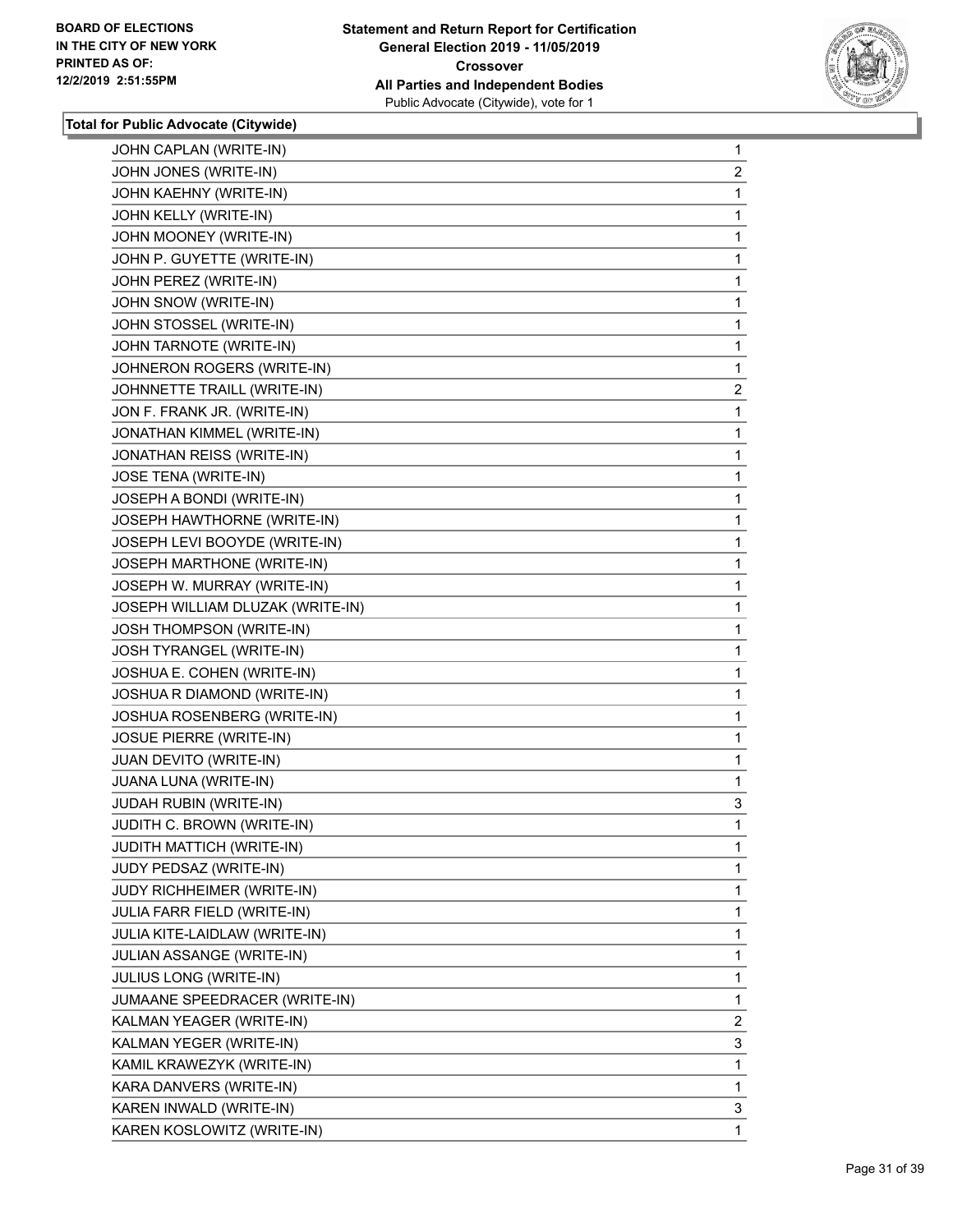

| KAREN L ADVOCATE (WRITE-IN)      | 1              |
|----------------------------------|----------------|
| KARL MARX (WRITE-IN)             | 1.             |
| KARLIN CHAN (WRITE-IN)           | 1              |
| KASHAUN S. WILLIAMS (WRITE-IN)   | 1              |
| KATHERINE M. ILOVAR (WRITE-IN)   | $\overline{2}$ |
| KATHLEEN HANNA (WRITE-IN)        | 1              |
| KATHY HOCHUL (WRITE-IN)          | 1              |
| KEITH LANESOME (WRITE-IN)        | 1              |
| KENNETH ADAMS (WRITE-IN)         | $\mathbf{1}$   |
| KENNETH SCHAEFFER (WRITE-IN)     | 1              |
| KERON ALLEYNE (WRITE-IN)         | $\overline{2}$ |
| KEVIN BUGART (WRITE-IN)          | 1              |
| KEVIN DELVA (WRITE-IN)           | 1              |
| KEVIN FURMAN (WRITE-IN)          | 1              |
| <b>KEVIN MAMAKAS (WRITE-IN)</b>  | 1              |
| KEVIN MONTALVO (WRITE-IN)        | 1              |
| KIERSTYN PIERONI (WRITE-IN)      | 1              |
| KIM NAMJOUN (WRITE-IN)           | 1              |
| KIN HO MICHAEL-PAN (WRITE-IN)    | 1              |
| KIRAN ZELBO (WRITE-IN)           | 1              |
| KIRK OLIVER (WRITE-IN)           | 1              |
| KRISTIE KOO (WRITE-IN)           | 1              |
| KRYSTAL CLIEN (WRITE-IN)         | 1              |
| LATRICE WALKER (WRITE-IN)        | 1              |
| LAURIE CUMBO (WRITE-IN)          | 1              |
| LAWRENCE CRILLEY III (WRITE-IN)  | 1              |
| LEAH GOLDSTEIN (WRITE-IN)        | 1              |
| LEECIA EVE (WRITE-IN)            | 1              |
| LEIGH HELFERBEIN (WRITE-IN)      | 1              |
| LENNON KORDESTUNCER (WRITE-IN)   | 1              |
| LENNY BRUCE (WRITE-IN)           | 1              |
| LEON TROTSKY (WRITE-IN)          | 1              |
| LEONARD FAZIOL (WRITE-IN)        | 1              |
| LEONARD ZIEGEL BAUM (WRITE-IN)   | 1              |
| LESTER NAPOLEON GREEN (WRITE-IN) | 1              |
| LETITA JONES (WRITE-IN)          | 1              |
| LETITIA JAMES (WRITE-IN)         | 3              |
| LEW SIMON (WRITE-IN)             | $\overline{2}$ |
| LILA BOZORY (WRITE-IN)           | 1              |
| LILY MAROTTA (WRITE-IN)          | 1              |
| LINA THOMPSON (WRITE-IN)         | 1              |
| LINDA ROSENTHAL (WRITE-IN)       | 1              |
| LINLIN CHEN REID (WRITE-IN)      | 1              |
| LISA LAFONTANT (WRITE-IN)        | 1              |
| LISA R. KYLE (WRITE-IN)          | 1              |
| LIZ CROWLEY (WRITE-IN)           | $\mathbf{1}$   |
|                                  |                |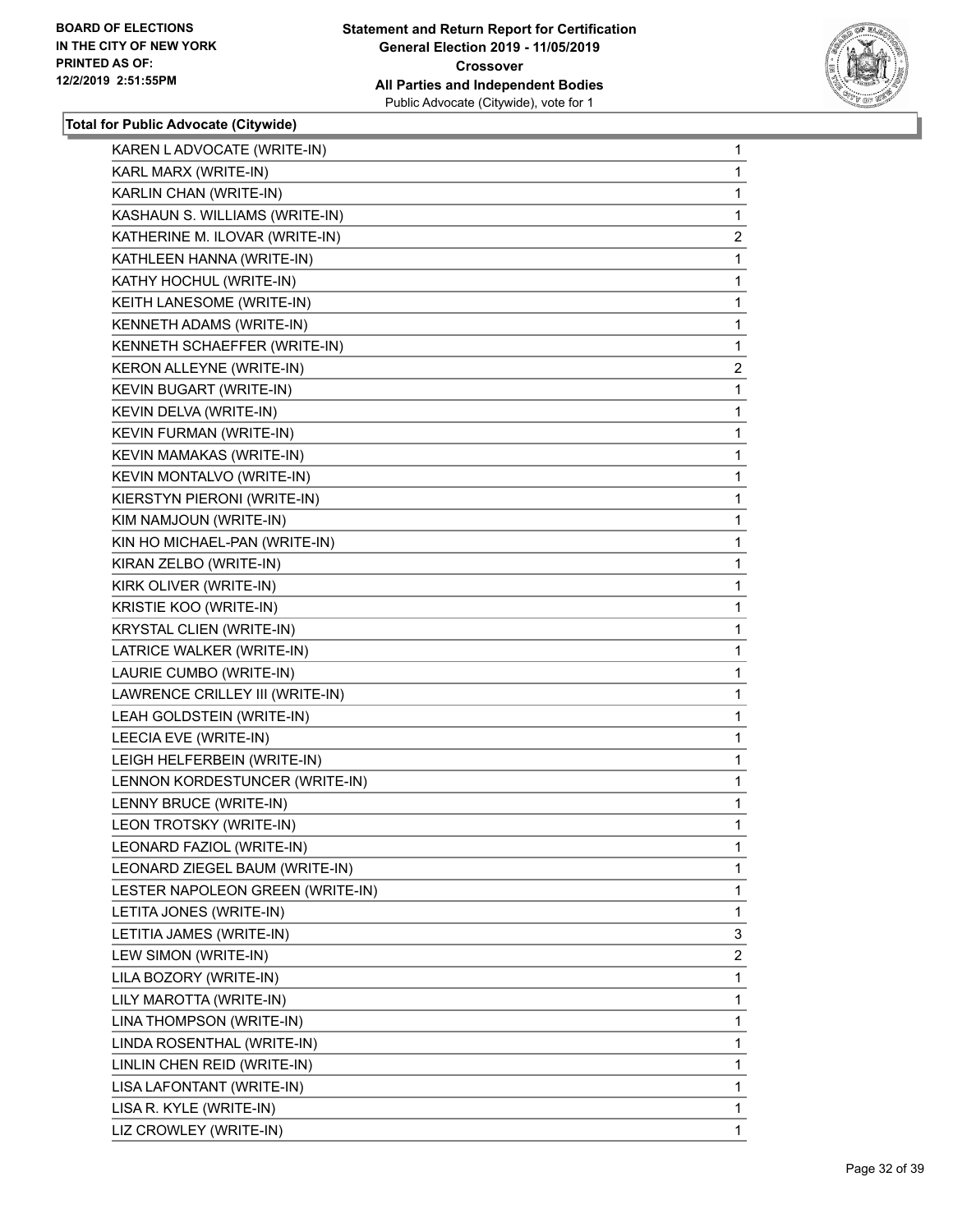

| LIZ KRUEGER (WRITE-IN)            | 1              |
|-----------------------------------|----------------|
| LONNIE STEVENS (WRITE-IN)         | $\overline{2}$ |
| LORRAINE ALI (WRITE-IN)           | 1              |
| LUCRETIA REGINA-POTTER (WRITE-IN) | 1              |
| LUCY MORTY (WRITE-IN)             | 1              |
| LUE PETITGAND (WRITE-IN)          | 1              |
| LYDIA K REYNOLDS (WRITE-IN)       | 1              |
| MAC WELLMAN (WRITE-IN)            | 1              |
| MALIK WRIGHT (WRITE-IN)           | 1              |
| MANNY ALICANDRO (WRITE-IN)        | 1              |
| MANNY REYES (WRITE-IN)            | 1              |
| MARA A. NULL (WRITE-IN)           | 1              |
| MARC DEUTSCH (WRITE-IN)           | 1              |
| MARCO SAAVEDRA (WRITE-IN)         | 1              |
| MARCUS RODRIGUEZ (WRITE-IN)       | 1              |
| MARGUITA LOPEZ TORRES (WRITE-IN)  | 1              |
| MARIE HYMAN (WRITE-IN)            | 1              |
| MARINELA HALASA (WRITE-IN)        | 2              |
| MARJORIE CLARKE (WRITE-IN)        | 1              |
| MARK BRUH (WRITE-IN)              | 1              |
| MARK FRASIER (WRITE-IN)           | 1              |
| MARK GREEN (WRITE-IN)             | 11             |
| MARK J. BIBLIS (WRITE-IN)         | 1              |
| MARK NYMAN (WRITE-IN)             | 1              |
| MARK S. GRIFFITH (WRITE-IN)       | 1              |
| MARK VIVERITO (WRITE-IN)          | 1              |
| MARKO KEPI (WRITE-IN)             | 2              |
| MARNI HALSANA (WRITE-IN)          | 1              |
| MARTHA FLORES-VAZQUEZ (WRITE-IN)  | 1              |
| MARTIN BRENNAN (WRITE-IN)         | 1              |
| MARTL G. CUMMINGS (WRITE-IN)      | 1              |
| MARTY MARKOWITZ (WRITE-IN)        | $\overline{2}$ |
| MARY BRUCH (WRITE-IN)             | 1              |
| MARY HALL (WRITE-IN)              | 1              |
| MASTHEW MILLER (WRITE-IN)         | 1              |
| MATILDE SALOMON (WRITE-IN)        | 1              |
| MATTHEW D. HUNTER (WRITE-IN)      | 1              |
| MATTHEW J. JOSEPHSON (WRITE-IN)   | 1              |
| MATTHEW TRATNER (WRITE-IN)        | 1              |
| MAURICE CARVER (WRITE-IN)         | 1              |
| MAURICIO ABADI (WRITE-IN)         | 1              |
| MAX N. ROSE (WRITE-IN)            | $\overline{2}$ |
| MAX PAWESOME (WRITE-IN)           | 1              |
| MAYER FOGAL (WRITE-IN)            | 1              |
| MAYER FOGEL (WRITE-IN)            | 1              |
| MAYER MAYERFELD (WRITE-IN)        | 1              |
|                                   |                |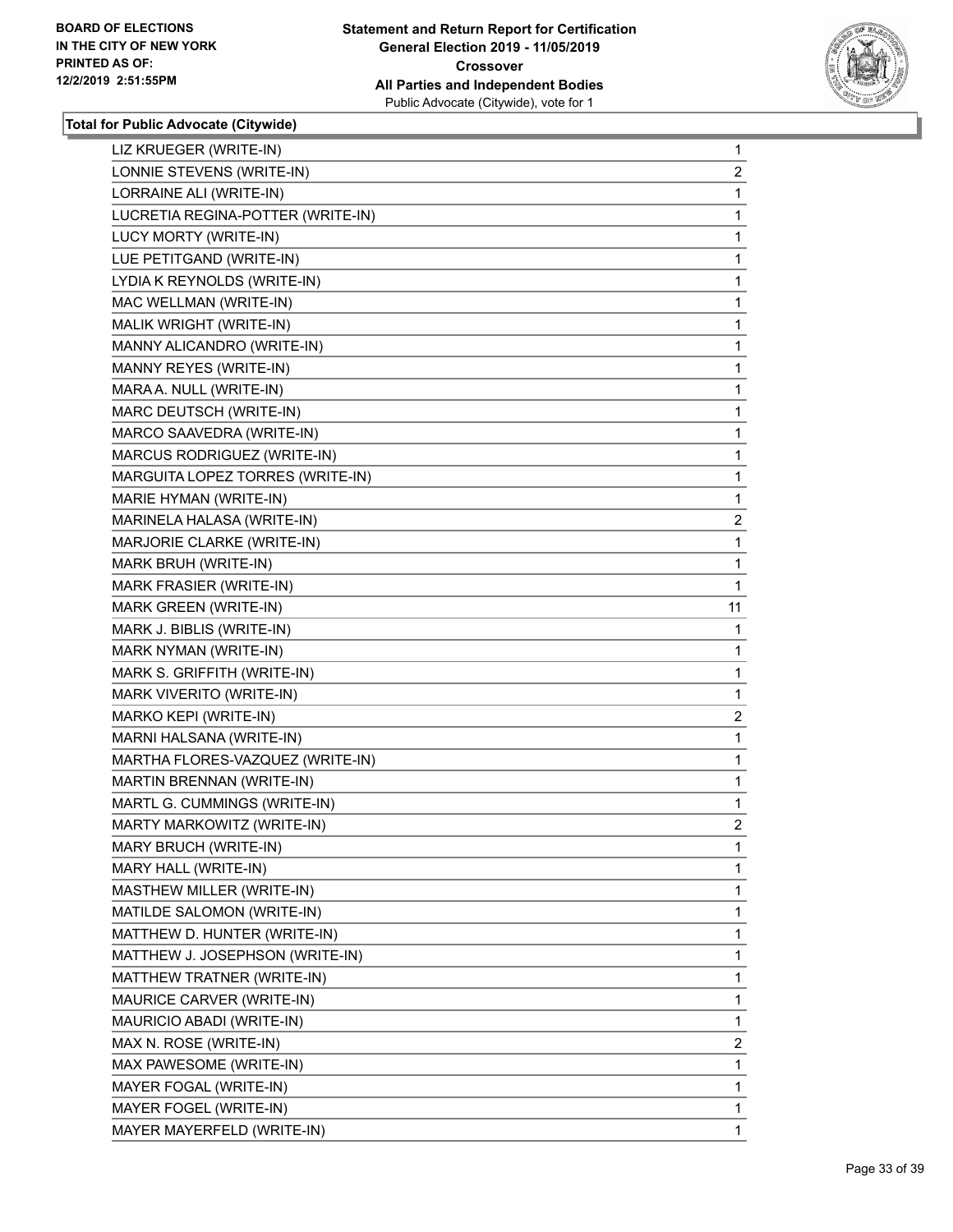

| MCLESTIN PEARSON (WRITE-IN)       | $\mathbf{1}$   |
|-----------------------------------|----------------|
| MEDEL PAGUIRIGAN (WRITE-IN)       | 1              |
| MEIR FOGEL (WRITE-IN)             | 1              |
| MEIR FOTEL (WRITE-IN)             | 1              |
| MELISSA H. VIRENTO (WRITE-IN)     | 1              |
| MELISSA MARK VIVERITO (WRITE-IN)  | 4              |
| MELISSA MARK-VIVERITO (WRITE-IN)  | 14             |
| MELISSA MART VIVERITO (WRITE-IN)  | 1              |
| MELISSA ROSENBERG (WRITE-IN)      | $\overline{2}$ |
| MICAH Z. KELLNER (WRITE-IN)       | 1              |
| MICHAEL A BLAKE (WRITE-IN)        | 1              |
| MICHAEL A. RODRIGUEZ (WRITE-IN)   | 1              |
| MICHAEL BLAKE (WRITE-IN)          | 5              |
| MICHAEL BLECHER (WRITE-IN)        | 1              |
| MICHAEL BLOOMBERG (WRITE-IN)      | 23             |
| MICHAEL BRIENZA (WRITE-IN)        | 1              |
| MICHAEL CHE (WRITE-IN)            | 1              |
| MICHAEL E. MCMAHON (WRITE-IN)     | 1              |
| MICHAEL FANDAL (WRITE-IN)         | 1              |
| MICHAEL GLUS (WRITE-IN)           | 1              |
| MICHAEL GOLDSTEIN (WRITE-IN)      | 1              |
| MICHAEL GURAL-MAIELLO (WRITE-IN)  | 1              |
| MICHAEL J. CUSICK (WRITE-IN)      | 1              |
| MICHAEL J. DEODATI (WRITE-IN)     | 3              |
| MICHAEL JOSEPH (WRITE-IN)         | 1              |
| MICHAEL T. CONTOS (WRITE-IN)      | 1              |
| MICHAEL TIGER (WRITE-IN)          | 1              |
| MICHELLE FOXMAN (WRITE-IN)        | 1              |
| MICHELLE N. ROBINSON (WRITE-IN)   | 1              |
| MICHELLE OBAMA (WRITE-IN)         | 1              |
| MICKEY MOUSE (WRITE-IN)           | $\overline{a}$ |
| MIGHTY MOUSE (WRITE-IN)           | 1              |
| MIKE ZAMONSTY (WRITE-IN)          | 1              |
| MILAGROS ORELLANA (WRITE-IN)      | 1              |
| MILDRED MARTINEZ (WRITE-IN)       | 1              |
| MING MAN (WRITE-IN)               | 1              |
| MIRI KOHEN (WRITE-IN)             | 1              |
| MIRIAM CUSICK (WRITE-IN)          | 1              |
| MOIRU MEHZER-COHEN (WRITE-IN)     | 1              |
| MOISHE EZRA WEISS (WRITE-IN)      | 1              |
| MOJDEH LEVY-HAIM (WRITE-IN)       | 1              |
| MOLLY GAEBE (WRITE-IN)            | 1              |
| MOSHE REICHBERG (WRITE-IN)        | 1              |
| NADINE HOFFMAN (WRITE-IN)         | 1              |
| NAFTALI HERTZ KESREIBA (WRITE-IN) | 1              |
| NAMIKI KOUST (WRITE-IN)           | 1              |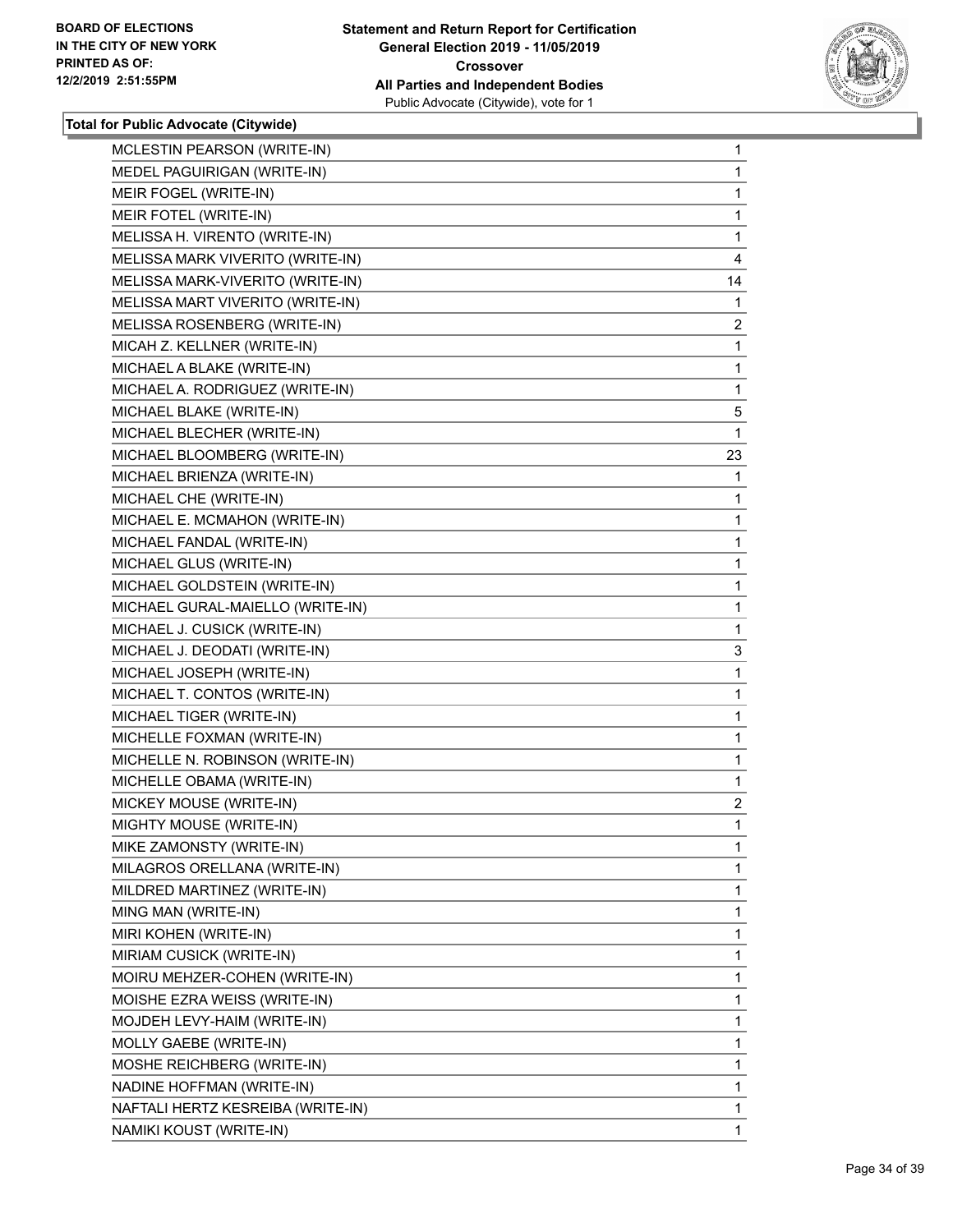

| NATALIE GOMEZ VELEZ (WRITE-IN)      | 1              |
|-------------------------------------|----------------|
| NATALIE NEELEY (WRITE-IN)           | 1              |
| NECHAMA PEIKES (WRITE-IN)           | 1              |
| NEELESH SHAH (WRITE-IN)             | 1              |
| NEER R. ASHERIE (WRITE-IN)          | 1              |
| NEIL DAVIDSON (WRITE-IN)            | 1              |
| NESSUN TRUFFATORO (WRITE-IN)        | 1              |
| NETTIE TROMMER (WRITE-IN)           | 1              |
| NICOLE L. BRAMSTEDT (WRITE-IN)      | 1              |
| NICOLE NERETIN (WRITE-IN)           | 1              |
| NILY ROZIC (WRITE-IN)               | 1              |
| NINA MARAN (WRITE-IN)               | 1              |
| NOAH GOLDBERG (WRITE-IN)            | 1              |
| <b>NOEL GURIN (WRITE-IN)</b>        | 1              |
| NOMIE KARST (WRITE-IN)              | 1              |
| NOMIKI KONST (WRITE-IN)             | 16             |
| NORA O'DONNELL (WRITE-IN)           | 1              |
| NORMAN MILLER (WRITE-IN)            | 1              |
| NORMAN SIEGEL (WRITE-IN)            | 8              |
| NURYS LAUREANO (WRITE-IN)           | 1              |
| OLIVER W. GORDON (WRITE-IN)         | $\overline{2}$ |
| ORNETT COLEMAN (WRITE-IN)           | 1              |
| OSO FUENTES (WRITE-IN)              | 1              |
| OSTER BRYAN (WRITE-IN)              | 1              |
| OWEN LOOF (WRITE-IN)                | 1              |
| PADDY MCTOOT (WRITE-IN)             | 1              |
| PAMELA TYSON (WRITE-IN)             | 1              |
| PAT ROBINSON (WRITE-IN)             | 1              |
| PATRICIA JACKSON (WRITE-IN)         | 1              |
| PATRICK BOBILIN (WRITE-IN)          | 1              |
| PATRICK JAMES MCNOLTY JR (WRITE-IN) | 1              |
| PAUL HEYMAN (WRITE-IN)              | 1              |
| PAUL JUSER (WRITE-IN)               | 1              |
| PAUL ZHELEZNOR (WRITE-IN)           | 1              |
| PEGGY SHEPPARD (WRITE-IN)           | 1              |
| PELER KNOBLECH (WRITE-IN)           | 1              |
| PETER ALONSO (WRITE-IN)             | 1              |
| PETER ANTOINE (WRITE-IN)            | 1              |
| PHILIP NEUMANN (WRITE-IN)           | 1              |
| PILAR MASCHI (WRITE-IN)             | 1              |
| PIPER BULERMAN (WRITE-IN)           | 1              |
| PREET BHARARA (WRITE-IN)            | 6              |
| RADHANKRISHAN MOHAN (WRITE-IN)      | 1              |
| RAFAEL ESPINAL (WRITE-IN)           | 7              |
| RAFAEL L. ESPINAL JR. (WRITE-IN)    | 1              |
| RAFAELLA CRUZ (WRITE-IN)            | 1.             |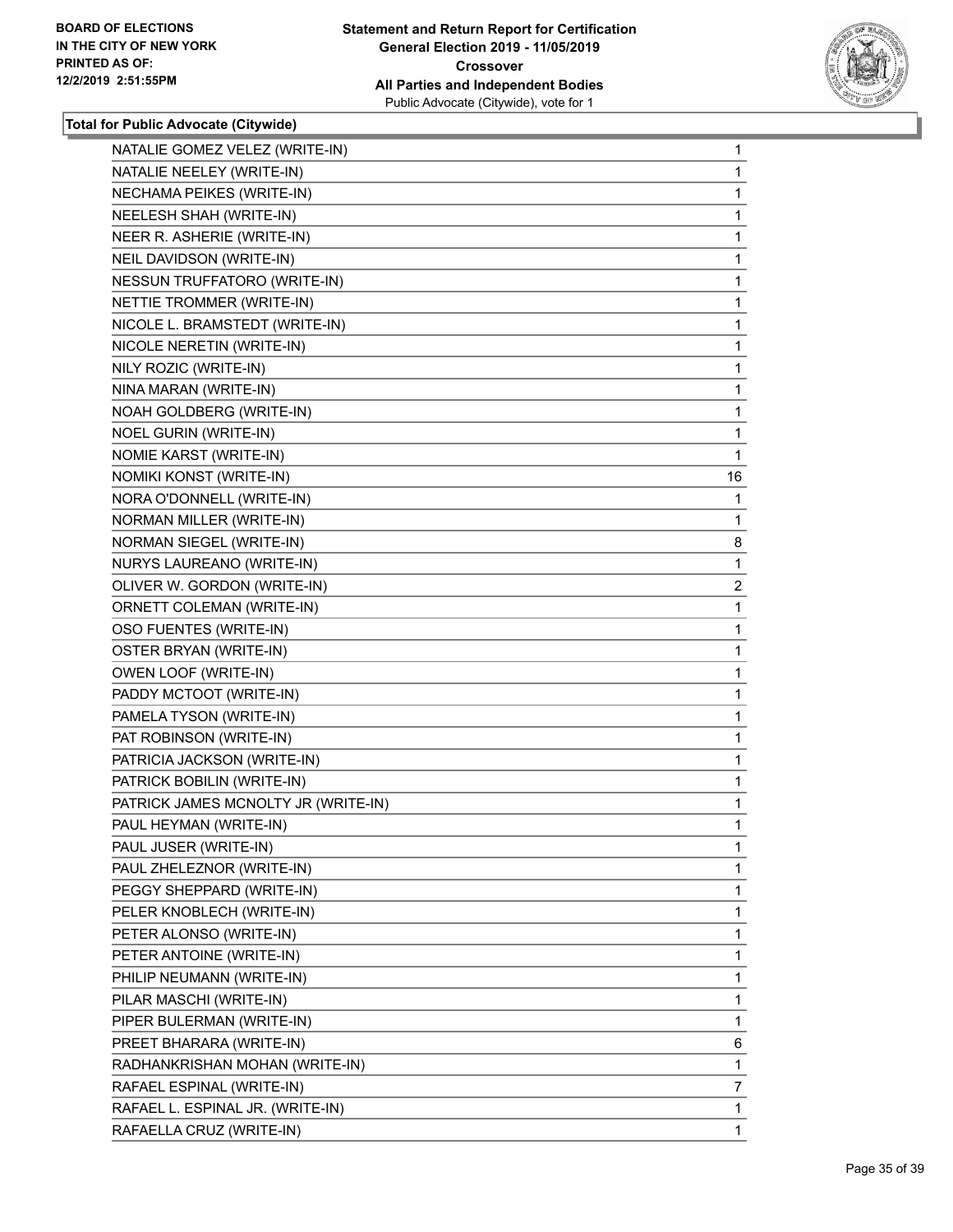

| RAIMANDO TORRGACA (WRITE-IN)            | 1              |
|-----------------------------------------|----------------|
| RALPH NADER (WRITE-IN)                  | 1              |
| RAMON FRANCISCO RAMOS (WRITE-IN)        | 2              |
| RANDALL WILTZ (WRITE-IN)                | 1              |
| RASHEIDA ALSTON (WRITE-IN)              | 1              |
| REGGIE V. THOMAS (WRITE-IN)             | 1              |
| RESHIMA SAUJANI (WRITE-IN)              | 1              |
| RICARD AGCAUN (WRITE-IN)                | 1              |
| RICHARD E. STONE (WRITE-IN)             | 1              |
| RICHARD FURLONG (WRITE-IN)              | 1              |
| RICK LEVINSON (WRITE-IN)                | 1              |
| RICK SANCHEZ (WRITE-IN)                 | 1              |
| RICKY SHARKS (WRITE-IN)                 | 1              |
| ROBERT DIAMOND (WRITE-IN)               | 1              |
| ROBERT GARNSEY (WRITE-IN)               | 1              |
| ROBERT LIZARDO (WRITE-IN)               | 1              |
| ROBERT RIZZUTO (WRITE-IN)               | 1              |
| ROBERT UNDERDUNK TERWILLIGER (WRITE-IN) | $\overline{2}$ |
| <b>ROBINSON STRAUSS (WRITE-IN)</b>      | 1              |
| ROGER CLARK (WRITE-IN)                  | 1              |
| ROHIT MALIK (WRITE-IN)                  | 1              |
| RON KIM (WRITE-IN)                      | 3              |
| RONALD FLAVIN (WRITE-IN)                | 1              |
| RONAN FARROW (WRITE-IN)                 | $\overline{2}$ |
| ROSIE MENDEZ (WRITE-IN)                 | 1              |
| RUBEN DIAZ (WRITE-IN)                   | 5              |
| RUBEN DIAZ SR. (WRITE-IN)               | 1              |
| RUDOLPH W. GIULIANI (WRITE-IN)          | 1              |
| RUDY GIULIANI (WRITE-IN)                | 1              |
| RUSSEL MORSE (WRITE-IN)                 | 1              |
| RUTH MESSINGER (WRITE-IN)               | 1              |
| RYAN MERA EVANS (WRITE-IN)              | 1              |
| RYEN WOO (WRITE-IN)                     | 1              |
| SAL F ALBANESE (WRITE-IN)               | $\overline{2}$ |
| SALVATORE FRANCHIRO (WRITE-IN)          | 1              |
| SAM HODGE (WRITE-IN)                    | 1              |
| SAM SEDER (WRITE-IN)                    | 1              |
| SAM WEPRIN (WRITE-IN)                   | 1              |
| SAMAD NEWAZ (WRITE-IN)                  | 1              |
| SAMUEL MASSAL (WRITE-IN)                | 1              |
| SAMUEL MILLER (WRITE-IN)                | 1              |
| SAMUEL RUBINSTEIN (WRITE-IN)            | 1              |
| SAMUEL ZAND (WRITE-IN)                  | 1              |
| SARA ARROW (WRITE-IN)                   | 1              |
| SARAH A. COVINGTON (WRITE-IN)           | 1              |
| SARAH FALUO (WRITE-IN)                  | $\mathbf{1}$   |
|                                         |                |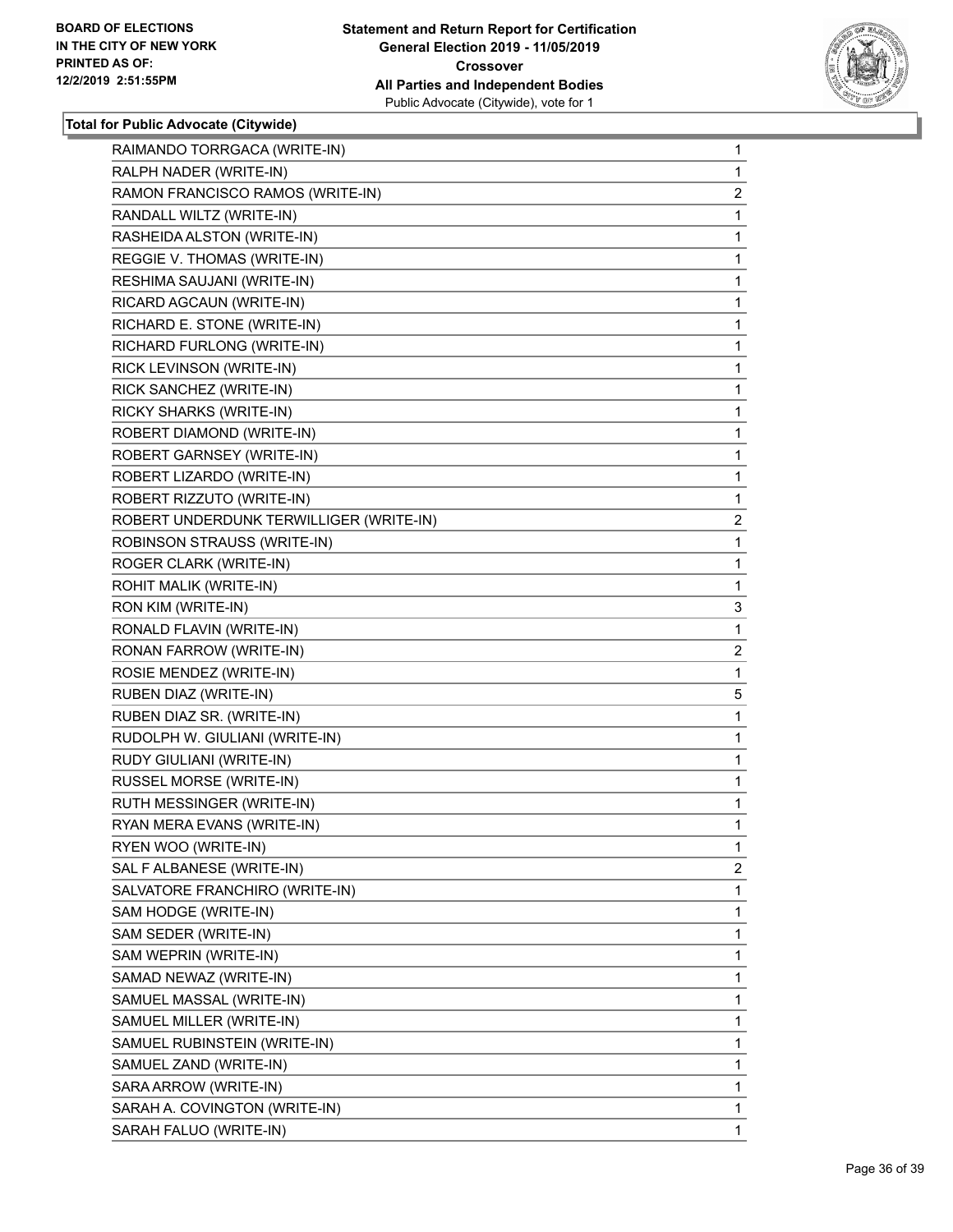

| SCOTT M. STRINGER (WRITE-IN) | $\overline{a}$ |
|------------------------------|----------------|
| SCOTT RADEMACHER (WRITE-IN)  | $\overline{2}$ |
| SCOTT STRINGER (WRITE-IN)    | 1              |
| SCOTT WEINBERG (WRITE-IN)    | 1              |
| SEAN N. DONOVAN (WRITE-IN)   | 1              |
| SEI YOUNG RYO (WRITE-IN)     | 1              |
| SETH GALINSKY (WRITE-IN)     | 16             |
| SHARRY POLLOCK (WRITE-IN)    | 1              |
| SHAUN KRUPA (WRITE-IN)       | 1              |
| SHAWN CAMPBELL (WRITE-IN)    | 1              |
| SHEIF ZAKI (WRITE-IN)        | 1              |
| SHERLAND DANIELS (WRITE-IN)  | 1              |
| SHIMON DACSH (WRITE-IN)      | 1              |
| SHULEN KESSLER (WRITE-IN)    | 1              |
| SID BROWN (WRITE-IN)         | 1              |
| SILVESTER CANNONE (WRITE-IN) | 1              |
| SIMCHA FELDER (WRITE-IN)     | 2              |
| SIMCHA HARDT (WRITE-IN)      | 1              |
| SIMON SANCHEZ (WRITE-IN)     | 1              |
| SOPHIE SHAY (WRITE-IN)       | 1              |
| STAN LEE (WRITE-IN)          | 1              |
| STANLEY K SCHLIEN (WRITE-IN) | 1              |
| STANLEY RAOUL (WRITE-IN)     | 1              |
| STAVROS HALKIAS (WRITE-IN)   | 1              |
| STEIN ATMINIS (WRITE-IN)     | 1              |
| STEPHANE F. ADAM (WRITE-IN)  | 1              |
| STEPHEN BDIG (WRITE-IN)      | 1              |
| STEVE ROGERS (WRITE-IN)      | 1              |
| STEVEN FISHER (WRITE-IN)     | 1              |
| STEVEN PATZER (WRITE-IN)     | 1              |
| SUSAN H. SEIDEL (WRITE-IN)   | 1              |
| SUSAN LEE (WRITE-IN)         | 1              |
| TAMRA CRONIN (WRITE-IN)      | 1              |
| TARDIS JOHNSON (WRITE-IN)    | 1              |
| TAYLOR SCHUBERT (WRITE-IN)   | 1              |
| TAYLOR SWIFT (WRITE-IN)      | 1              |
| TERESA ORR (WRITE-IN)        | $\overline{c}$ |
| THEO EDWARDS (WRITE-IN)      | 1              |
| THEODORE EDWARDS (WRITE-IN)  | $\overline{2}$ |
| THOMAS F. LENNON (WRITE-IN)  | 1              |
| THOMAS P. SCHULER (WRITE-IN) | 1              |
| THOMAS PAYERO (WRITE-IN)     | 1              |
| TIA KEENAN (WRITE-IN)        | 1              |
| TIA LEE (WRITE-IN)           | 1              |
| TIFFANY CABAN (WRITE-IN)     | 26             |
| TIFFANY CUBAN (WRITE-IN)     | 1              |
|                              |                |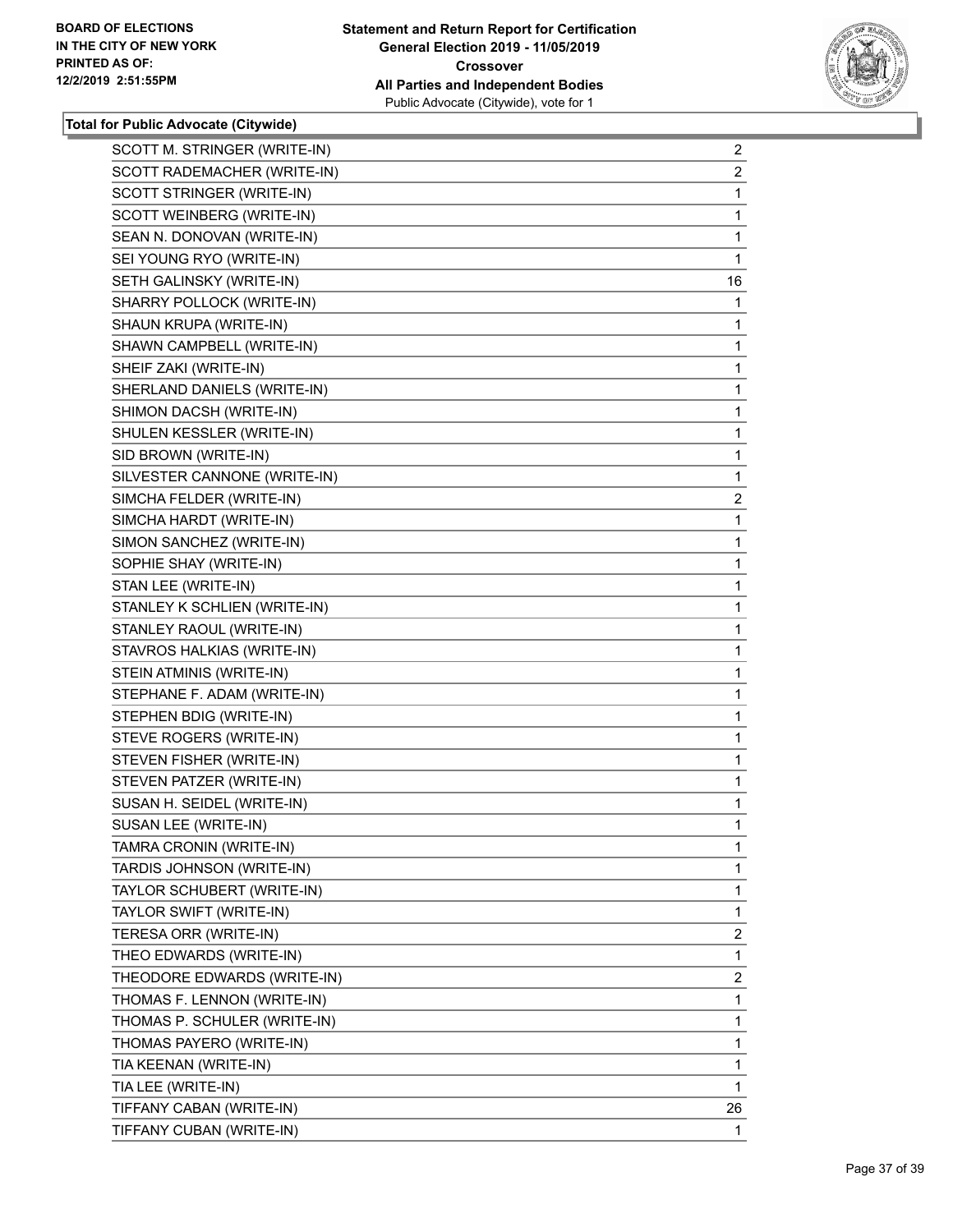

| TIFFANY MUELLER (WRITE-IN)                | $\mathbf 1$    |
|-------------------------------------------|----------------|
| TIM ALLEN (WRITE-IN)                      | 1              |
| TIM HEIDECKER (WRITE-IN)                  | 1              |
| TIM NOLAN (WRITE-IN)                      | 1              |
| TIM PARKER (WRITE-IN)                     | 1              |
| TIM RAYMOND (WRITE-IN)                    | 1              |
| TIMOTHY BRENNAN (WRITE-IN)                | 1              |
| TIMOTHY MULER (WRITE-IN)                  | 1              |
| TISH JAMES (WRITE-IN)                     | 1              |
| TOBY HASLETT (WRITE-IN)                   | 1              |
| TODD PATRICK (WRITE-IN)                   | 1              |
| TOM COCOLA (WRITE-IN)                     | 1              |
| TOM DUANE (WRITE-IN)                      | 1              |
| TOM MERRITT (WRITE-IN)                    | 1              |
| TONY AVELLA (WRITE-IN)                    | 3              |
| TONY HERBERT (WRITE-IN)                   | $\overline{2}$ |
| TORREY A. FISHMAN (WRITE-IN)              | 1              |
| TUN TRUN (WRITE-IN)                       | 1              |
| TY BEATTY (WRITE-IN)                      | $\mathbf{1}$   |
| UNATTRIBUTABLE WRITE-IN (WRITE-IN)        | 405            |
| UNCOUNTED WRITE-IN PER STATUTE (WRITE-IN) | 30             |
| VAUGHNN ETTIENNE (WRITE-IN)               | 1              |
| VERA SUNG (WRITE-IN)                      | 1              |
| <b>VERMIN SUPREME (WRITE-IN)</b>          | 1              |
| <b>VERNON LONG (WRITE-IN)</b>             | 1              |
| VICKIE PALADINO (WRITE-IN)                | 1              |
| VICTORIA CERULLO (WRITE-IN)               | 1              |
| VINCENT M. IGNIZIO (WRITE-IN)             | 1              |
| VINCENT PICCOLO (WRITE-IN)                | 1              |
| VINSON FRIEDMAN (WRITE-IN)                | 1              |
| VLADIMIR DORGELY (WRITE-IN)               | 1              |
| <b>VLADMIR LENIN (WRITE-IN)</b>           | 1              |
| WALTER IWACHIW (WRITE-IN)                 | 1              |
| WAYNE MESSAM (WRITE-IN)                   | $\mathbf{1}$   |
| WAYNE MURATORE (WRITE-IN)                 | $\overline{2}$ |
| WILBUR KUNG (WRITE-IN)                    | 1              |
| WILL HERNANDEZ (WRITE-IN)                 | 1              |
| WILL MENAKER (WRITE-IN)                   | $\mathbf{1}$   |
| WILLIAM BARR (WRITE-IN)                   | 1              |
| WILLIAM DISTEFANO (WRITE-IN)              | $\overline{2}$ |
| WILLIAM STANTON (WRITE-IN)                | 1              |
| WILSON BEAN (WRITE-IN)                    | 1              |
| YANI HIKIND (WRITE-IN)                    | 1              |
| YANNICK WOOD (WRITE-IN)                   | $\mathbf{1}$   |
| YDANIS RODRIGUEZ (WRITE-IN)               | 1              |
| YITZCHOK CHEILFEB (WRITE-IN)              | $\mathbf{1}$   |
|                                           |                |